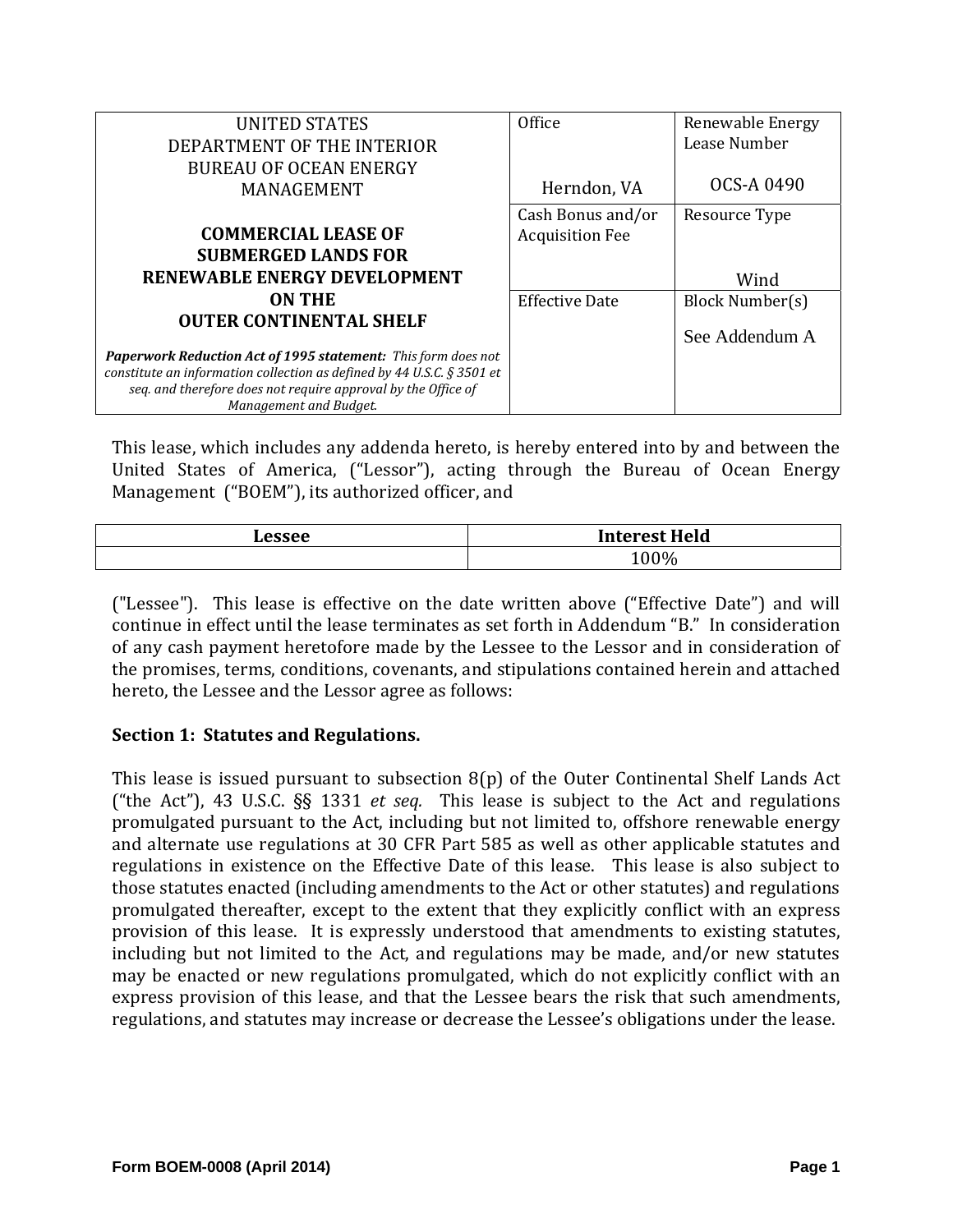#### **Section 2: Rights of the Lessee.**

- (a) The Lessor hereby grants and leases to the Lessee the exclusive right and privilege, subject to the terms and conditions of this lease and applicable regulations, to:  $(1)$ submit to the Lessor for approval a Site Assessment Plan (SAP) and Construction and Operations Plan  $(COP)$  for the project identified in Addendum "A" of this lease; and  $(2)$ conduct activities in the area identified in Addendum "A" of this lease ("leased area") that are described in a SAP or COP that has been approved by the Lessor. This lease does not, by itself, authorize any activity within the leased area.
- (b) The rights granted to the Lessee herein are limited to those activities described in any SAP or COP approved by the Lessor. The rights granted to the Lessee are limited by the lease-specific terms, conditions, and stipulations required by the Lessor per Addendum "C."
- (c) This lease does not authorize the Lessee to conduct activities on the Outer Continental Shelf (OCS) relating to or associated with the exploration for, or development or production of, oil, gas, other seabed minerals, or renewable energy resources other than those renewable energy resources identified in Addendum "A."

## **Section 3: Reservations to the Lessor.**

- (a) All rights in the leased area not expressly granted to the Lessee by the Act, applicable regulations, this lease, or any approved SAP or COP, are hereby reserved to the Lessor.
- (b) The Lessor will decide whether to approve a SAP or COP in accordance with the applicable regulations in 30 CFR Part 585. The Lessor retains the right to disapprove a SAP or COP based on the Lessor's determination that the proposed activities would have unacceptable environmental consequences, would conflict with one or more of the requirements set forth in subsection  $8(p)(4)$  of the Act (43 U.S.C. § 1337(p)(4)), or for other reasons provided by the Lessor pursuant to 30 CFR  $585.613(e)(2)$  or 30 CFR  $585.628(f)(2)$ . Disapproval of plans will not subject the Lessor to liability. The Lessor also retains the right to approve with modifications a SAP or COP, as provided in applicable regulations.
- (c) The Lessor reserves the right to suspend the Lessee's operations in accordance with the national security and defense provisions of section 12 of the Act and applicable regulations.
- (d) The Lessor reserves the right to authorize other uses within the leased area that will not unreasonably interfere with activities described in Addendum "A."

## **Section 4: Payments.**

- (a) The Lessee must make all rent payments to the Lessor in accordance with applicable regulations in 30 CFR Part 585, unless otherwise specified in Addendum "B."
- (b) The Lessee must make all operating fee payments to the Lessor in accordance with applicable regulations in 30 CFR Part 585, as specified in Addendum "B."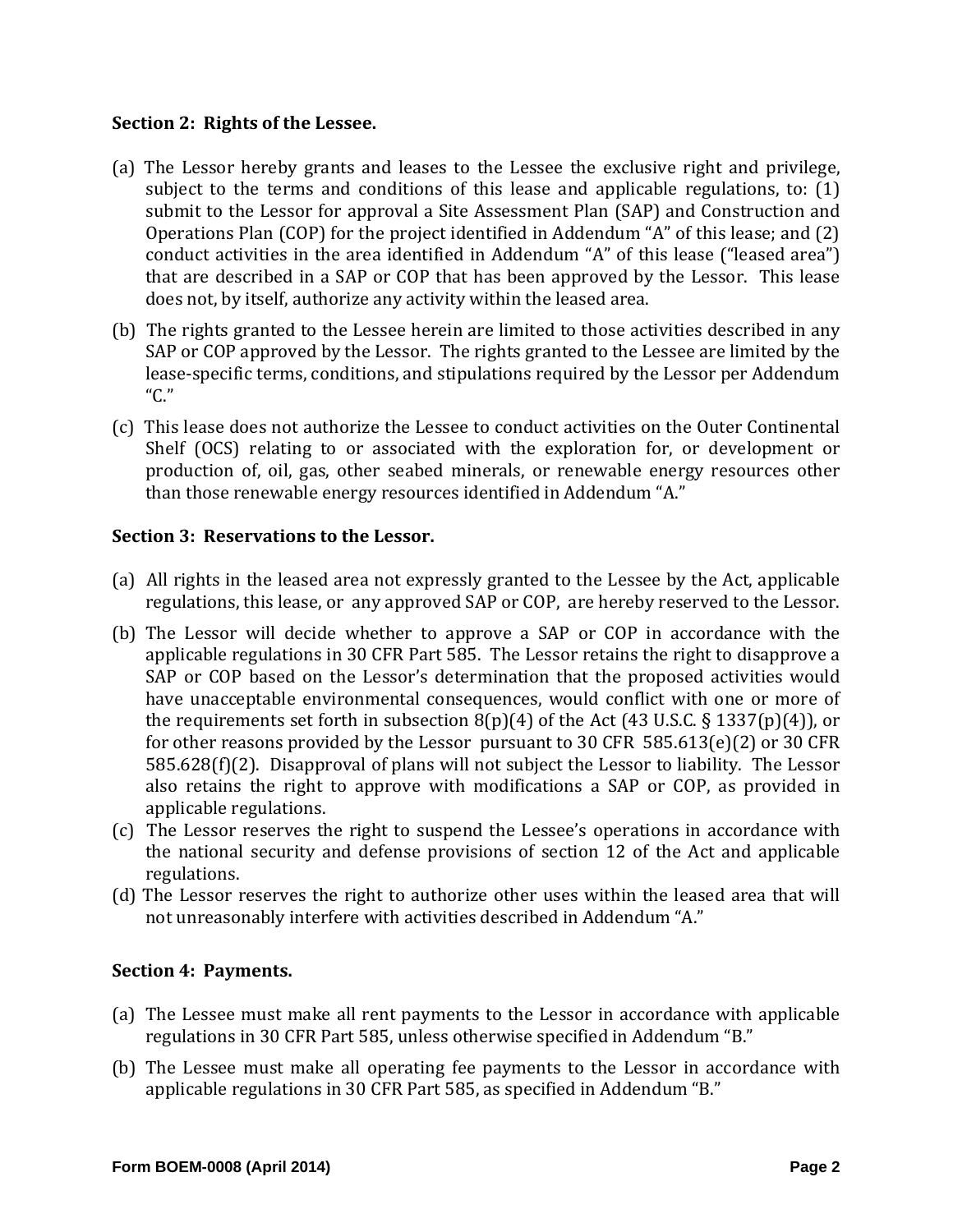## **Section 5: Plans.**

The Lessee may conduct those activities described in Addendum "A" only in accordance with a SAP or COP approved by the Lessor. The Lessee may not deviate from an approved SAP or COP, except as provided in applicable regulations in 30 CFR Part 585.

#### **Section 6: Associated Project Easements.**

Pursuant to 30 CFR 585.200(b), the Lessee has the right to one or more project easements, without further competition, for the purpose of installing gathering, transmission, and distribution cables, pipelines, and appurtenances on the OCS, as necessary for the full enjoyment of the lease, and under applicable regulations in 30 CFR Part 585. As part of submitting a COP for approval, the Lessee may request that one or more easement(s) be granted by the Lessor. If the Lessee requests that one or more easement(s) be granted when submitting a COP for approval, such project easements will be granted by the Lessor in accordance with the Act and applicable regulations in 30 CFR Part 585 upon approval of the COP in which the Lessee has demonstrated a need for such easements. Such easements must be in a location acceptable to the Lessor, and will be subject to such conditions as the Lessor may require. The project easement(s) that would be issued in conjunction with an approved COP under this lease will be described in Addendum "D" to this lease, which will be updated as necessary.

#### **Section 7: Conduct of Activities.**

The Lessee must conduct, and agrees to conduct, all activities in the leased area in accordance with an approved SAP or COP, and with all applicable laws and regulations.

The Lessee further agrees that no activities authorized by this lease will be carried out in a manner that:

- (a) could unreasonably interfere with or endanger activities or operations carried out under any lease or grant issued or maintained pursuant to the Act, or under any other license or approval from any Federal agency;
- (b) could cause any undue harm or damage to the environment;
- (c) could create hazardous or unsafe conditions; or
- (d) could adversely affect sites, structures, or objects of historical, cultural, or archaeological significance, without notice to and direction from the Lessor on how to proceed.

#### **Section 8: Violations, Suspensions, Cancellations, and Remedies.**

If the Lessee fails to comply with  $(1)$  any of the applicable provisions of the Act or regulations,  $(2)$  the approved SAP or COP, or  $(3)$  the terms of this lease, including associated Addenda, the Lessor may exercise any of the remedies that are provided under the Act and applicable regulations, including, without limitation, issuance of cessation of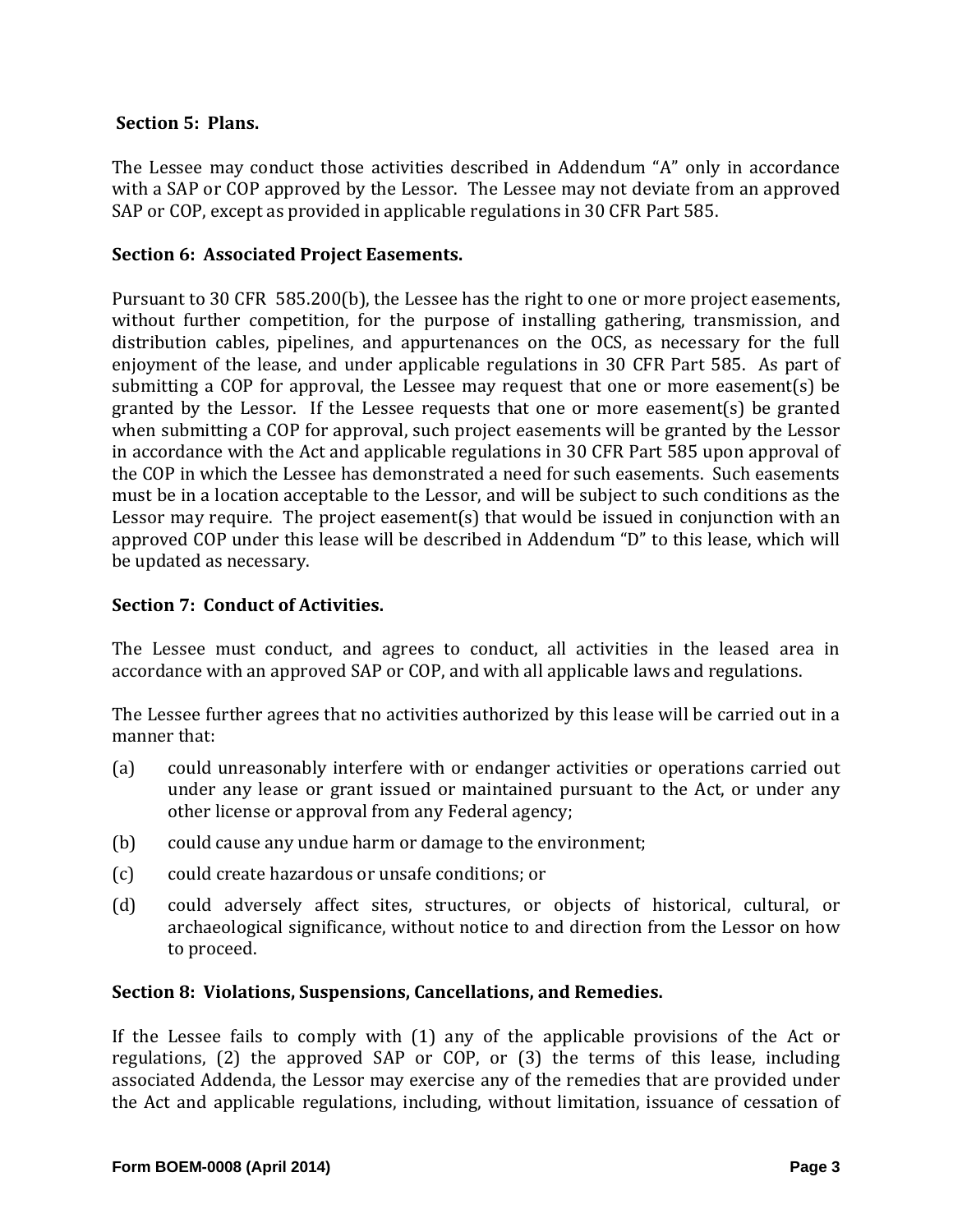operations orders, suspension or cancellation of the lease, and/or the imposition of penalties, in accordance with the Act and applicable regulations.

The Lessor may also cancel this lease for reasons set forth in subsection  $5(a)(2)$  of the Act (43 U.S.C. § 1334(a)(2)), or for other reasons provided by the Lessor pursuant to 30 CFR 585.437. 

Non-enforcement by the Lessor of a remedy for any particular violation of the applicable provisions of the Act or regulations, or the terms of this lease, will not prevent the Lessor from exercising any remedy, including cancellation of this lease, for any other violation or for the same violation occurring at any other time.

# **Section 9: Indemnification.**

The Lessee hereby agrees to indemnify the Lessor for, and hold the Lessor harmless from, any claim caused by or resulting from any of the Lessee's operations or activities on the leased area or project easements or arising out of any activities conducted by or on behalf of the Lessee or its employees, contractors (including Operator, if applicable), subcontractors, or their employees, under this lease, including claims for:

- a. loss or damage to natural resources,
- b. the release of any petroleum or any Hazardous Materials,
- c. other environmental injury of any kind,
- d. damage to property,
- e. injury to persons, and/or
- f. costs or expenses incurred by the Lessor.

Except as provided in any addenda to this lease, the Lessee will not be liable for any losses or damages proximately caused by the activities of the Lessor or the Lessor's employees, contractors, subcontractors, or their employees. The Lessee must pay the Lessor for damage, cost, or expense due and pursuant to this section within 90 days after written demand by the Lessor. Nothing in this lease will be construed to waive any liability or relieve the Lessee from any penalties, sanctions, or claims that would otherwise apply by statute, regulation, operation of law, or could be imposed by the Lessor or other government agency acting under such laws.

"Hazardous Material" means 

- 1. Any substance or material defined as hazardous, a pollutant, or a contaminant under the *Comprehensive Environmental Response, Compensation, and Liability Act* at 42 U.S.C.  $\S$ § 9601(14) and (33);
- 2. Any regulated substance as defined by the Resource Conservation and Recovery Act ("RCRA") at 42 U.S.C. § 6991 (7), whether or not contained in or released from underground storage tanks, and any hazardous waste regulated under RCRA pursuant to 42 U.S.C. §§ 6921 *et seq.*;
- 3. Oil, as defined by the Clean Water Act at 33 U.S.C.  $\S$  1321(a)(1) and the Oil Pollution Act at 33 U.S.C. § 2701(23); or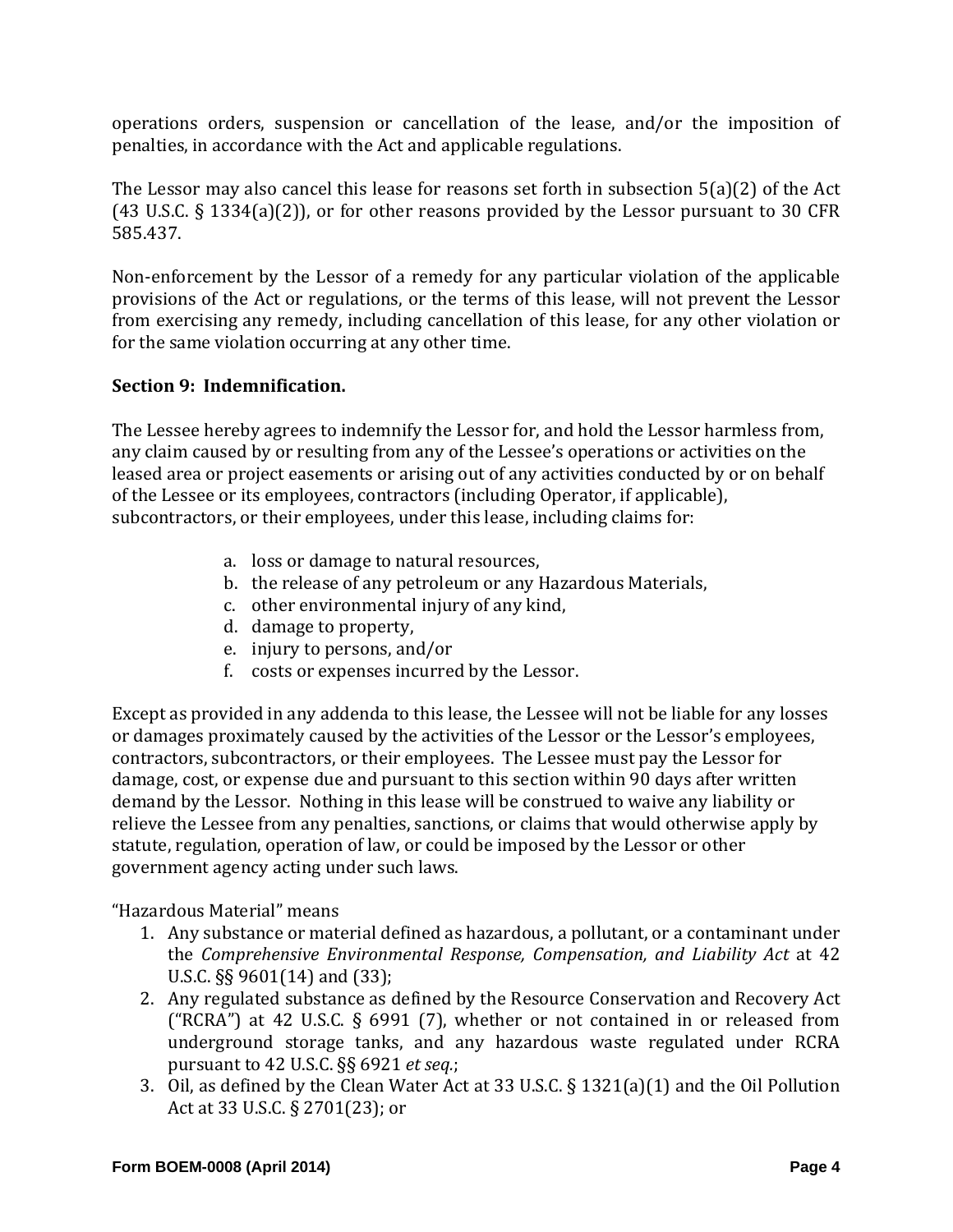4. Other substances that applicable Federal, state, tribal, or local laws define and regulate as "hazardous."

# **Section 10: Financial Assurance.**

The Lessee must provide and maintain at all times a surety bond(s) or other form(s) of financial assurance approved by the Lessor in the amount specified in Addendum "B." As required by the applicable regulations in 30 CFR Part 585, if, at any time during the term of this lease, the Lessor requires additional financial assurance, then the Lessee must furnish the additional financial assurance required by the Lessor in a form acceptable to the Lessor within 90 days after receipt of the Lessor's notice of such adjustment.

# **Section 11: Assignment or Transfer of Lease.**

This lease may not be assigned or transferred in whole or in part without written approval of the Lessor. The Lessor reserves the right, in its sole discretion, to deny approval of the Lessee's application to transfer or assign all or part of this lease. Any assignment will be effective on the date the Lessor approves the Lessee's application. Any assignment made in contravention of this section is void.

# **Section 12: Relinquishment of Lease.**

The Lessee may relinquish this entire lease or any officially designated subdivision thereof by filing with the appropriate office of the Lessor a written relinquishment application, in accordance with applicable regulations in 30 CFR Part 585. No relinquishment of this lease or any portion thereof will relieve the Lessee or its surety of the obligations accrued hereunder, including but not limited to, the responsibility to remove property and restore the leased area pursuant to section 13 of this lease and applicable regulations.

# **Section 13: Removal of Property and Restoration of the Leased Area on Termination of Lease.**

Unless otherwise authorized by the Lessor, pursuant to the applicable regulations in  $30$ CFR Part 585, the Lessee must remove or decommission all facilities, projects, cables, pipelines, and obstructions and clear the seafloor of all obstructions created by activities on the leased area, including any project easements within two years following lease termination, whether by expiration, cancellation, contraction, or relinquishment, in accordance with any approved SAP, COP, or approved Decommissioning Application, and applicable regulations in 30 CFR Part 585.

## **Section 14: Safety Requirements.**

The Lessee must:

a. maintain all places of employment for activities authorized under this lease in compliance with occupational safety and health standards and, in addition, free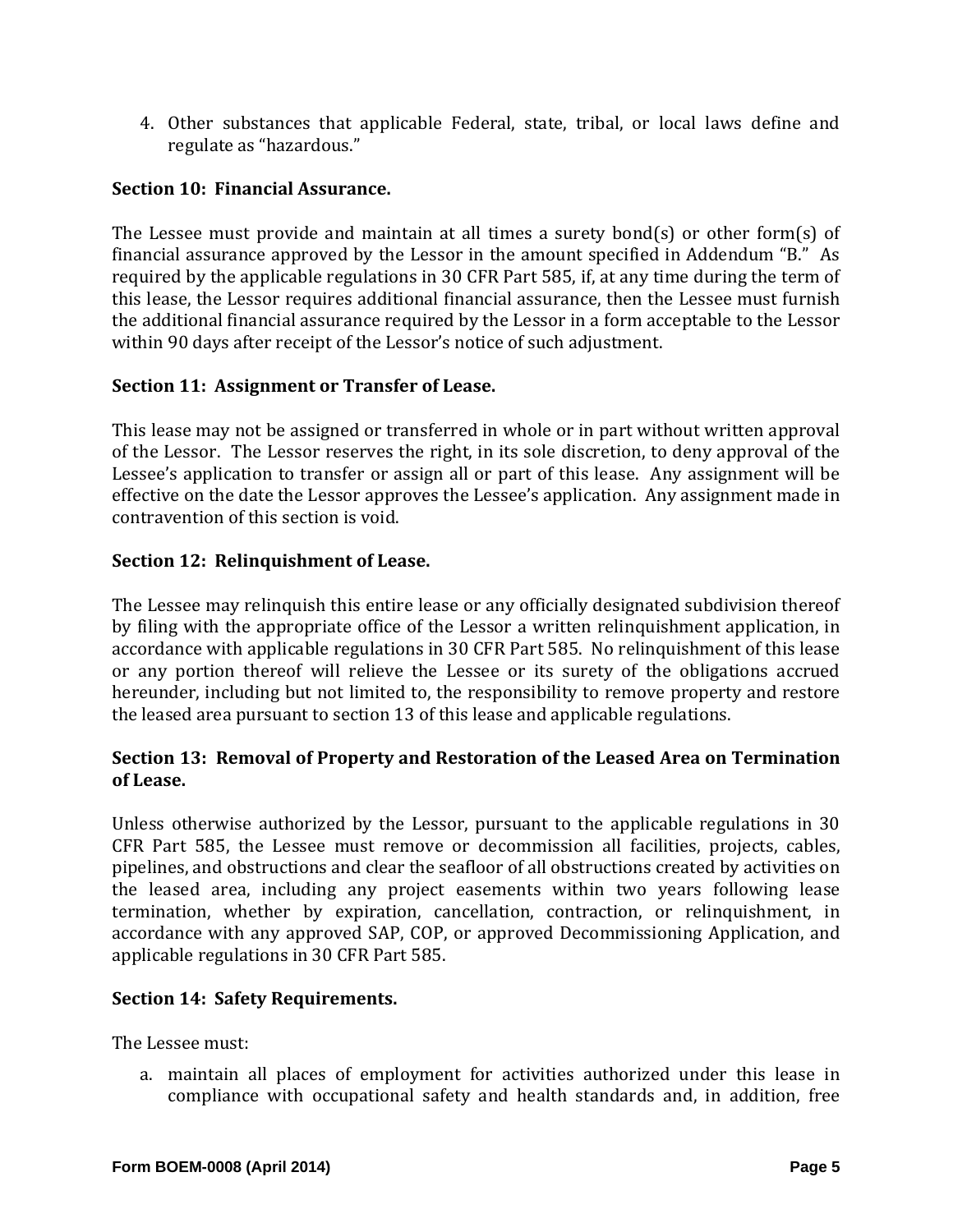from recognized hazards to employees of the Lessee or of any contractor or subcontractor operating under this lease;

- b. maintain all operations within the leased area in compliance with regulations in 30 CFR Part 585 and orders from the Lessor and other Federal agencies with jurisdiction, intended to protect persons, property and the environment on the OCS; and
- c. provide any requested documents and records, which are pertinent to occupational or public health, safety, or environmental protection, and allow prompt access, at the site of any operation or activity conducted under this lease, to any inspector authorized by the Lessor or other Federal agency with jurisdiction.

## **Section 15: Debarment Compliance.**

The Lessee must comply with the Department of the Interior's non-procurement debarment and suspension regulations set forth in 2 CFR Parts 180 and 1400 and must communicate the requirement to comply with these regulations to persons with whom it does business related to this lease by including this requirement in all relevant contracts and transactions.

## **Section 16: Equal Opportunity Clause.**

During the performance of this lease, the Lessee must fully comply with paragraphs  $(1)$ through  $(7)$  of section 202 of Executive Order 11246, as amended (reprinted in 41 CFR 60-1.4(a)), and the implementing regulations, which are for the purpose of preventing employment discrimination against persons on the basis of race, color, religion, sex, or national origin. Paragraphs (1) through (7) of section 202 of Executive Order 11246, as amended, are incorporated in this lease by reference.

## **Section 17: Certification of Nonsegregated Facilities.**

By entering into this lease, the Lessee certifies, as specified in 41 CFR 60-1.8, that it does not and will not maintain or provide for its employees any segregated facilities at any of its establishments and that it does not and will not permit its employees to perform their services at any location under its control where segregated facilities are maintained. As used in this certification, the term "facilities" means, but is not limited to, any waiting rooms, work areas, restrooms and washrooms, restaurants and other eating areas, timeclocks, locker rooms and other storage or dressing areas, parking lots, drinking fountains, recreation or entertainment areas, transportation, and housing facilities provided for employees. Segregated facilities include those that are segregated by explicit directive or those that are in fact segregated on the basis of race, color, religion, sex, or national origin, because of habit, local custom, or otherwise; provided, that separate or single-user restrooms and necessary dressing or sleeping areas must be provided to assure privacy as appropriate. The Lessee further agrees that it will obtain identical certifications from proposed contractors and subcontractors prior to awarding contracts or subcontracts unless they are exempt under 41 CFR 60-1.5.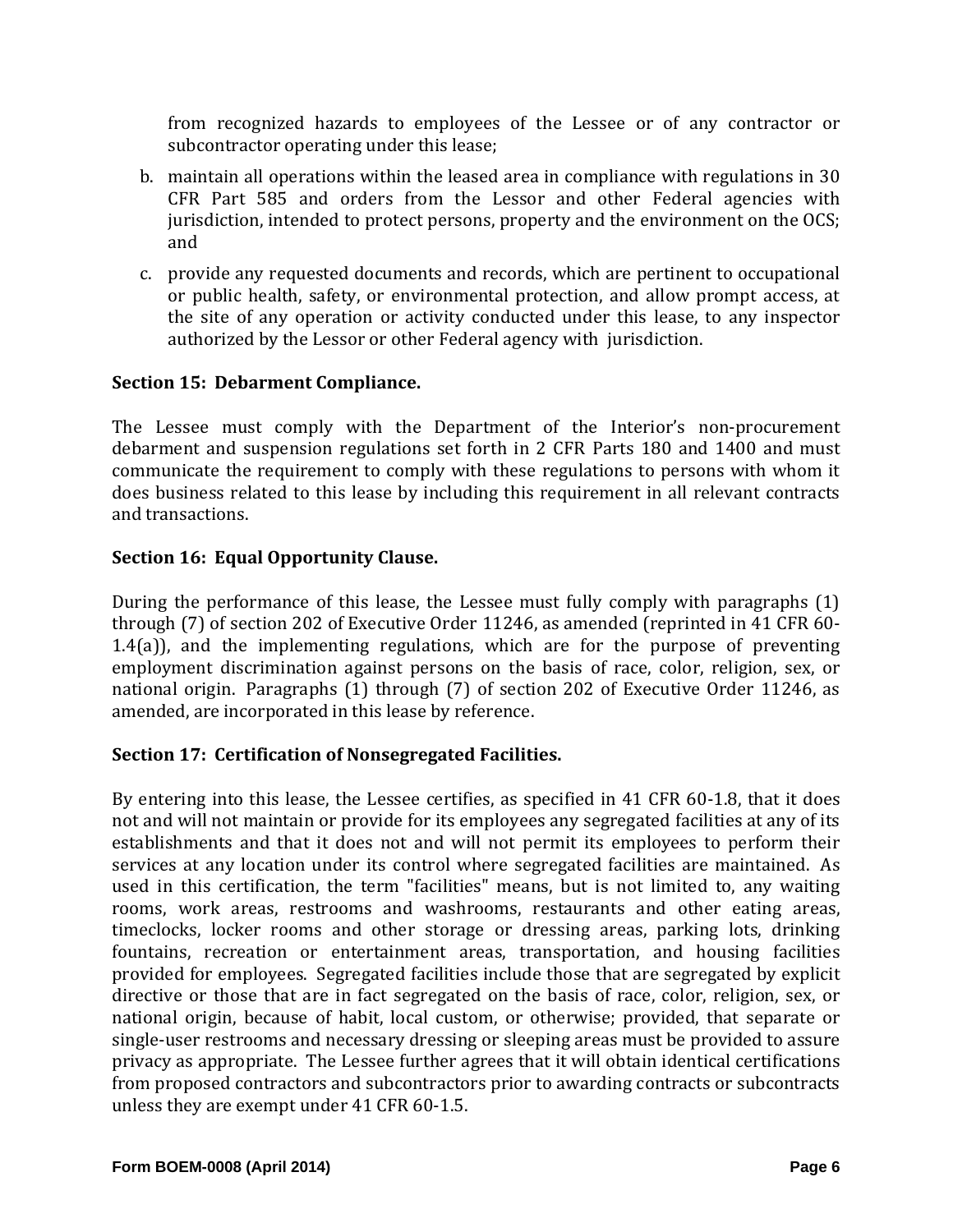#### **Section 18: Notices.**

All notices or reports provided from one party to the other under the terms of this lease must be in writing, except as provided herein and in the applicable regulations in 30 CFR Part 585. Written notices must be delivered to the party's Lease Representative, as specifically listed in Addendum "A," either electronically, by hand, by facsimile, or by United States first class mail, adequate postage prepaid. Either party may notify the other of a change of address by doing so in writing. Until notice of any change of address is delivered as provided in this section, the last recorded address of either party will be deemed the address for all notices required under this lease. For all operational matters, notices must be provided to the party's Operations Representative, as specifically listed in Addendum "A," as well as the Lease Representative.

#### **Section 19: Severability Clause.**

If any provision of this lease is held unenforceable, all remaining provisions of this lease will remain in full force and effect.

#### **Section 20: Modification.**

Unless otherwise authorized by the applicable regulations in 30 CFR Part 585, this lease may be modified or amended only by mutual agreement of the Lessor and the Lessee. No such modification or amendment will be binding unless it is in writing and signed by the Lease Representatives of both the Lessor and the Lessee.

|                                   | The United States of America      |
|-----------------------------------|-----------------------------------|
| Lessee                            | Lessor                            |
|                                   |                                   |
| (Signature of Authorized Officer) | (Signature of Authorized Officer) |
|                                   |                                   |
| (Name of Signatory)               | (Name of Signatory)               |
|                                   |                                   |
| (Title)                           | (Title)                           |
|                                   |                                   |
| (Date)                            | (Date)                            |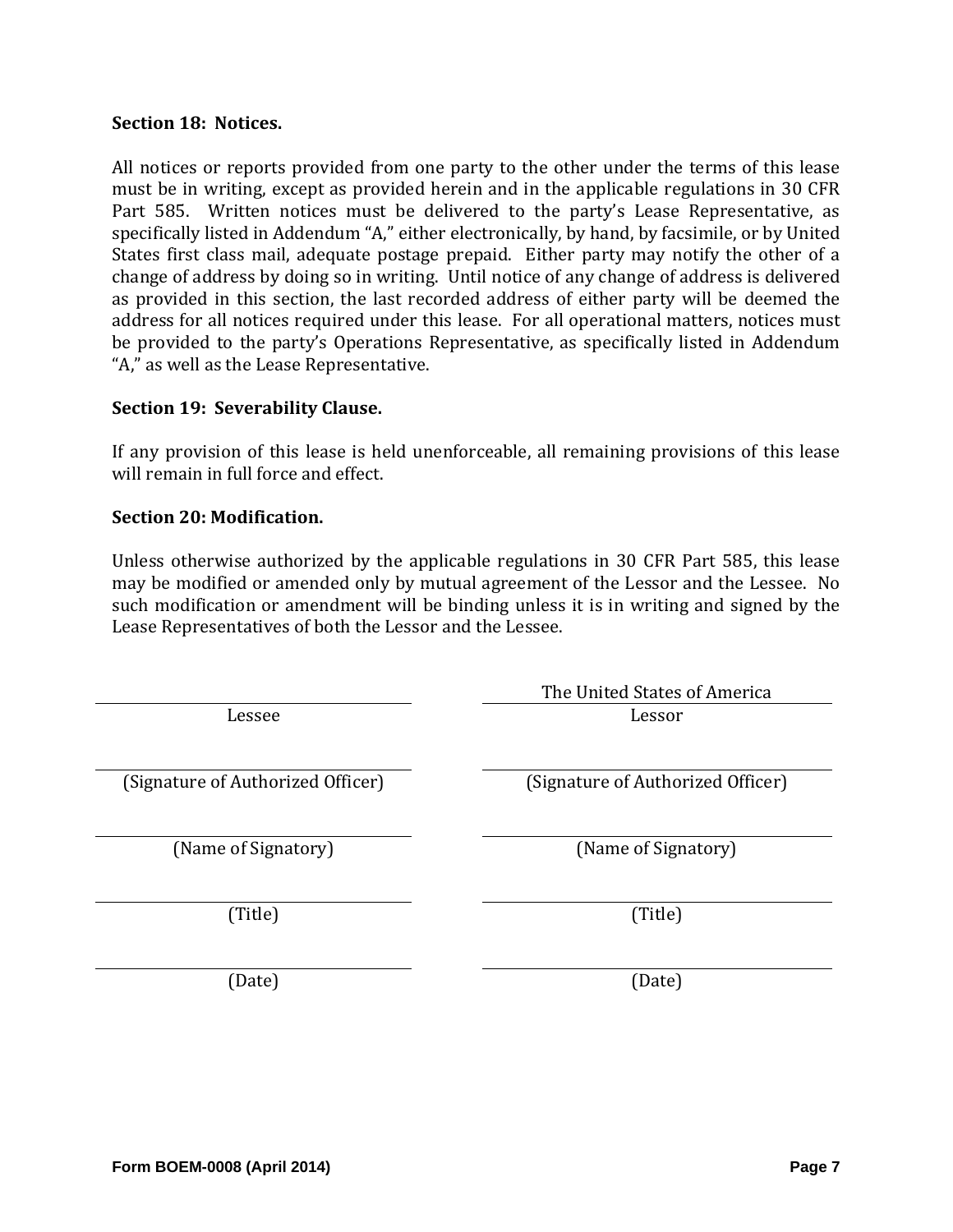#### **ADDENDUM "A"**

#### DESCRIPTION OF LEASED AREA AND LEASE ACTIVITIES

#### Lease Number OCS-A 0490

#### I. Lessor and Lessee Contact Information

 Lessee Company Number: \_\_ \_\_\_\_\_\_\_\_\_\_\_\_\_\_ \_\_\_ 

# (a) Lessor's Contact Information

|         | <b>Lease Representative</b>     | <b>Operations Representative</b> |
|---------|---------------------------------|----------------------------------|
| Name    | Maureen A. Bornholdt            | Same as Lease Representative.    |
| Title   | Program Manager                 |                                  |
| Address | U.S. Department of the Interior |                                  |
|         | Bureau of Ocean Energy          |                                  |
|         | Management                      |                                  |
|         | 381 Elden Street, HM1328        |                                  |
|         | Herndon, Virginia 20170         |                                  |
| Phone   | $(703) 787 - 1300$              |                                  |
| Fax     | $(703) 787 - 1708$              |                                  |
| Email   | Maureen.Bornholdt@boem.gov      |                                  |

#### (b) Lessee's Contact Information

|         | <b>Lease Representative</b> | <b>Operations Representative</b> |
|---------|-----------------------------|----------------------------------|
| Name    |                             |                                  |
| Title   |                             |                                  |
| Address |                             |                                  |
|         |                             |                                  |
|         |                             |                                  |
| Phone   |                             |                                  |
| Fax     |                             |                                  |
| Email   |                             |                                  |

#### II. Description of Leased Area

The total acreage of the lease area is approximately 46,970 acres.

This area is subject to later adjustment, in accordance with applicable regulations (*e.g.*, contraction, relinquishment, etc.).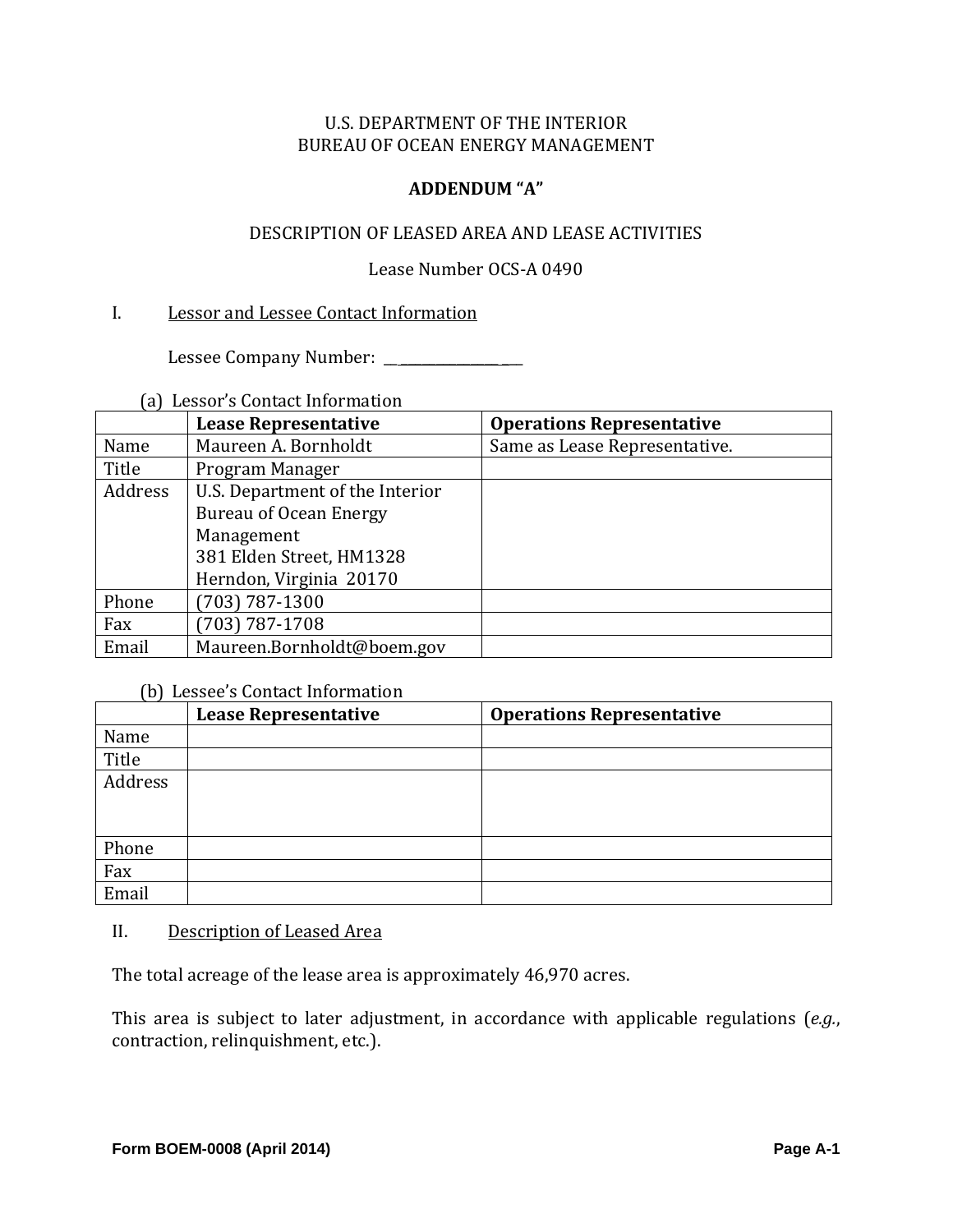#### **Lease OCS‐A 0490**

The following Blocks or portions of Blocks lying within Official Protraction Diagram Salisbury NJ18-05, are depicted on the map below and comprise 46,970 acres, more or less.

- 1) Block 6723, SE1/4
- 2) Block 6724, S1/2
- 3) Block 6725, S1/2
- 4) Block 6726, SW1/4; NW1/4 of SE1/4; S1/2 of SE1/4
- 5) Block 6773, NE1/4
- 6) Block 6774, All of Block
- 7) Block 6775, All of Block
- 8) Block 6776, All of Block
- 9) Block 6777, SW1/4 of NW1/4; SW1/4
- 10) Block 6825, All of Block
- 11) Block 6826, All of Block
- 12) Block 6827, NW1/4 of NE1/4; S1/2 of NE1/4; NW1/4; S1/2
- 13) Block 6828, SW1/4 of SW1/4

For the purposes of these calculations, a full Block is  $2,304$  hectares. The acreage of a hectare is 2.471043930.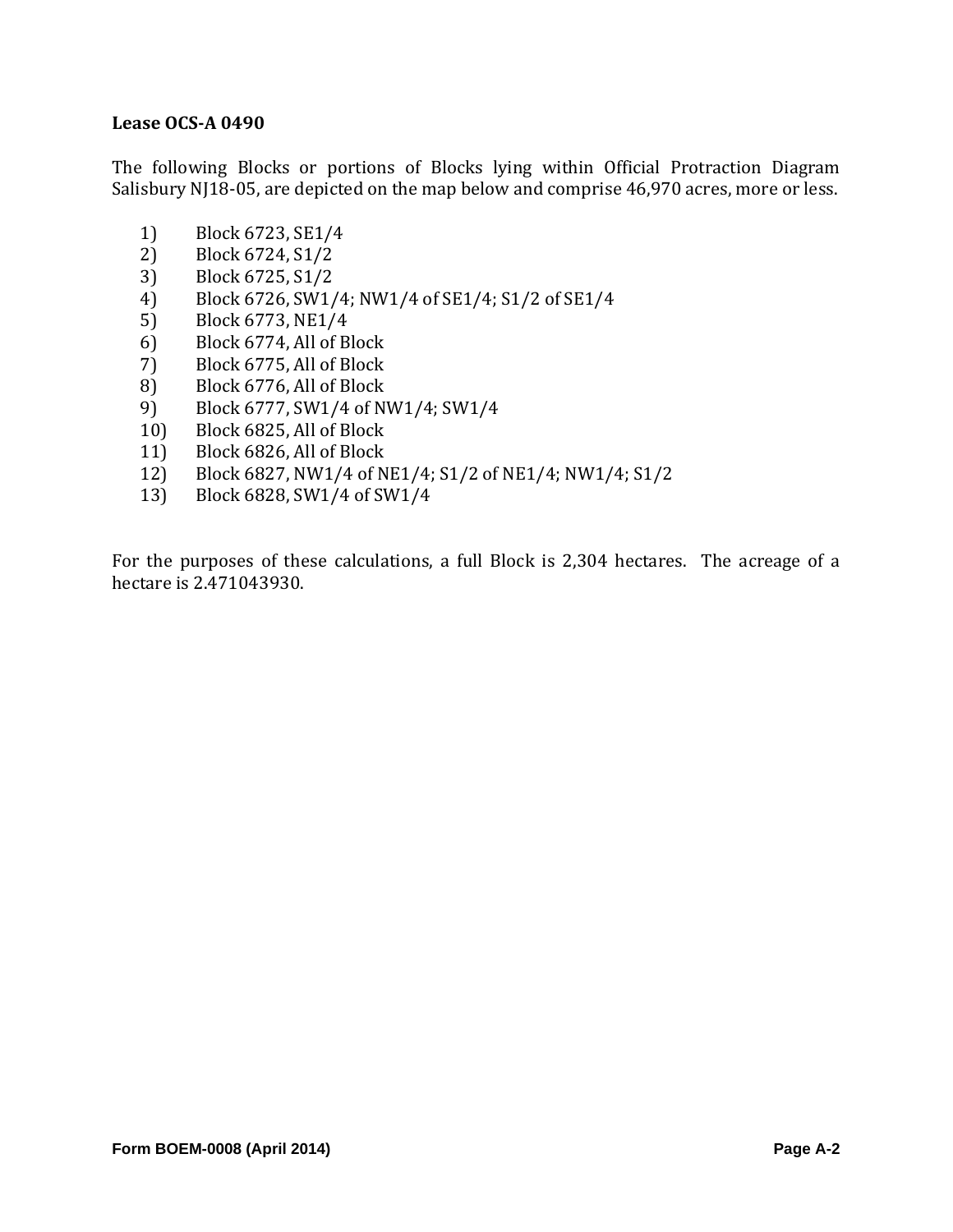|                                                              | 6621                                    | 6622   | 6623                                | 6624                                               | 6625                                               | 6626                                               | 6627                                                                          | 6628      |
|--------------------------------------------------------------|-----------------------------------------|--------|-------------------------------------|----------------------------------------------------|----------------------------------------------------|----------------------------------------------------|-------------------------------------------------------------------------------|-----------|
|                                                              | 6671                                    | 6672   | 6673                                | 6674                                               | 6675                                               | 6676                                               | 6677                                                                          | 6678      |
| 6720                                                         | 6721                                    | 6722   | 6723<br>κ<br>L<br>$\mathsf{o}$<br>P | 6724<br>к<br>J<br>ı<br>L<br>N<br>M<br>$\circ$<br>P | 6725<br>κ<br>J<br>L<br>P<br>M<br>N<br>$\mathbf{o}$ | 6726<br>κ<br>J<br>J<br>M<br>N<br>$\mathbf{o}$<br>P | 6727                                                                          | 6728      |
| 6770                                                         | 6771                                    | 6772   | c<br>D<br>G<br>н<br>6773            | 6774                                               | 6775                                               | 6776                                               | Е<br>6777<br>J<br>Г<br>M<br>N                                                 | 6778      |
| 6820                                                         | 6821                                    | 6822   | 6823                                | 6824                                               | 6825                                               | 6826                                               | в<br>Α<br>c<br>E<br>F<br>G<br>н<br>к<br>J<br>L<br>ı<br>P<br>$\circ$<br>М<br>N | 6828<br>М |
| 6870                                                         | 6871<br>Maryland WEA South Leasing Area | 6872   | 6873                                | 6874                                               | 6875                                               | 6876                                               | 6877                                                                          | 6878      |
| <b>OCS Blocks</b><br>$\overline{\mathbf{c}}$<br>$\circ$<br>1 | <b>Nautical Miles</b><br>3<br>4         | 5<br>6 | 6923                                | 6924                                               | 6925                                               | 6926                                               | 6927                                                                          | 6928      |

# III. Renewable Energy Resource

Wind 

#### IV. Description of the Project

A project to generate energy using wind turbine generators and any associated resource assessment activities, located on the OCS in the leased area, as well as associated offshore substation platforms, inner array cables, and subsea export cables.

#### V. Description of Project Easement(s)

Once approved, the Lessor will incorporate Lessee's project easement(s) in this lease as Addendum "D."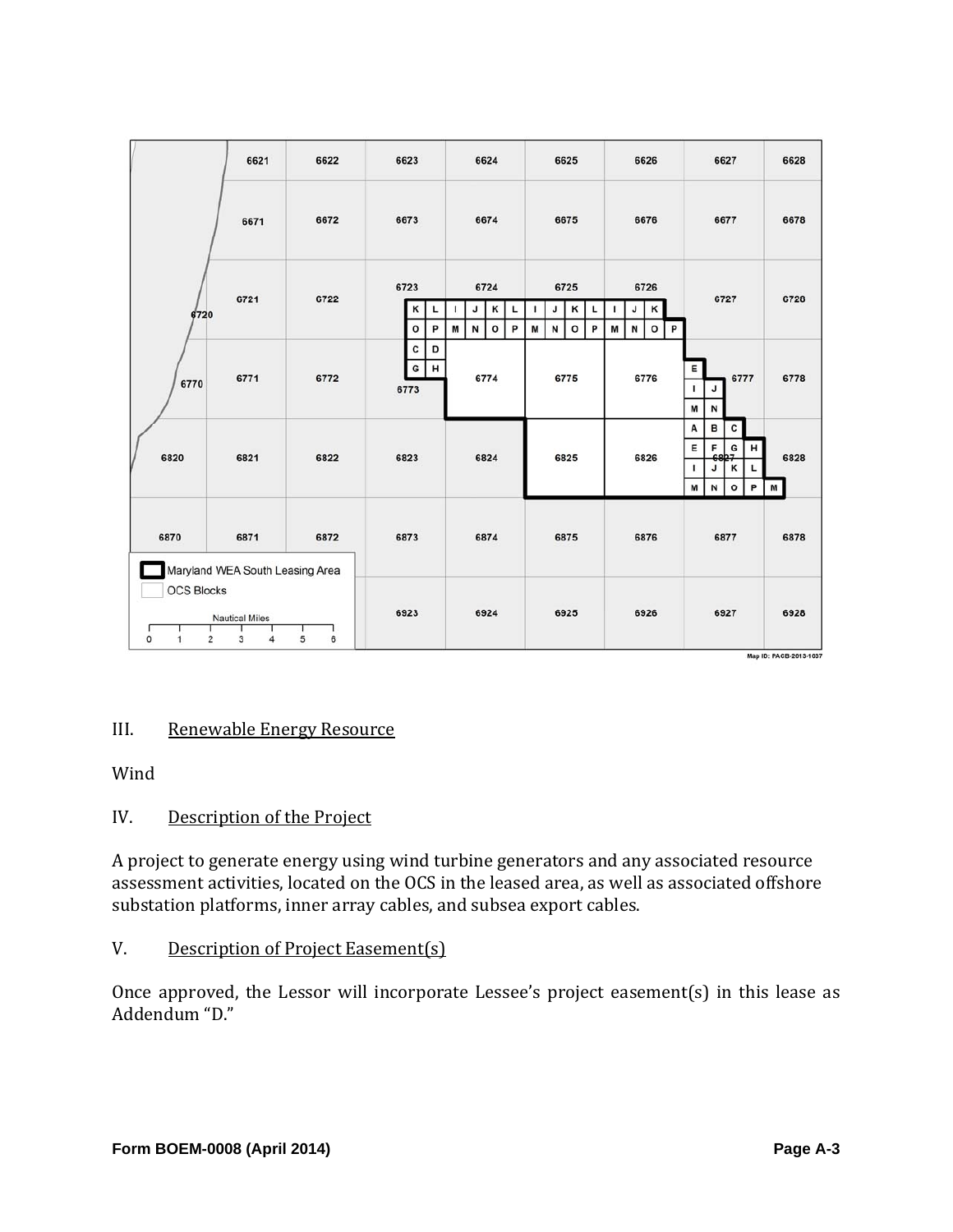#### **ADDENDUM "B"**

#### LEASE TERM AND FINANCIAL SCHEDULE

#### Lease Number OCS-A 0490

#### I. Lease Term

The duration of each term of the lease is described below. The terms may be extended or otherwise modified in accordance with applicable regulations in 30 C.F.R. Part 585.

| <b>Lease Term</b>      | <b>Duration</b> |
|------------------------|-----------------|
| Preliminary Term       | 1 year          |
| Site Assessment Term   | 5 years         |
| <b>Operations Term</b> | 25 years        |

Schedule: Addendum "C" includes a schedule and reporting requirements for conducting site characterization activities.

Renewal: The Lessee may request renewal of the operations term of this lease, in accordance with applicable regulations in 30 CFR Part 585. The Lessor, at its discretion, may approve a renewal request to conduct substantially similar activities as were originally authorized under this lease or in an approved plan. The Lessor will not approve a renewal request that involves development of a type of renewable energy not originally authorized in the lease. The Lessor may revise or adjust payment terms of the original lease as a condition of lease renewal.

Unless otherwise described below, the Preliminary Term begins on the Effective Date of this lease for leases issued competitively. Unless otherwise described below, for noncompetitively issued leases, the Site Assessment Term begins on the Effective Date of this lease. The Operations Term begins on the date that the Lessor approves the Lessee's Construction and Operations Plan (COP).

II. Definitions 

"Lease Issuance Date" refers to the date on which this lease has been signed by *both* the Lessee and the Lessor.

"Effective Date" has the same meaning as "effective date" in BOEM regulations provided in 30 CFR 585.237.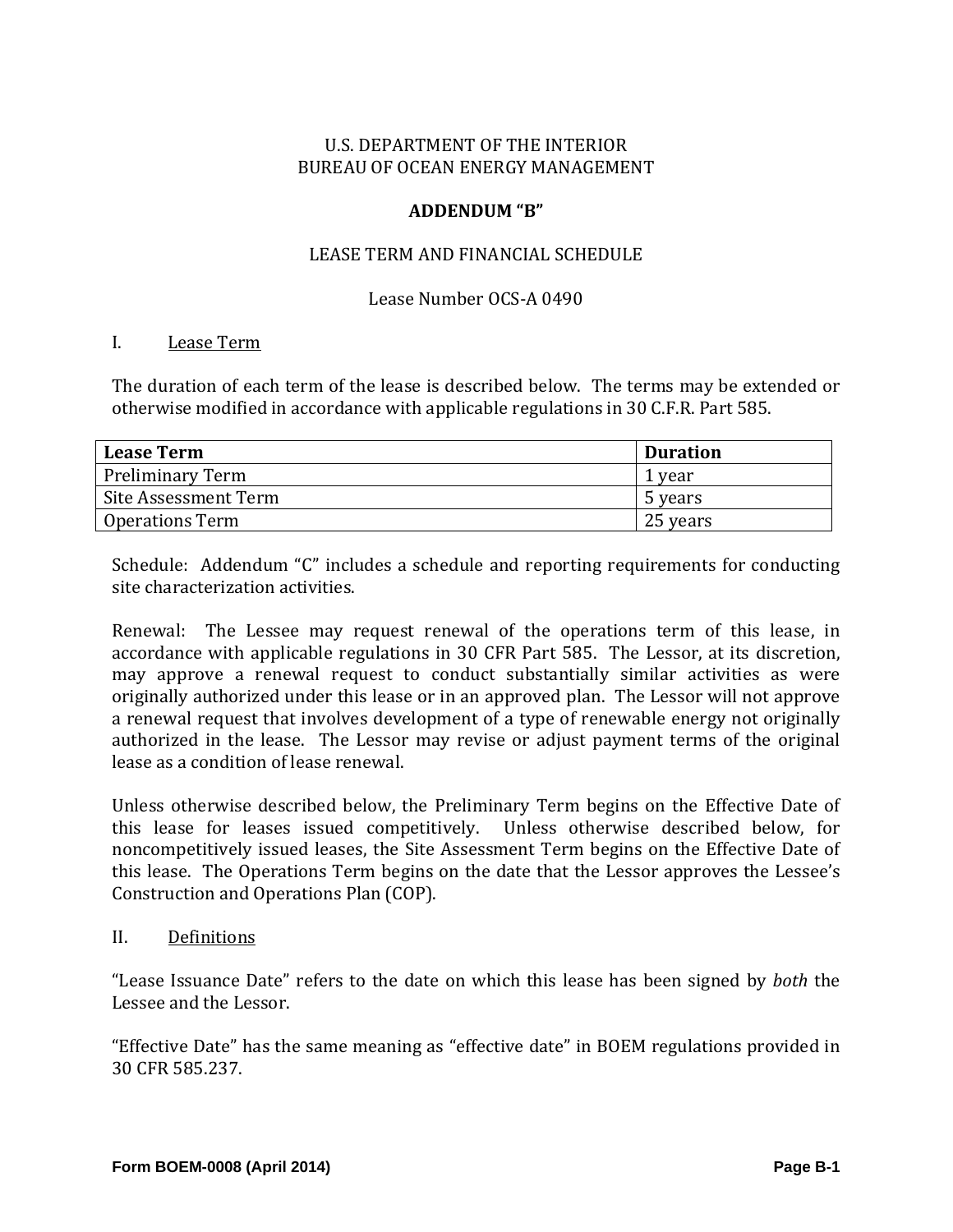"Lease Anniversary" refers to the anniversary of the Effective Date of the lease.

"End Date" refers to the earlier of a) the last calendar day of the last month of the Operations Term; or b) the date on which the lease terminates in the event of a lease termination. 

"Commercial Operations" means the generation of electricity or other energy product for commercial use, sale, or distribution.

"Commercial Operation Date," or "COD," refers to the date on which the Lessee first begins Commercial Operations on the lease.

"Delivery Point" is the meter identified in the COP where the Lessee's facility interconnects with the electric grid to deliver electricity for sale.

An individual wind generation turbine is said to be "available for Commercial Operations" on or after the first day that it engages in Commercial Operations on the lease; and to be no longer available for Commercial Operations on or after the day when it is permanently decommissioned. These dates are determined by the COP.

#### III. Payments

Unless otherwise authorized by the Lessor in accordance with the applicable regulations in 30 CFR Part 585, the Lessee must make payments as described below.

(a) **Rent.** The Lessee must pay rent as described below:

Rent payments prior to the COD, or prior to the lease End Date in the event that the lease terminates prior to the COD, are calculated by multiplying the acres in the leased area times the rental rate per acre as follows:

Lease OCS-A 0490

- Acres in Project Area: 46,970
- Annual Rental Rate: \$3.00 per acre or fraction thereof
- Rental Fee for Entire Project Area:  $$3.00 \times 46,970 = $140,910$

The first year's rent payment of \$140,910 is due within 45 days of the date that the lease is received by the Lessee for execution. Rent for the entire leased area for the next year and for each subsequent year is due on or before each Lease Anniversary through the year in which the COD occurs. The rent for each year subsequent to the COD on the imputed portion of the lease not authorized for Commercial Operations is due on or before each Lease Anniversary. The imputed portion of the lease that is not authorized for Commercial Operations at each Lease Anniversary in year t,  $S_t$ , and the corresponding Adjusted Annual Rent Payment will be determined as follows: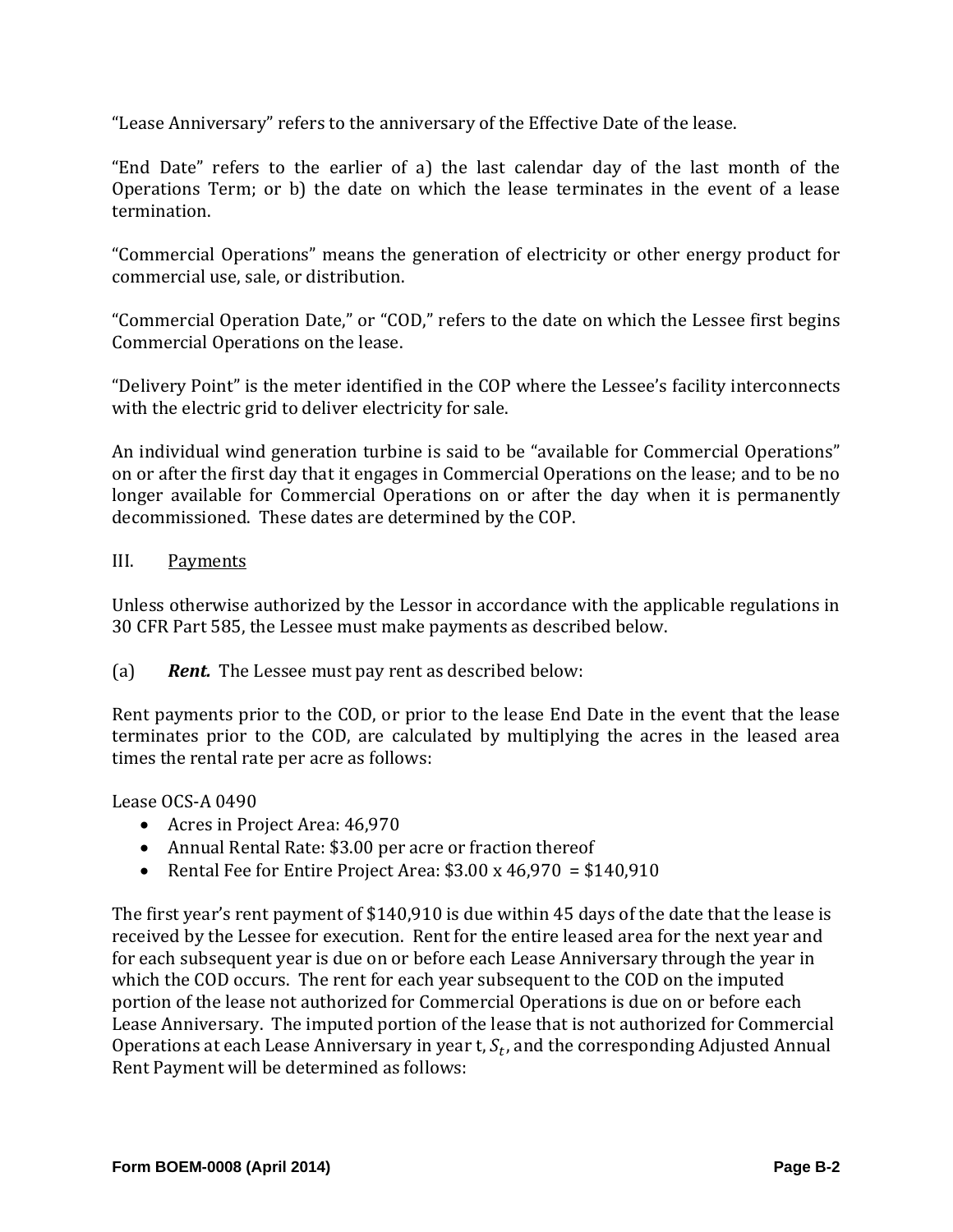**(A)**  $S_t = \left(1 - \frac{M_t^{\prime}}{MAX(M^{\prime} \cdot f)}\right)$  $\frac{m_t}{MAX(M'_t: for all t \geq 2)}\bigg)$ 

# $_{\rm (B)}$  Adjusted Annual Rent Payment =  $S_t$   $*$  Rental Fee for Entire Leased Area

Where: 

 $S_t$  = Portion of the lease not authorized for Commercial Operations in year *t* based on the definition of  $t$  in Section III (b)  $(4)$  below.

 $M'_t$  = Actual Nameplate capacity expressed in megawatts (MW) rounded to the nearest second decimal in year *t* of Commercial Operations on the lease as defined in Section III (b) (4) below, prior to any adjustments as specified in the most recent approved COP for turbine maintenance, replacements, repowering, or decommissioning. For our purposes nameplate capacity is the maximum rated electric output the turbines of the wind farm facility under commercial operations can produce at their rated wind speed designated by the turbine's manufacturer.

 $MAX(M_t')$  = Highest value of  $M_t'$  projected in the most recent approved version of the COP to be achieved in any vear of Commercial Operations on the lease.

The Adjusted Annual Rent Payment calculated in Equation (A) herein, will be rounded up to the nearest dollar. The annual rent payments will be set forth in Addendum "E" when the COP is initially approved or subsequently revised.

| <b>Payment</b><br>$($ Jan. $1st$ ) | $M_t'$<br>(MW)   | $MAX(M'_t)$<br>(MW) | $M_t'$<br>$MAX(M'_t)$ | <b>Rental Fee for</b><br><b>Entire Area</b> | <b>Payment</b><br><b>Amount</b> |
|------------------------------------|------------------|---------------------|-----------------------|---------------------------------------------|---------------------------------|
| 2014                               | $\boldsymbol{0}$ |                     | 1.0                   |                                             | \$300,000                       |
| $\cdots$                           | $\cdots$         |                     | $\cdots$              |                                             | $\cdots$                        |
| 2021                               | $\theta$         |                     | 1.0                   |                                             | \$300,000                       |
| 2022                               | 500              | 1,000               | 0.5                   | \$300,000                                   | \$150,000                       |
| 2023                               | 500              |                     | 0.5                   |                                             | \$150,000                       |
| 2024                               | 500              |                     | 0.5                   |                                             | \$150,000                       |
| 2025                               | 800              |                     | 0.2                   |                                             | \$60,000                        |
| 2026                               | 800              |                     | 0.2                   |                                             | \$60,000                        |
| 2027                               | 800              |                     | 0.2                   |                                             | \$60,000                        |
| 2028                               | 1,000            |                     | 0.0                   |                                             | \$0                             |

Consider an example of a 1,000 MW project on a lease with an Effective Date of January 1, 2014 and a COD of January 1, 2022 on a lease area consisting of 100,000 acres as follows:

In the event a revised COP is approved by BOEM that identifies an alternative installation schedule that differs from the previously-approved COP, the Lessee must make subsequent payments based on the revised installation schedule. In addition, the Lessee must make a payment equal to the sum of any incremental annual rent payments that would have been due at the Lease Anniversary of prior years based on the differences between the Initial Installation Schedules specified in the previously-approved COP and the revised COP, plus interest on the annual balances, in accordance with 30 CFR 1218.54.

Consider an example whereby the initial COP specified an installation schedule with all 1,000 MW online at the COD, i.e.,  $M_t$  is 1,000 MW at COD. The following table demonstrates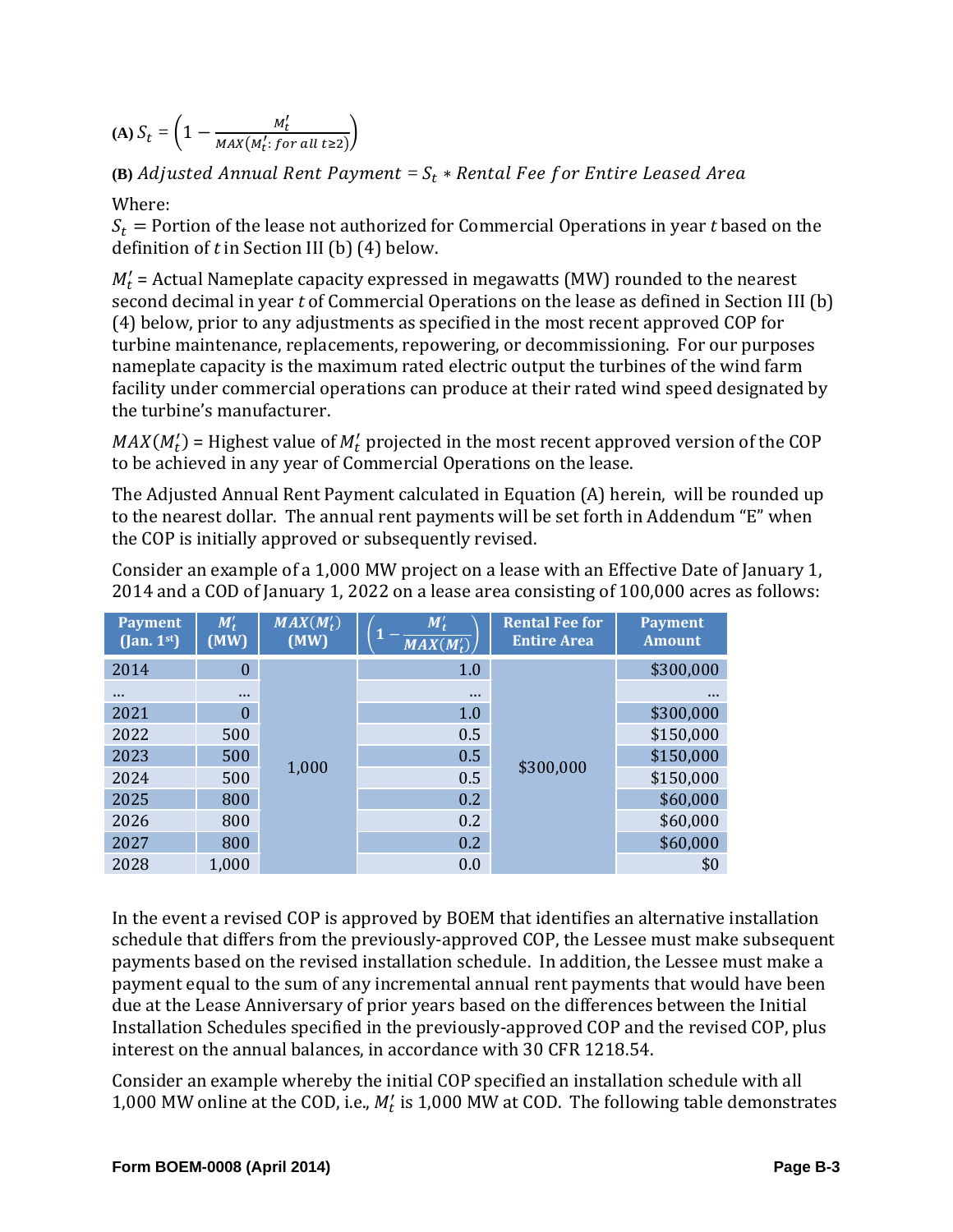how the back rent payments would be calculated if the project was initially scheduled as a single phase, but then later determined to be the three-phase project as shown in the previous example in a revised COP approved prior to the payment due on January 1, 2023.

| <b>Payment</b><br>$(\text{Jan. } 1^{\text{st}})$ | <b>Initial</b><br>$M'_{t}$<br>(MW) | <b>Revised</b><br>$M'_t$<br>(MW) | <b>Single-Phase</b><br><b>Payment</b><br><b>Amount</b> | <b>Three-Phase</b><br><b>Payment</b><br><b>Amount</b> | <b>Back Rent</b><br><b>Payment</b><br><b>Amount</b> | <b>Subsequent</b><br><b>Rent Payment</b><br><b>Amount</b> |
|--------------------------------------------------|------------------------------------|----------------------------------|--------------------------------------------------------|-------------------------------------------------------|-----------------------------------------------------|-----------------------------------------------------------|
| 2014                                             | $\theta$                           | $\theta$                         | \$300,000                                              | \$300,000                                             | \$0                                                 | \$0                                                       |
| $\cdots$                                         | $\cdots$                           | $\cdots$                         | $\cdots$                                               | $\cdots$                                              | $\cdots$                                            | $\cdots$                                                  |
| 2021                                             | $\theta$                           | $\Omega$                         | \$300,000                                              | \$300,000                                             | \$0                                                 | \$0                                                       |
| 2022                                             | 1,000                              | 500                              | \$0                                                    | \$150,000                                             | \$150,000                                           | \$0                                                       |
| 2023                                             | 1,000                              | 500                              | \$0                                                    | \$150,000                                             | \$0                                                 | \$150,000                                                 |
| 2024                                             | 1,000                              | 500                              | \$0                                                    | \$150,000                                             | \$0                                                 | \$150,000                                                 |
| 2025                                             | 1,000                              | 800                              | \$0                                                    | \$60,000                                              | \$0                                                 | \$60,000                                                  |
| 2026                                             | 1,000                              | 800                              | \$0                                                    | \$60,000                                              | \$0                                                 | \$60,000                                                  |
| 2027                                             | 1,000                              | 800                              | \$0                                                    | \$60,000                                              | \$0                                                 | \$60,000                                                  |
| 2028                                             | 1,000                              | 1,000                            | \$0                                                    | 0                                                     | \$0                                                 | \$0                                                       |

The last rent payment prior to Commercial Operations being authorized on the entire lease area, i.e., the year in which the value of  $S_t$  is equal to zero, or prior to the lease End Date, in the event that the lease terminates prior to Commercial Operations being authorized on the entire lease area, will represent the final rent payment, unless a revised COP identifying an alternative maximum initial capacity is approved by BOEM. All rent payments, including the last rent payment, are payable for the full year and will not be prorated to the COD or other installation milestones. The COD is equivalent to the authorization date for the first phase of development on the lease, to be updated based on the initial or revised approved COP documentation. The schedule of rent payments on the lease is defined in Addendum "E". All rent payments must be made as required in 30 CFR 1218.51. Late rent payments will be charged interest in accordance with 30 CFR 1218.54.

# (1) *Project Easement.*

Rent for any project easement(s) is described in Addendum "D".

# (2) *Relinquishment.*

If the Lessee submits an application for relinquishment of a portion of the leased area within the first 45 calendar days following the date that the lease is received by the Lessee for execution, and the Lessor approves that application, no rent payment will be due on that relinquished portion of the leased area. Later relinquishments of any leased area will reduce the Lessee's rent payments due the year following the Lessor's approval of the relinquishment, through a reduction in the Acres in Leased Area and the corresponding Rental Fee for the Entire Leased Area and any related Adjusted Annual Rent Payments.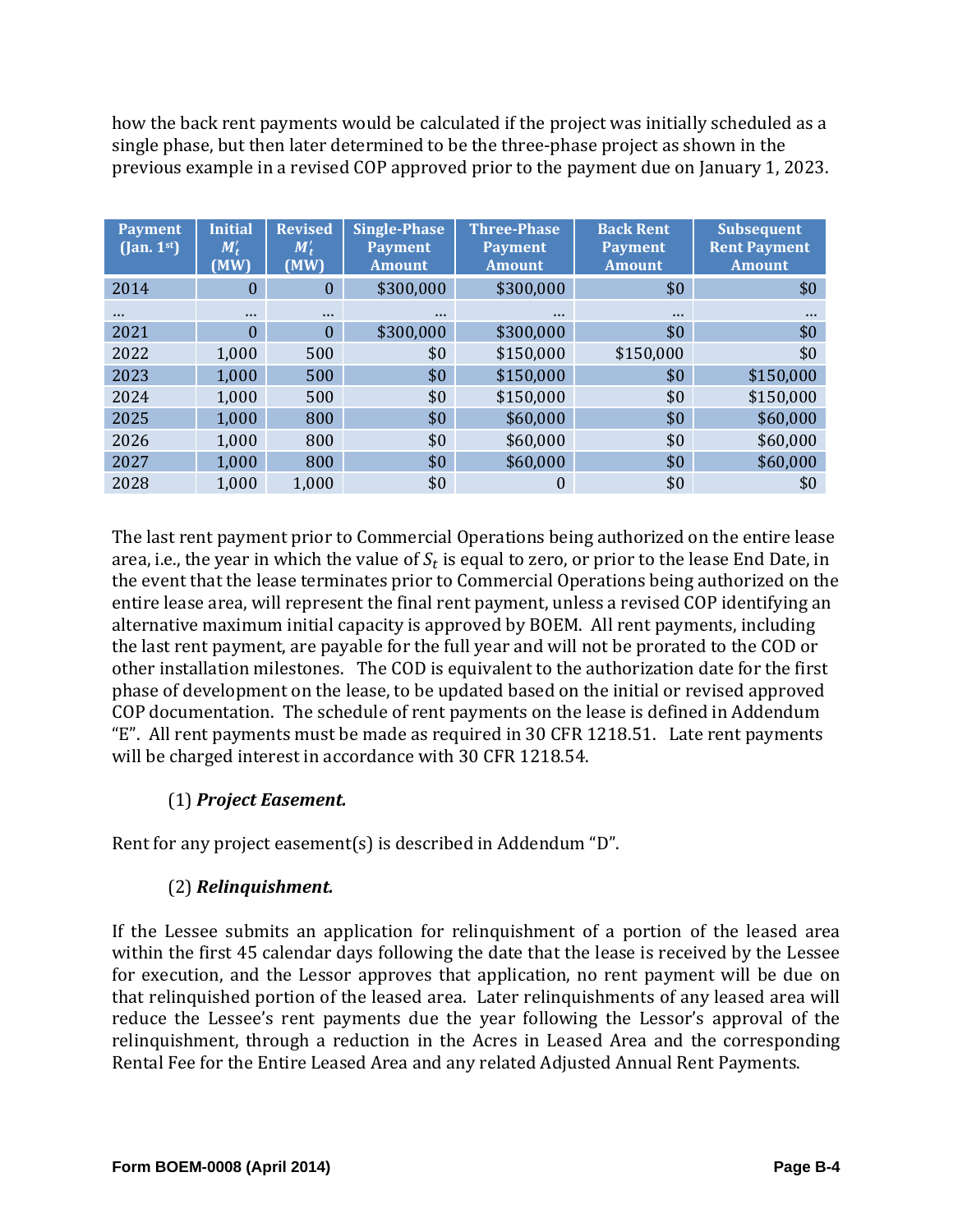(b) *Operating Fee.* The Lessee must pay an operating fee as described below:

# (1)**Initial Operating Fee Payment.**

The Lessee must pay an initial prorated operating fee within 45 calendar days after the COD. The initial operating fee payment covers the first year of Commercial Operations on the lease and will be calculated in accordance with subsection  $(4)$  below, using an operating fee rate of 0.02 and a capacity factor of 0.4.

# (2) **Annual Operating Fee Payments.**

The Lessee must pay the operating fee for each subsequent year of Commercial Operations on or before each Lease Anniversary following the formula in subsection (4) below. The Lessee must calculate each operating fee annually subsequent to the initial operating fee payment using an operating fee rate of 0.02 through the twenty-five year operations term of the lease. The capacity factor of 0.4 will remain in effect until the Lease Anniversary of the year in which the Lessor adjusts the capacity factor.

# (3) **Final Operating Fee Payment.**

The final operating fee payment is due on the Lease Anniversary prior to the End Date. The final operating fee payment covers the last year of Commercial Operations on the lease and will be calculated in accordance with the formula in subsection (4) below.

# (4) **The formula for calculating the operating fee in year** *t***.**

|                | $\equiv$ | Мt        |            |          |        |            |
|----------------|----------|-----------|------------|----------|--------|------------|
| (annual        |          | nameplate | (hours per | capacity | power  | (operating |
| operating fee) |          | capacity. | vear       | factor ` | price] | fee rate)  |

| Where: |  |
|--------|--|
|        |  |

| $t =$   | the year of Commercial Operations on the lease starting from each Lease Anniversary,                                                                                                                                                                                                                                                                      |
|---------|-----------------------------------------------------------------------------------------------------------------------------------------------------------------------------------------------------------------------------------------------------------------------------------------------------------------------------------------------------------|
|         | where t equals 1 represents the year beginning on the Lease Anniversary prior to, or                                                                                                                                                                                                                                                                      |
|         | on, the COD.                                                                                                                                                                                                                                                                                                                                              |
| $F_t =$ | the dollar amount of the annual operating fee in year t.                                                                                                                                                                                                                                                                                                  |
| $M_t =$ | the nameplate capacity expressed in megawatts (MW) rounded to the nearest second                                                                                                                                                                                                                                                                          |
|         | decimal place in year t of Commercial Operations on the lease.                                                                                                                                                                                                                                                                                            |
|         | The value of $M_t$ , reflecting the availability of turbines, will be determined based on the<br>COP. This value will be adjusted to reflect any modifications to the COP approved by<br>BOEM as of the date each operating fee payment is due, in accordance with the<br>calculation in Equation 1, for each year of Commercial Operations on the lease. |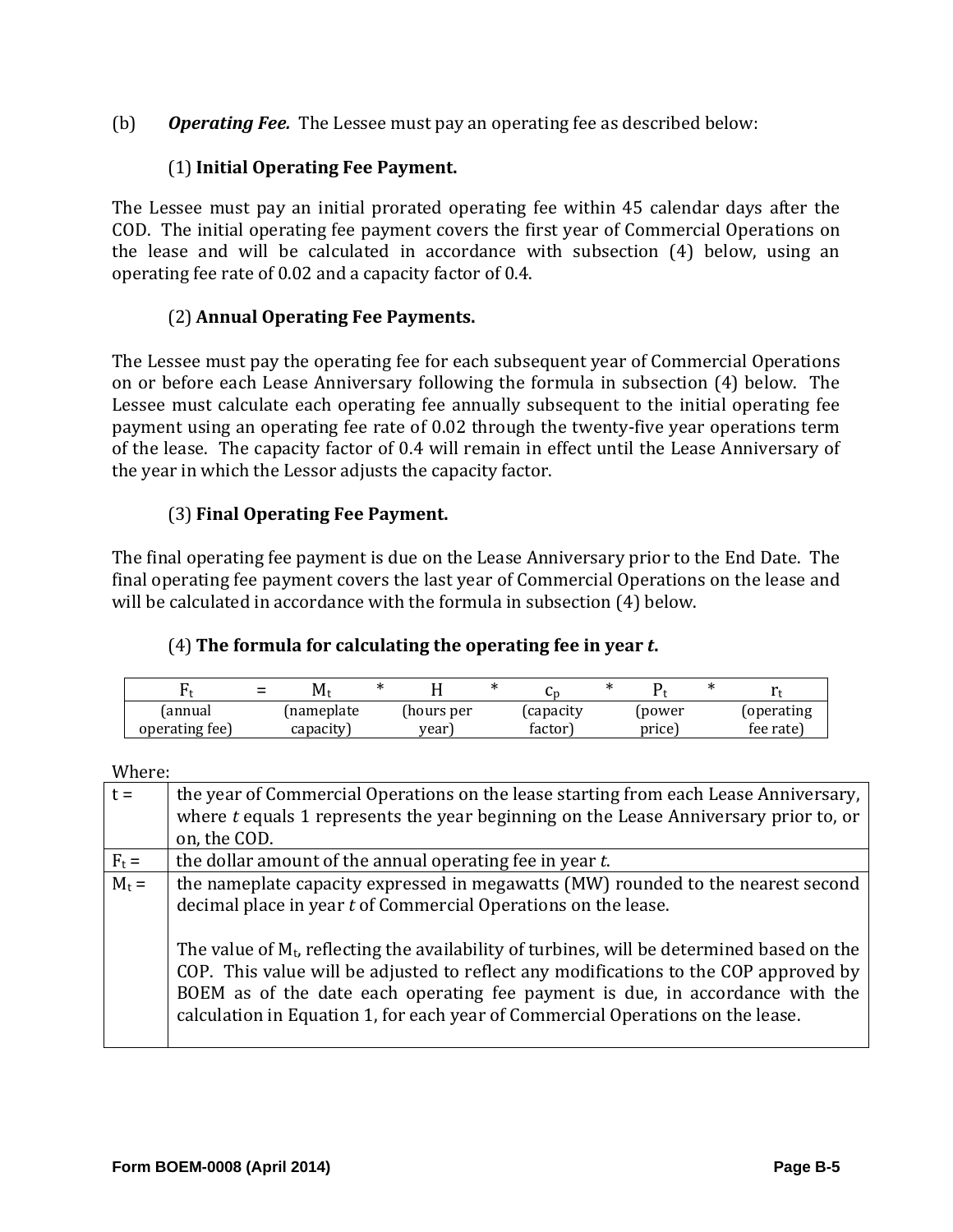$$
(1) \; M_t = \sum_{w=1}^{W_t} \left( N_w * \left[ \frac{\left( \sum_{d=1}^D E_{w,t,d} \right)}{D} \right] \right)
$$

Where: 

- $W_t$  = Number of individual wind generation turbines, *w*, that will be available for Commercial Operations during any day of the year, *t*, per the COP.
- $N_w$  = Nameplate capacity of individual wind generation turbine, *w*, per the COP expressed in MW.
- $E_{\mathrm{w},t,d}$  = Indicates whether individual wind generation turbine,  $w$ , will be available for Commercial Operations on day *d* of year *t*. The value is set to 1 for any day in year  $t$  for which the condition is true, i.e., the wind turbine will be available for Commercial Operations, and zero for any day in year  $t$  for which the condition is false, i.e., the wind turbine will not be available for Commercial Operations. The month of February is always assumed to have 28 days for purposes of this calculation, where March  $1<sup>st</sup>$  will be counted as the first day of Commercial Operations if Commercial Operations commence on February 29th of a leap year.
- $D =$  Days in the year set equal to 365 in all years for purposes of this calculation.

 $M_t$  may be reduced only in the event that installed capacity is permanently decommissioned per the COP.  $M_t$  will not be changed in response to routine or unplanned maintenance of units, including the temporary removal of a nacelle for offsite repair or replacement with a similar unit.

EXAMPLE: Assume that the Lease Anniversary is January  $1<sup>st</sup>$ , the COD is July 1, 2018, that the facility will ultimately have 100 individual wind generation turbines with a nameplate capacity of 5.0 MW each, and that the COP specifies the following, cumulative installation schedule for wind turbines to become available for Commercial Operations: 

- July 1, 2018 (COD): 20 turbines  $(20$  new units);
- October 1, 2018:  $45$  turbines (25 new units);
- January 1, 2019:  $50$  turbines (5 new units);
- July 1, 2019:  $65$  turbines  $(15$  new units);
- January 1, 2020: 95 turbines (30 new units);
- February 29, 2020: 100 turbines (5 new units).

Further assume that the COP calls for 50 of the turbines to be decommissioned after September 30, 2039  $(t = 22)$ , and that the remaining turbines are decommissioned at the End Date of March 15, 2040  $(t = 23)$ .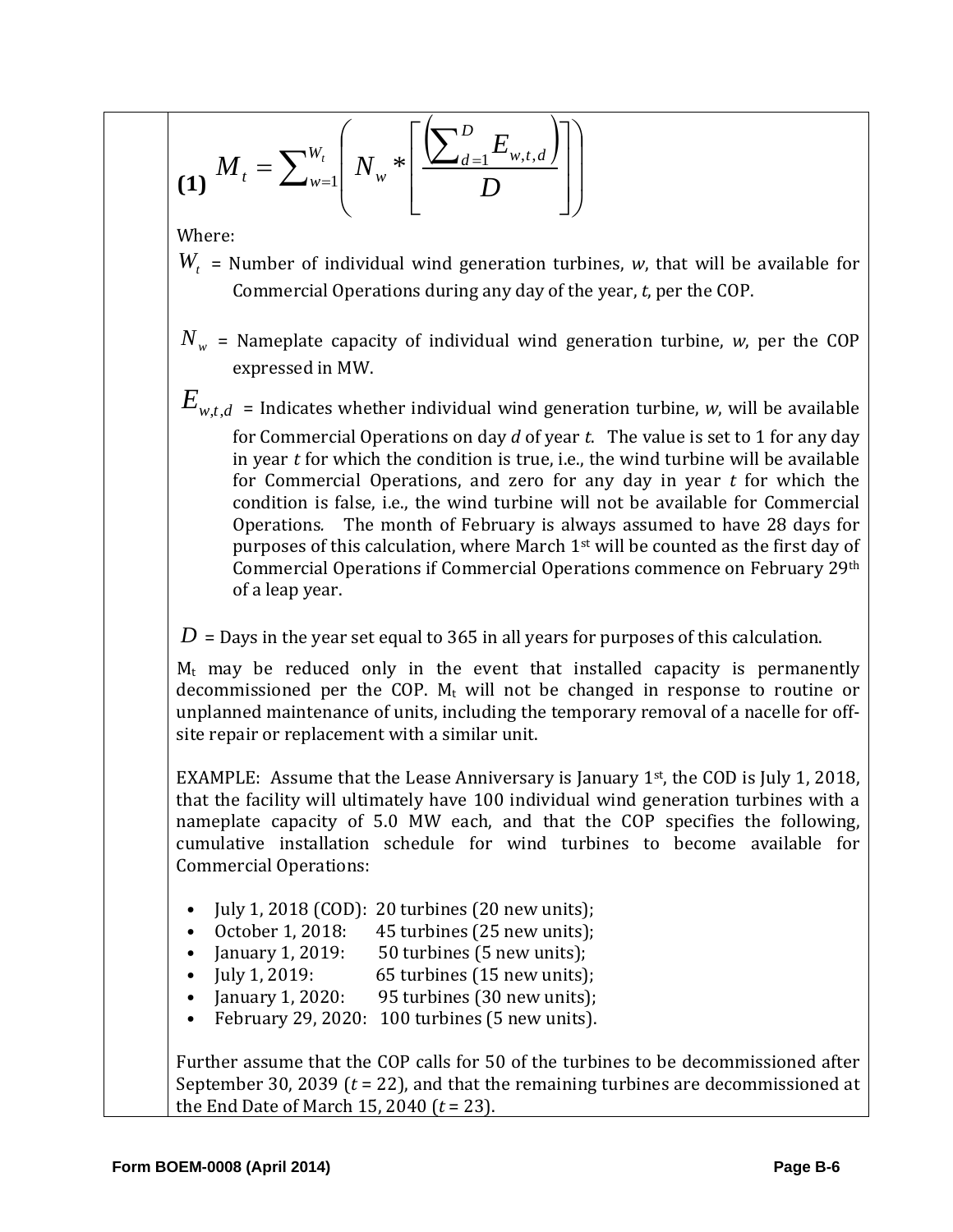| t              | Turbines | <b>MW</b> | Table 1a: Example of $M_t$ Calculations for Installation and Decommissioning<br>Commercial                                                                                                                                                                                                                                                                                                                                                                                                                                                                                                     | Comm.                 | Days               | Share            | <b>MW</b> | $M_t$ |
|----------------|----------|-----------|------------------------------------------------------------------------------------------------------------------------------------------------------------------------------------------------------------------------------------------------------------------------------------------------------------------------------------------------------------------------------------------------------------------------------------------------------------------------------------------------------------------------------------------------------------------------------------------------|-----------------------|--------------------|------------------|-----------|-------|
|                |          |           | <b>Operations Period</b>                                                                                                                                                                                                                                                                                                                                                                                                                                                                                                                                                                       | Ops.<br>Days          | in<br>Year         | of Days          |           |       |
|                | 20       | 100       | Jul. 1st to Dec. 31st                                                                                                                                                                                                                                                                                                                                                                                                                                                                                                                                                                          | 184                   |                    | 50.41%           | 50.41     |       |
| $\mathbf{1}$   | 25       | 125       | Oct. 1st to Dec. 31st                                                                                                                                                                                                                                                                                                                                                                                                                                                                                                                                                                          | 92                    |                    | 25.21%           | 31.51     |       |
| 2              | 50       | 250       | Jan. 1st to Dec. 31st                                                                                                                                                                                                                                                                                                                                                                                                                                                                                                                                                                          | 365                   |                    | 100.00%          | 250.00    |       |
|                | 15       | 75        | Jul. 1st to Dec. 31st                                                                                                                                                                                                                                                                                                                                                                                                                                                                                                                                                                          | 184                   |                    | 50.41%           | 37.81     |       |
| 3              | 95       | 475       | Jan. 1st to Dec. 31st                                                                                                                                                                                                                                                                                                                                                                                                                                                                                                                                                                          | 365                   |                    | 100.00%          | 475.00    |       |
|                | 5        | 25        | Mar. 1st to Dec. 31st                                                                                                                                                                                                                                                                                                                                                                                                                                                                                                                                                                          | 306                   | 365                | 83.84%           | 20.96     |       |
| $\overline{4}$ | 100      | 500       | Jan. 1st to Dec. 31st                                                                                                                                                                                                                                                                                                                                                                                                                                                                                                                                                                          | 365                   |                    | 100.00%          | 500.00    |       |
| $\cdots$       | $\cdots$ | $\ddotsc$ |                                                                                                                                                                                                                                                                                                                                                                                                                                                                                                                                                                                                | $\cdots$              |                    |                  |           |       |
| 21             | 100      | 500       | Jan. 1st to Dec. 31st                                                                                                                                                                                                                                                                                                                                                                                                                                                                                                                                                                          | 365                   |                    | 100.00%          | 500.00    |       |
| 22             | 50       | 250       | Jan. 1st to Dec. 31st                                                                                                                                                                                                                                                                                                                                                                                                                                                                                                                                                                          | 365                   |                    | 100.00%          | 250.00    |       |
|                | 50       | 250       | Jan. 1st to Sep. 30th                                                                                                                                                                                                                                                                                                                                                                                                                                                                                                                                                                          | 273                   |                    | 74.79%           | 186.98    |       |
| 23             | 50       | 250       | Jan. 1st to Mar. 15th                                                                                                                                                                                                                                                                                                                                                                                                                                                                                                                                                                          | 74                    |                    | 20.27%           | 50.68     |       |
|                |          |           | To illustrate the impact of decommissioning a portion of the individual wind<br>generation turbines and replacing them with units of greater capacity on the<br>calculation of $M_t$ , assume that at the end of March 31, 2022, 10 units are to be made<br>unavailable due to decommissioning, and that the incremental units have a capacity<br>of 7.0 MW and are expected to be made available for Commercial Operations on<br>September 15, 2022. The impact on $M_t$ in 2022 and in subsequent years starting in<br>2023 and continuing until decommissioning is illustrated in Table 1b. |                       |                    |                  |           |       |
|                |          |           | Table 1b: Example of $M_t$ Calculations for Repowering                                                                                                                                                                                                                                                                                                                                                                                                                                                                                                                                         |                       |                    |                  |           |       |
|                | Turbines | <b>MW</b> | Commercial<br><b>Operations Period</b>                                                                                                                                                                                                                                                                                                                                                                                                                                                                                                                                                         | Comm.<br>Ops.<br>Days | Days<br>in<br>Year | Share<br>of Days | <b>MW</b> |       |
| 5              | 90(5.0)  | 450       | Jan. 1st to Dec. 31st                                                                                                                                                                                                                                                                                                                                                                                                                                                                                                                                                                          | 365                   |                    | 100.00%          | 450.00    |       |
|                | 10(5.0)  | 50        | Jan. 1st. to Mar. 31st                                                                                                                                                                                                                                                                                                                                                                                                                                                                                                                                                                         | 90                    |                    | 24.66%           | 12.33     |       |
|                | 10(7.0)  | 70        | Sep. $15th$ to Dec. $31st$                                                                                                                                                                                                                                                                                                                                                                                                                                                                                                                                                                     | 108                   | 365                | 29.59%           | 20.71     |       |
| 6              | 90(5.0)  | 450       | Jan. 1st to Dec. 31st                                                                                                                                                                                                                                                                                                                                                                                                                                                                                                                                                                          | 365                   |                    | 100.00%          | 450.00    |       |
|                | 10(7.0)  | 70        | Jan. 1st to Dec. 31st                                                                                                                                                                                                                                                                                                                                                                                                                                                                                                                                                                          | 365                   |                    | 100.00%          | 70.00     |       |
|                |          |           | the number of hours in the year for billing purposes which is equal to 8,760 for all                                                                                                                                                                                                                                                                                                                                                                                                                                                                                                           |                       |                    |                  |           |       |
|                |          |           | years of Commercial Operations on the lease.                                                                                                                                                                                                                                                                                                                                                                                                                                                                                                                                                   |                       |                    |                  |           |       |
|                |          |           |                                                                                                                                                                                                                                                                                                                                                                                                                                                                                                                                                                                                |                       |                    |                  |           |       |
|                |          |           | the "Capacity Factor" in Performance Period p, which represents the share of                                                                                                                                                                                                                                                                                                                                                                                                                                                                                                                   |                       |                    |                  |           |       |
|                |          |           | anticipated generation of the facility that is delivered to where the Lessee's facility<br>interconnects with the electric grid (i.e. the Delivery Point) relative to its generation                                                                                                                                                                                                                                                                                                                                                                                                           |                       |                    |                  |           |       |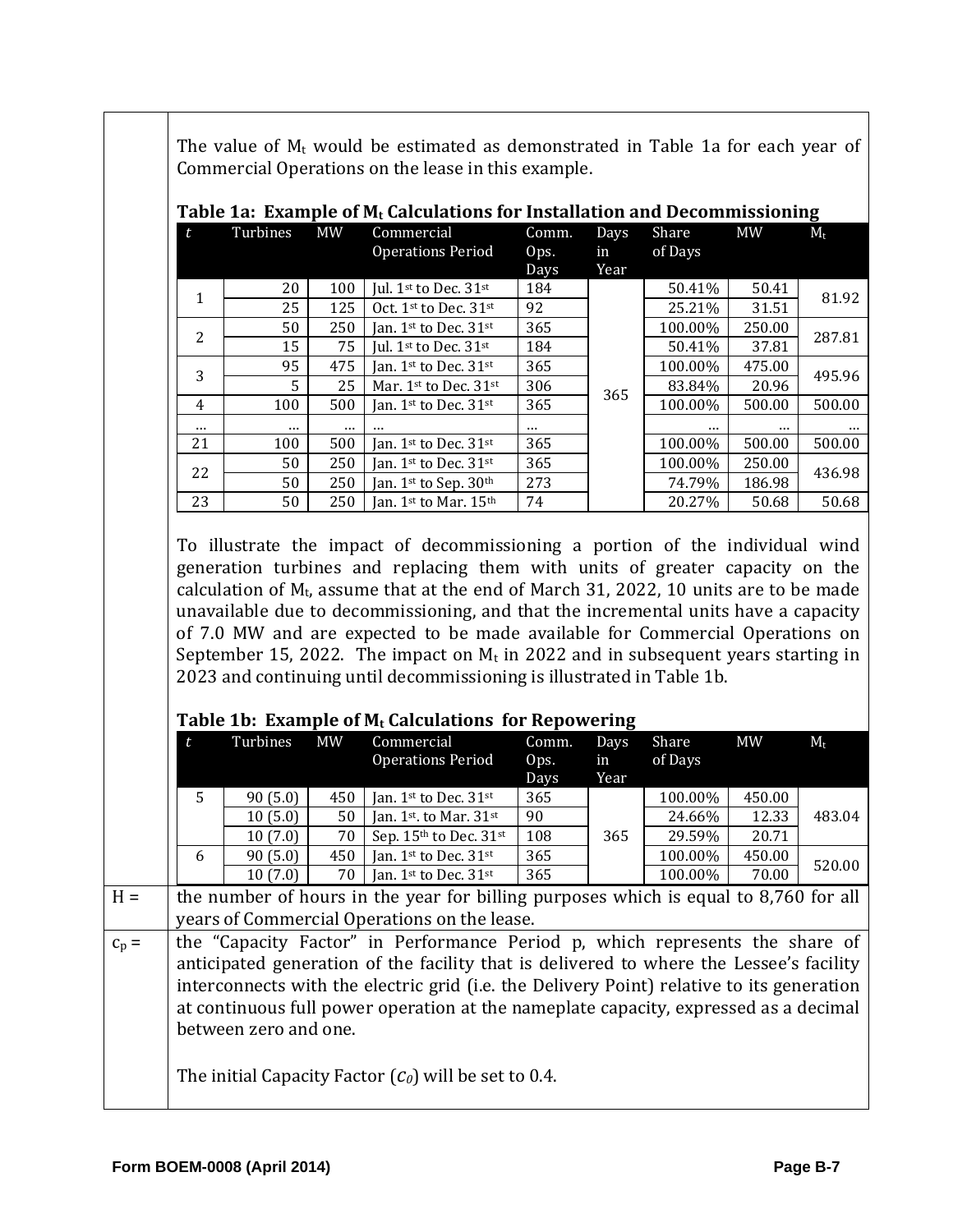The Capacity Factor will be subject to adjustment at the end of each Performance Period. After the sixth year of Commercial Operations on the lease has concluded, the Lessee will utilize data gathered from years two through six of Commercial Operations on the lease and propose a revised Capacity Factor to be used to calculate subsequent annual payments, as provided for in Table 2 below. A similar process will be conducted at the conclusion of each five-year Performance Period, thereafter.

| Performance<br>Period $(p)$ | Commercial<br>Operation<br>Years $(t)$ | <b>Payments Affected</b><br>by Adjustment | Capacity<br>Factor $(c)$ | Date End<br>Year<br>(n) |
|-----------------------------|----------------------------------------|-------------------------------------------|--------------------------|-------------------------|
| $0$ (COD)                   | Not Applicable                         | Payments 1 to 7                           | $C_{0=}0.4$              |                         |
| 1                           | $t = 2$ to 6                           | Payments 8 to 12                          | C <sub>1</sub>           | $n_1=6$                 |
| $\overline{2}$              | $t = 7$ to 11                          | Payments 13 to 17                         | C <sub>2</sub>           | $n_2 = 11$              |
| 3                           | $t = 12$ to 16                         | Payments 18 to 22                         | $C_3$                    | $n_3 = 16$              |
| 4                           | $t = 17$ to 21                         | Payments 23 to End<br>Date                | $\mathcal{C}$ 4          | $n_4 = 21$              |

### **Table 2: Definition of Performance Periods**

## **Adjustments to the Capacity Factor**

The Actual 5-year Average Capacity Factor  $(Xp)$  is calculated for each Performance Period after COD ( $p > 0$ ) per Equation 2 below. *Xp* represents the sum of actual, metered electricity generation in megawatt-hours (MWh) at the Delivery Point to the electric grid  $(A_t)$  divided by the amount of electricity generation in MWh that would have been produced if the facility operated continuously at its full, stated capacity  $(M_t)$  in all of the hours  $(h_t)$  in each year, *t*, of the corresponding five-year period.

$$
(2) \; X_{p} = \frac{\sum_{t=n-4}^{n} A_{t}}{\left(\sum_{t=n-4}^{n} M_{t} * h_{t}\right)}
$$

Where: 

 $M_t$  = Nameplate Capacity as defined above.

 $n =$  "Date End Year" value for the Performance Period,  $p$ , as defined in Table 2.

 $p =$  Performance Period as defined in Table 2.

 $A_t$  = Actual generation in MWh associated with each year of Commercial Operations, *t*, on the lease that is transferred at the Delivery Point; Delivery Point meter data supporting the values submitted for annual actual generation must be recorded, preserved, and timely provided to the Lessor upon request. In the event the Lessor requires the assistance of the Lessee in obtaining information useful in verifying such information, for example by waiving confidentiality with respect to data held by a third party, such assistance must be timely provided.

 $h_t$  = Hours in the year on which the Actual Generation associated with each year of Commercial Operations, *t*, on the lease is based; this definition of "hours in the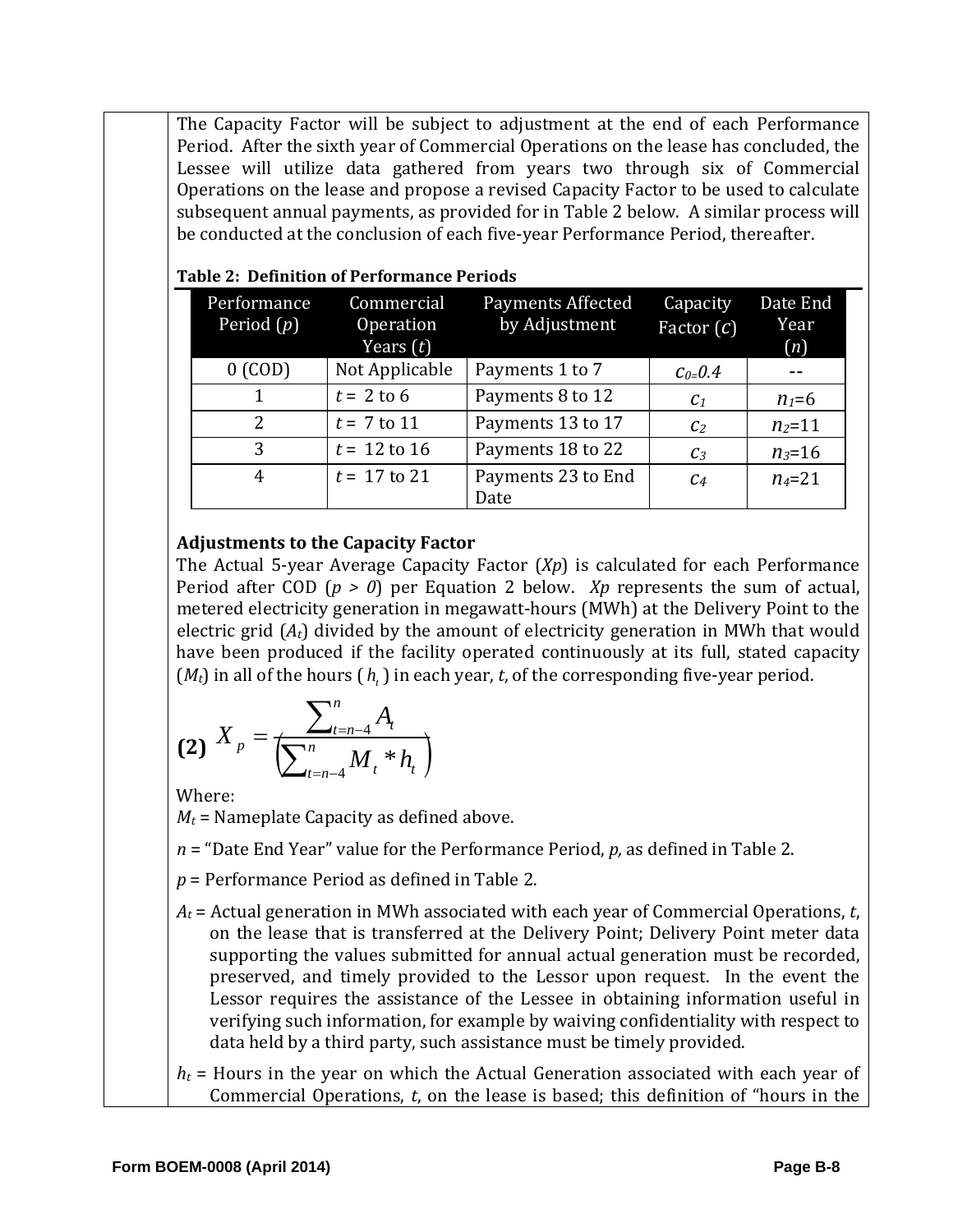|  |  | year" differs from the definition of H in the operating fee equation above. The  |  |  |  |  |
|--|--|----------------------------------------------------------------------------------|--|--|--|--|
|  |  | hours in the year for purposes of calculating the capacity factor must take into |  |  |  |  |
|  |  | account the actual number of hours, including those in leap years.               |  |  |  |  |

The value of the Capacity Factor at the outset of Commercial Operations  $(p = 0)$  is set to 0.4 as stated in equation 3:

**(3)**  $c_0 = 0.4$ 

The value of the Capacity Factor corresponding to each Performance Period  $(C_p)$  is set according to equations 4A, 4B, and 4C as follows for each value of p greater than zero. The Capacity Factor is set equal to the Actual 5-Year Average Capacity Factor provided that the value falls within a range of plus or minus 10 percent of the previous Performance Period's capacity factor.

| $(4A)$ $C_p = X_p$ for $C_{p-1} * 0.90 \le X_p \le C_{p-1} * 1.10$ |
|--------------------------------------------------------------------|
| (4B) $c_p = c_{p-1} * 0.90$ for $X_p < c_{p-1} * 0.90$             |
| (4C) $c_p = c_{p-1} * 1.10$ for $X_p > c_{p-1} * 1.10$             |

- All values for  $C_p$  must be rounded to the nearest third decimal place.
- $P_t =$  a measure of the annual average wholesale electric power price expressed in dollars per MW hour.

The Lessee must calculate  $P_t$  at the time each operating fee payment is due, subject to approval by the Lessor. The Base Price  $(P<sub>b</sub>)$  must equal the weighted average of the peak and off-peak spot price indices for the Northeast – PJM West power market for the most recent year of data available as reported by the Federal Energy Regulatory Commission (FERC) as part of its annual **State** of the Markets Report with specific reference to the summary entitled "Electric Market Overview: Regional Spot Prices." The latest version of this report is available at http://www.ferc.gov/marketoversight/mkt-electric/overview/elec-ovr-3yr-regional-elec-pr.pdf. If FERC stops publishing its annual State of the Markets Report required for this calculation or the specified location of the data changes over time, the Lessor must specify an alternate source of data and methodology that is approximately equivalent.

The peak and off-peak price indices must be weighted  $52.0\%$  and  $48.0\%$ , respectively, for purposes of estimating the weighted index value for the Base Price. For example, in the March 12, 2012 State of the Markets Report the peak price index for 2011 was \$51.99/MWh and the corresponding off-peak price index for 2011 was \$33.94/MWh, resulting in a weighted index value for the Base Price for  $2011$  ( $P_{2011}$ ) of \$43.33/MWh  $(=52.0\% * $51.99 / MWh + 48.0\% * $33.94 / MWh)$ . The calculation of  $P_b$  must be rounded up to the nearest, second decimal place.

The Base Price must be adjusted for inflation from the year associated with the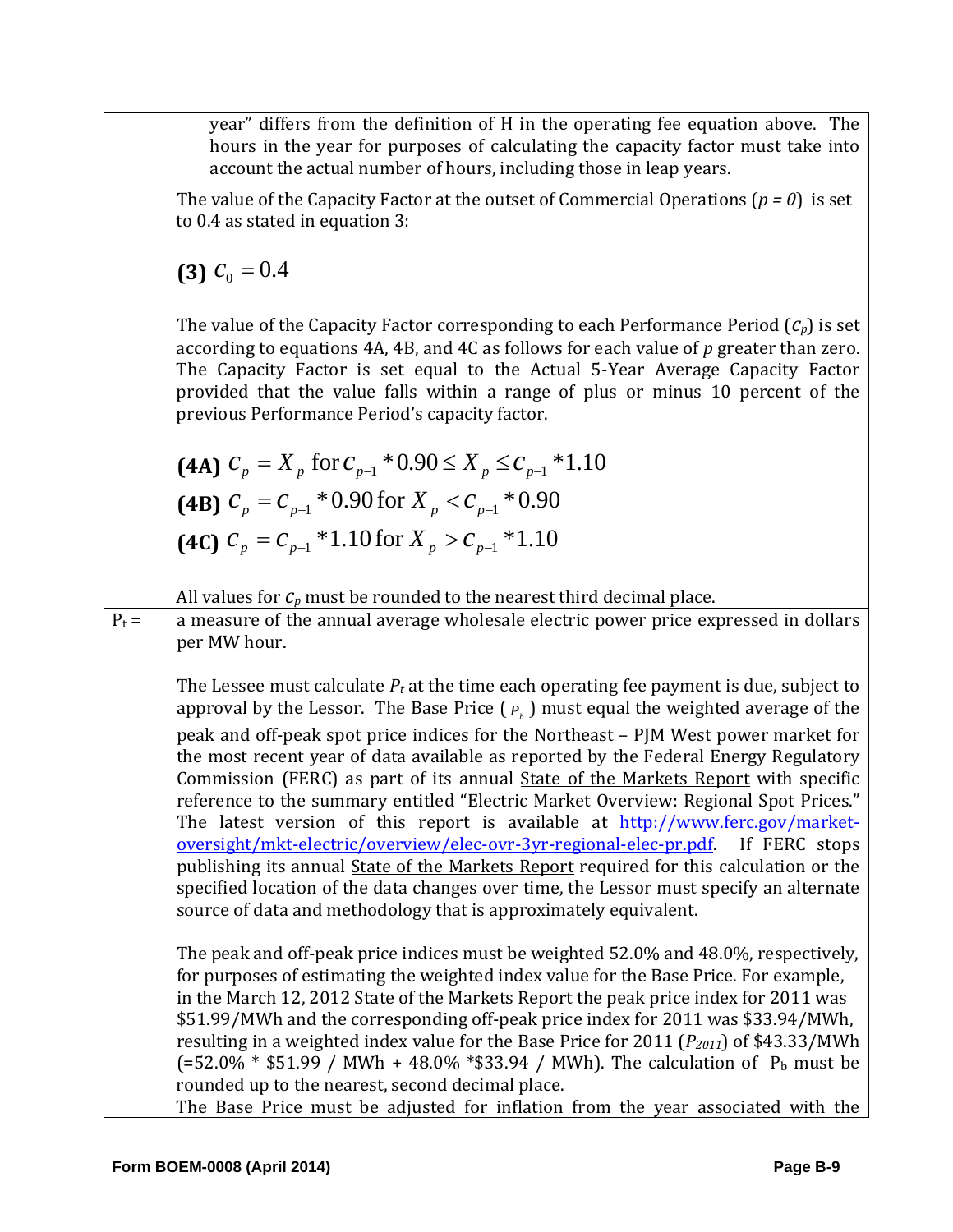published spot prices to the year in which the operating fee is to be paid as shown in equations  $(5A)$  and  $(5B)$ :

$$
\textbf{(5A)} \ \ P_{t} \ = P_{b} \ \ast \left(\frac{GDP_{g}}{GDP_{g-1}}\right)^{y-s} \ast \left(\frac{GDP_{g}}{GDP_{b}}\right) \text{ for } g \geq b
$$
\n
$$
\textbf{(5B)} \ \ P_{t} \ = P_{b} \ \ast \left(\frac{GDP_{g}}{GDP_{g-1}}\right)^{y-b} \text{ for } g < b
$$

Where: 

*GDP* = Annual Implicit Price Deflators for Gross Domestic Product (GDP deflator index) from Table 1.1.9, line 1, in the Survey of Current Business published by the U.S. Bureau of Economic Analysis (BEA) in the specified period; the latest version of this data is currently available at:

http://bea.gov/iTable/iTable.cfm?ReqID=9&step=1

If BEA stops publishing the data required for this calculation, or the specified location of the data changes over time, the Lessor will specify an alternative source of data and methodology that it considers approximately equivalent.

- $b =$  The most recent year for which FERC reports the appropriate electricity spot price data expressed as the year, e.g., 2009, as in the illustrative example below.
- $g =$  The most recent year for which GDP deflator indices are available from BEA expressed as the year, e.g., 2011, as in the illustrative example below.
- $y =$  The year the annual payment is due expressed as the year corresponding to the value of  $t$  described above, e.g., 2013, as in the illustrative example below.

The second term on the right-hand side of equation  $(5A)$  represents a projected annual change in the index of inflation employing the last year of data available from BEA, while the third term represents the cumulative change in the index of inflation up to the previous year.

# **Example:**

The following hypothetical example is provided to illustrate the methodology using Equation (5A) and the illustrative values provided for  $b$ ,  $g$ , and  $y$  above, applied to historical GDP deflator data. If the actual FERC price indices are based on 2009 data and the GDP deflator indices are available for 2011, the inflation-adjusted price index value would be determined from equation (5A) as follows for a payment occurring in  $y = 2013$ :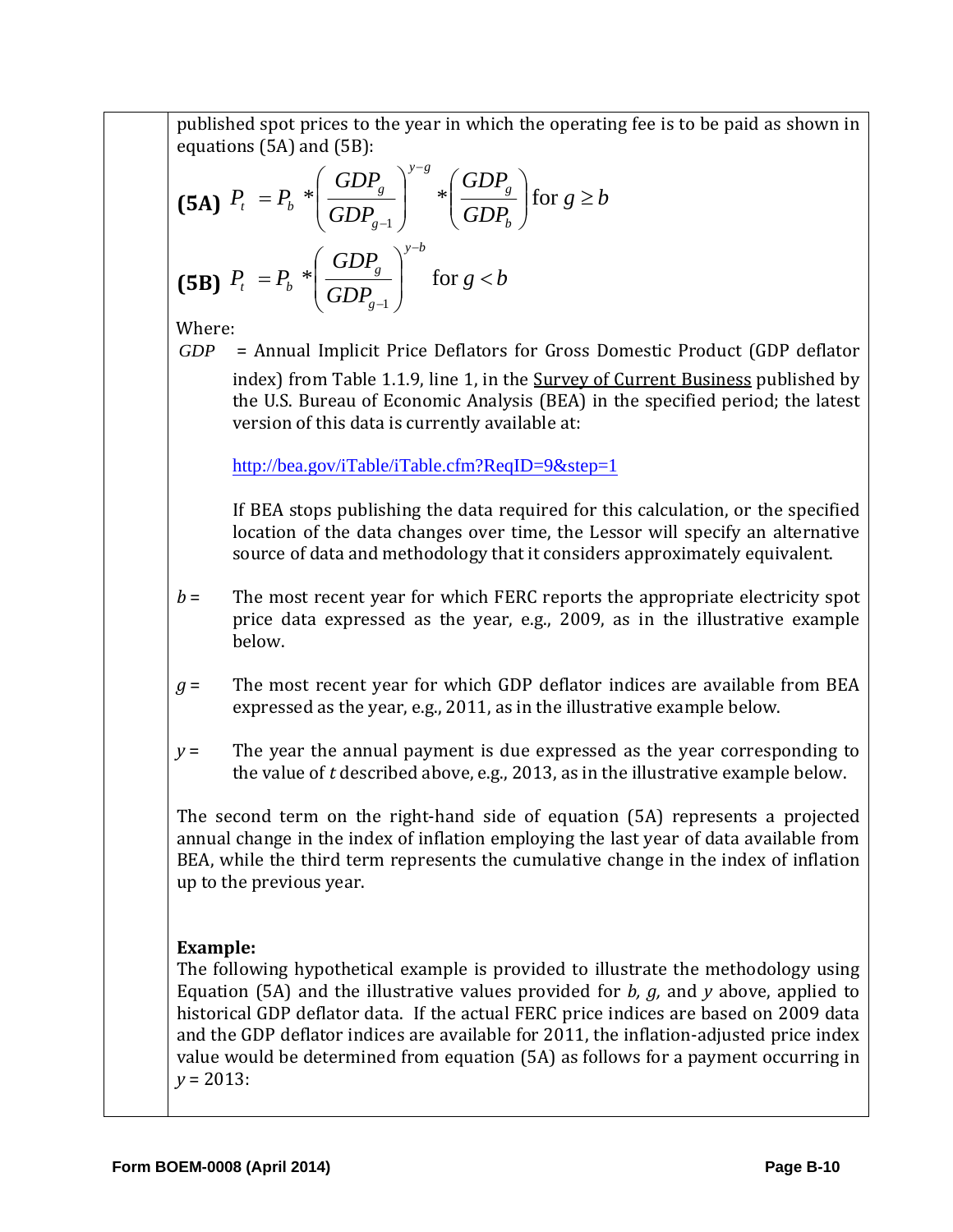MWh \$41.38 109.729  $*\left(\frac{113.361}{100.728}\right)$ 110.992  $*\left(\frac{113.361}{110000}\right)$ MWh  $*\left(\frac{GDP_{2011}}{GDP_{201}}\right)^{2013-2011}*\left(\frac{GDP_{2011}}{GDP_{201}}\right)=\frac{$38.40}{$1000}*\left(\frac{113.361}{110000}\right)^2$ 2009 2011 2013 2011 2010  $\begin{vmatrix} 2013 \end{vmatrix} = P_{200} * \left( \frac{ODP_{2011}}{CDR} \right) \qquad \qquad * \left( \frac{ODP_{2011}}{CDR} \right) = \frac{$30.40}{MNR} * \left( \frac{113.501}{110.002} \right) * \left( \frac{113.501}{100.720} \right) =$ J  $\left(\frac{113.361}{100.720}\right)$  $\setminus$  $\Bigg)^2 * \Bigg($ J  $\left(\frac{113.361}{110,000}\right)$  $=\frac{$38.40}{$MWh}*\left($ J  $\setminus$  $\overline{\phantom{a}}$  $\setminus$ ſ  $\overline{\phantom{a}}$ J  $\backslash$  $\overline{\phantom{a}}$  $\setminus$  $= P_{2009} * \left(\frac{GDP_{2011}}{T} \right)^{2013}$ *GDP GDP*  $P_{t(2013)} = P_{2009} * \left(\frac{GDP_2}{GDP_2}\right)$ Note: The current GDP deflator index is  $113.361$  for  $2011$ ,  $110.992$  for  $2010$ , and 109.729 for 2009 (last revised by BEA on April 27, 2012); the FERC index price for the year 2009 is  $$38.40/MWh$  (On-peak:  $$44.60/MWh$ ; Off-peak: \$31.68/MWh; last revised March 12, 2012). Although 2011 FERC prices are available, the 2009 prices are used in the example to illustrate the concept. The Lessor and the Lessee will use the latest FERC price indices and revised BEA GDP deflator index values at the time the pricing adjustments are made. The source of data used in the calculations must be noted in the Lessee's documentation supporting their estimate of the value of  $P_t$  each year for review and approval by the Lessor.  $r_t =$  the operating fee rate of 0.02 (2%).

# (c) *Reporting, Validation, Audits, and Late Payments***.**

The Lessee must submit the values used in the operating fee formula to the Lessor at the time the annual payment based on these values is made. Submission of this and other reporting, validation, audit and late payment information as requested by the Lessor must be sent to the Lessor using the contact information indicated in Addendum "A", unless the Lessor directs otherwise. Failure to submit the estimated values and the associated documentation on time to the Lessor may result in penalties as specified in applicable regulations. 

Within 60 days of the submission by the Lessee of the annual payment, the Lessor will review the data submitted and validate that the operating fee formula was applied correctly. If the Lessor validation results in a different operating fee amount, the amount of the annual operating fee payment will be revised to the amount determined by the Lessor.

The Lessor also reserves the right to audit the meter data upon which the Actual 5-year Average Capacity Factor is based at any time during the lease term. If, as a result of such audit, the Lessor determines that any annual operating fee payment was calculated incorrectly, the Lessor has the right to correct any errors and collect the correct annual operating fee payment amount.

If the annual operating fee is revised downward as a result of the Lessee's calculations, as validated by the Lessor, or an audit of meter data conducted by the Lessee or Lessor, the Lessee will be refunded the difference between the amount of the payment received and the amount of the revised annual operating fee, without interest. Similarly, if the payment amount is revised upward, the Lessee is required to pay the difference between the amount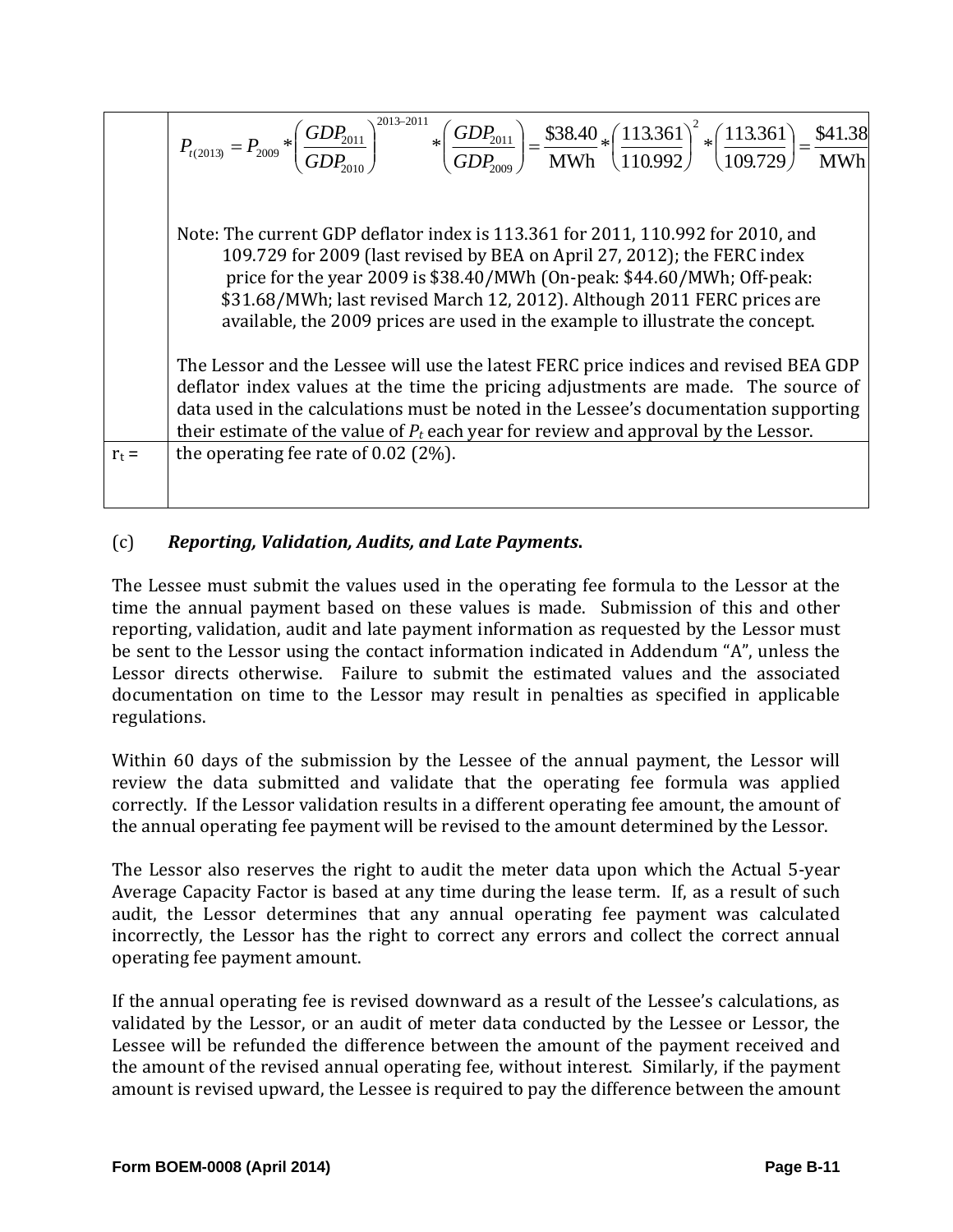of the payment received and the amount of the revised annual operating fee, plus interest on the balance, in accordance with 30 CFR § 1218.54.

Late operating fee payments will be charged interest in accordance with 30 CFR  $\S$  1218.54.

# III. Financial Assurance

The Lessor will base the determination for the amounts of all SAP, COP, and decommissioning financial assurance requirements on estimates of the cost to meet all accrued lease obligations. The Lessor determines the amount of supplemental and decommissioning financial assurance requirements on a case-by-case basis. The amount of financial assurance required to meet all lease obligations includes:

- (a) **Initial Financial Assurance.** Prior to the Lease Issuance date, the Lessee must provide an initial lease-specific bond, or other approved means of meeting the Lessor's initial financial assurance requirements in an amount equal to \$100,000.
- (b) **Additional Financial Assurance.** In addition to the initial lease-specific financial assurance discussed above, the Lessee is also required to provide additional supplemental bonds associated with the SAP and COP, or other form of financial assurances and a decommissioning bond or other approved means of meeting the Lessee's decommissioning obligations.
	- $(1)$  Prior to the Lessor's approval of a SAP, the Lessor will require an additional supplemental bond or other form of financial assurance in an amount determined by the Lessor based on the complexity, number, and location of all facilities involved in the site assessment activities planned in the SAP, and estimates of the costs to meet all accrued obligations, in accordance with applicable BOEM regulations (30  $CFR 585.515-537$ . The supplemental financial assurance requirement is in addition to the initial lease-specific financial assurance in the amount of \$100,000. The Lessee may meet these obligations by providing a new bond or other acceptable form of financial assurance, or increasing the amount of its existing bond or other form of financial assurance.
	- $(2)$  Prior to the Lessor's approval of a COP, the Lessor may require an additional supplemental bond or other form of financial assurance in an amount determined by the Lessor based on the complexity, number, location of all facilities, activities and Commercial Operations planned in the COP, and estimates of the costs to meet all accrued obligations, in accordance with applicable BOEM regulations (30 CFR 585.515-537). The supplemental financial assurance requirement is in addition to the initial lease-specific financial assurance in the amount of \$100,000 and an additional supplemental bond or other form of financial assurance required with the SAP. The Lessee may meet this obligation by providing a new bond or other acceptable form of financial assurance, or increasing the amount of its existing bond or other form of financial assurance.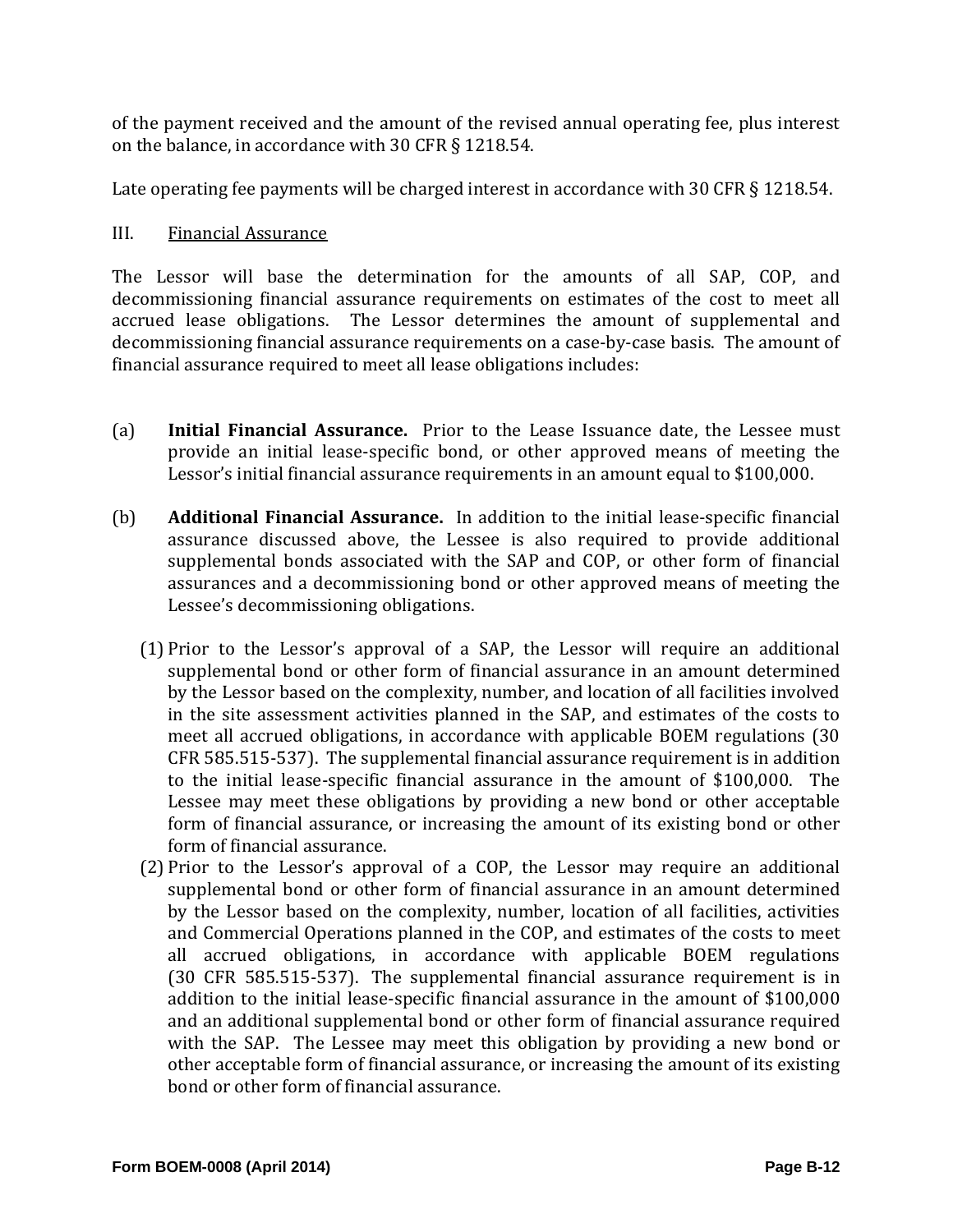- (3) The Lessor will require a decommissioning bond or other form of financial assurance based on the anticipated decommissioning costs in accordance with applicable BOEM regulations (30 CFR 585.515-537). The decommissioning obligation must be guaranteed through an acceptable form of financial assurance and will be due according to the schedule beginning before commencement of the installation of commercial facilities on a date or dates to be determined by the Lessor.
- (C) **Adjustments to Financial Assurance Amounts.** The Lessor reserves the right to adjust the amount of any financial assurance requirement (initial, supplemental or decommissioning) associated with this lease and/or reassess the Lessee's cumulative lease obligations, including decommissioning obligations, at any time. If the Lessee's cumulative lease obligations and/or liabilities increase or decrease, the Lessor will notify the Lessee of any intended adjustment to the financial assurance requirements and provide the Lessee an opportunity to comment in accordance with applicable BOEM regulations.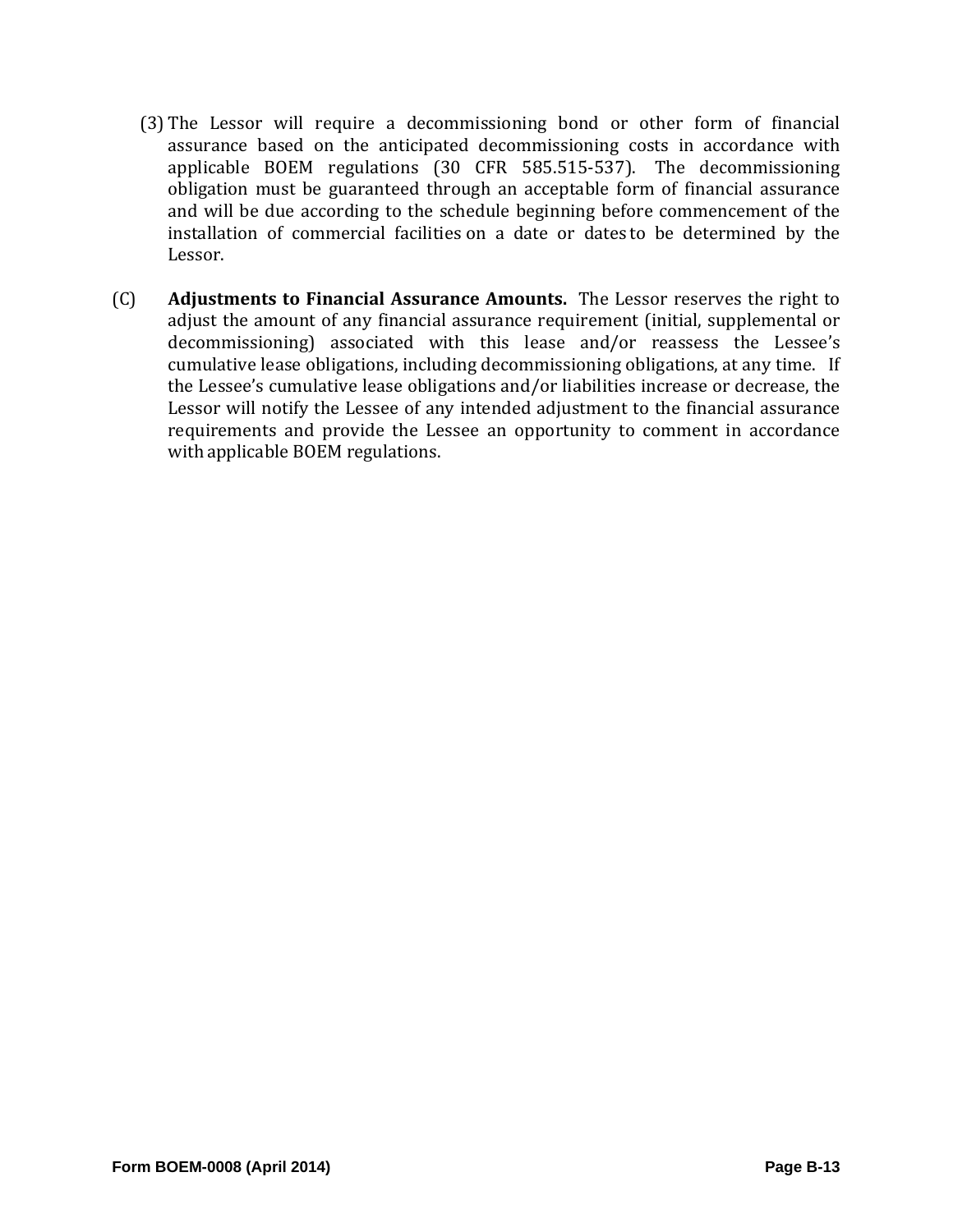## **ADDENDUM "C"**

#### LEASE-SPECIFIC TERMS, CONDITIONS, AND STIPULATIONS

#### Lease Number OCS-A 0490

The Lessee's rights to conduct activities on the leased area are subject to the following terms, conditions, and stipulations. The Lessor reserves the right to impose additional terms, and conditions incident to the future approval or approval with modifications of plans, such as a Site Assessment Plan (SAP) or Construction and Operations Plan (COP).

| $\mathbf{1}$   |     |  |
|----------------|-----|--|
| $\overline{2}$ |     |  |
|                | 2.1 |  |
|                | 2.2 |  |
| 3              |     |  |
|                | 3.1 |  |
|                | 3.2 |  |
|                | 3.3 |  |
| 4              |     |  |
|                | 4.1 |  |
|                | 4.2 |  |
|                | 4.3 |  |
|                | 4.4 |  |
|                |     |  |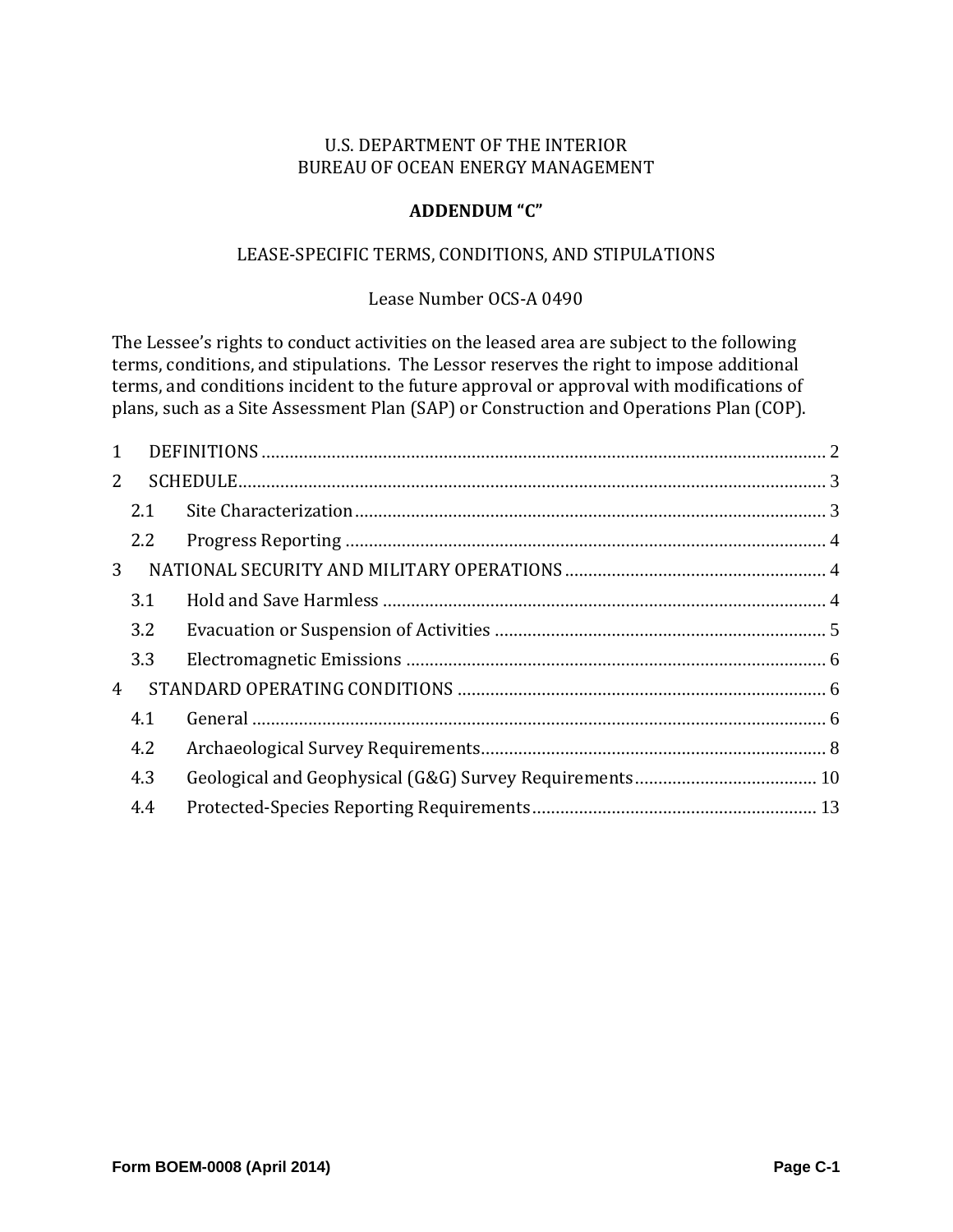# **1 DEFINITIONS**

- 1.1 Definition of "Archaeological Resource": The term "archaeological resource" has the same meaning as "archaeological resource" in BOEM regulations provided in 30 CFR 585.112.
- 1.2 Definition of "Dynamic Management Area (DMA)": The term "DMA" refers to a temporary area designated by the National Oceanic and Atmospheric Administration (NOAA) National Marine Fisheries Service (NMFS) and consisting of a circle around a confirmed North Atlantic right whale sighting. The radius of this circle expands incrementally with the number of whales sighted, and a buffer is included beyond the core area to allow for whale movement. Mandatory or voluntary speed restrictions may be applied by NOAA NMFS within DMAs. Information regarding the location and status of applicable DMAs is available from the NMFS Office of Protected Resources.
- 1.3 Definition of "Effective Date": The term "Effective Date" has the same meaning as "effective date" in BOEM regulations provided in 30 CFR 585.237.
- 1.4 Definition of "Geological and Geophysical Survey (G&G Survey)": The term "G&G Survey" serves as a collective term for surveys that collect data on the geology of the seafloor and landforms below the seafloor. High resolution geophysical surveys and geotechnical (sub-bottom) sampling are components of G&G surveys.
- 1.5 Definition of "Geotechnical Exploration": The term "Geotechnical Exploration," is used to refer to site-specific sediment and underlying geologic data acquired from the seafloor and the sub-bottom and includes geotechnical surveys utilizing deep borings, vibracores, and cone penetration tests.
- 1.6 Definition of "High Resolution Geophysical Survey (HRG Survey)": The term "HRG Survey" means a marine remote-sensing survey using electromechanical survey equipment. This equipment includes, but is not limited to, such equipment as sidescan sonar, magnetometer, shallow and medium (Seismic) penetration sub-bottom profiler systems, narrow beam or multibeam echo sounder, or other such equipment employed for the purposes of providing data on geological conditions, identifying shallow hazards, identifying archaeological resources, charting bathymetry, and gathering other site characterization information.
- 1.7 Definition of "Listed Species": The term "listed species," also referred to in adjective form as "listed," means any species of fish, wildlife, or plant that has been determined to be endangered or threatened under Section 4 of the Endangered Species Act. Listed species are provided in 50 CFR 17.11-17.12.
- 1.8 Definition of "Protected-Species Observer": The term "protected-species observer," or "observer," means an individual who is trained in the shipboard identification and behavior of protected species. Protected species include marine mammals (those protected under the Endangered Species Act and those protected under the Marine Mammal Protection Act) and sea turtles.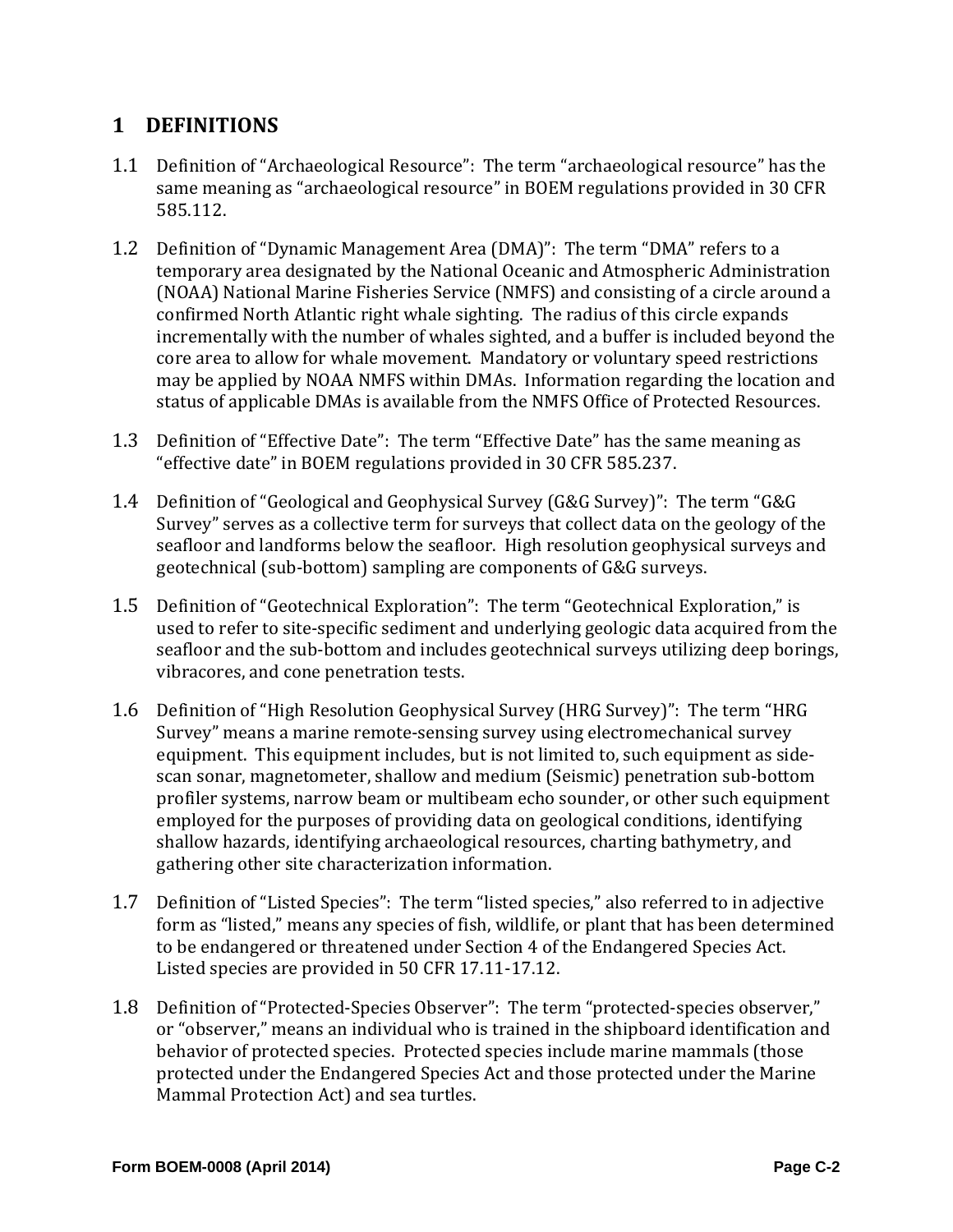- 1.9 Definition of "Ramp-up": The term "ramp-up" means the process of incrementally increasing the acoustic source level of the survey equipment when conducting HRG surveys until it reaches the operational setting.
- 1.10 Definition of "Site Assessment Activities": The term "site assessment activities" or "site assessment," has the same meaning as "site assessment activities" in 30 CFR 585.112.
- 1.11 Definition of "Qualified Marine Archaeologist": The term "qualified marine archaeologist" means a person retained by the Lessee who meets the Secretary of the Interior's Professional Qualifications Standards for Archaeology (48 FR 44738-44739), and has experience analyzing marine geophysical data.
- 1.12 Definition of "Take": The terms "Takes" and "Taken" and "Taking" have the same meaning as the term "take" as defined in  $16$  U.S.C. § 1532(19).

# **2 SCHEDULE**

# **2.1 Site Characterization**

- 2.1.1 Survey Plans.
- 2.1.1.1 SAP Survey Plan. If the Lessee proposes to conduct site assessment activities during the site assessment term, then the Lessee must submit to the Lessor a complete SAP survey plan. This SAP survey plan must include details and timelines of any surveys to be conducted on this lease necessary to support the submission of a SAP (i.e., necessary to satisfy the information requirements in the applicable regulations, including but not limited to 30 CFR 585.606, 610, 611).

The Lessee must submit the SAP survey plan to the Lessor 30 calendar days prior to the date of the required pre-survey meeting with the Lessor (See 2.1.2). The Lessor may require that the Lessee modify the SAP survey plan to address any comments the Lessor submits to the Lessee on the contents of the SAP survey plan in a manner deemed satisfactory to the Lessor prior to the commencement of any survey activities described in the SAP survey plan.

2.1.1.2 COP Survey Plan. The Lessee must submit to the Lessor for review a complete COP survey plan providing details and timelines of the surveys to be conducted on this lease that are necessary to support the submission of a COP (i.e., necessary to satisfy the information requirements in the applicable regulations, including but not limited to 30 CFR 585.621, 626, 627). The Lessee must submit the COP survey plan to the Lessor 30 calendar days prior to the date of the required pre-survey meeting with the Lessor (see 2.1.2). The Lessee must modify the COP survey plan to address any comments the Lessor submits to the Lessee on the contents of the COP survey plan in a manner deemed satisfactory to the Lessor prior to the commencement of these survey activities.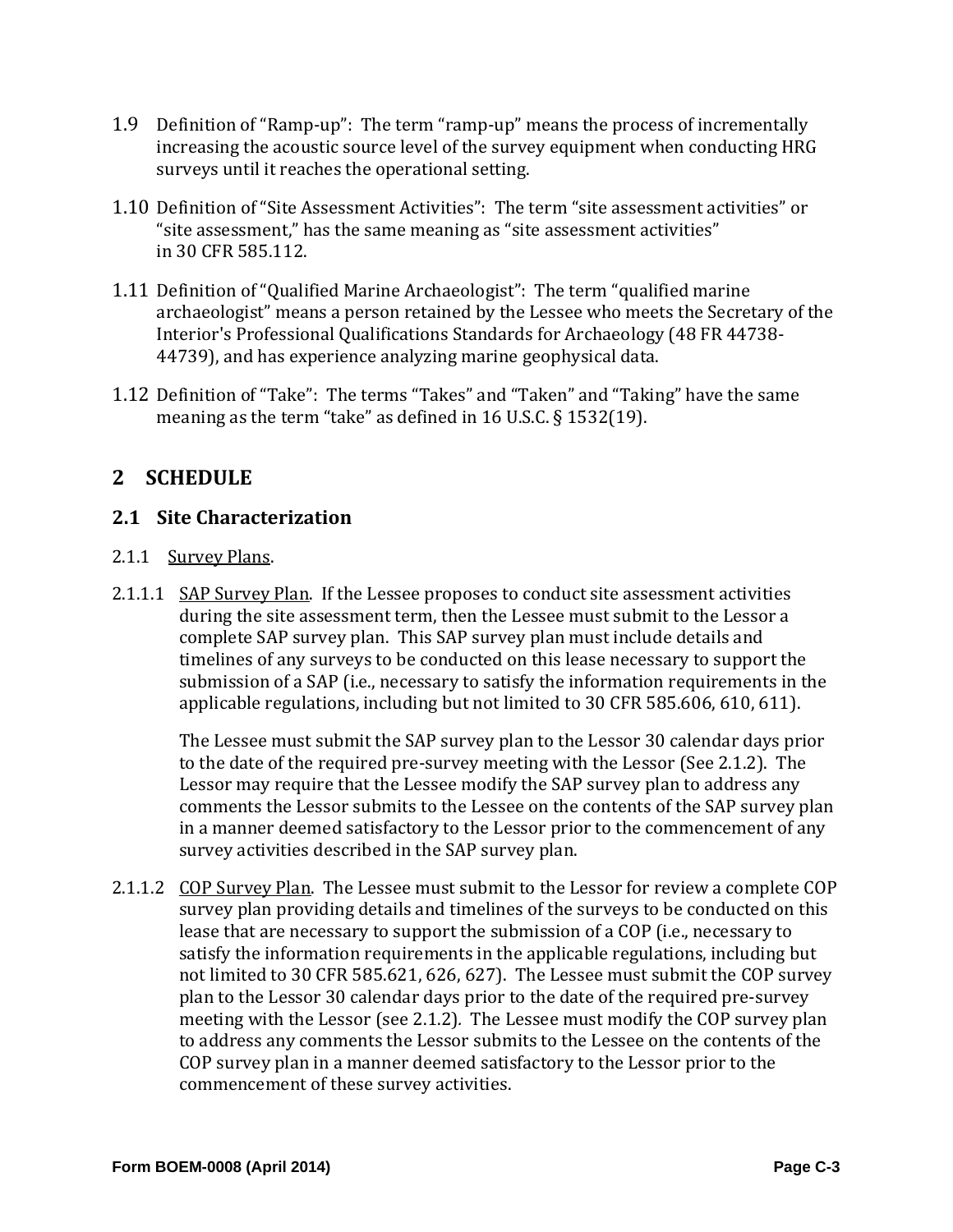2.1.2 Pre-Survey Meetings with the Lessor. At least 60 calendar days prior to the initiation of survey activities in support of the submission of a plan (i.e., SAP and COP), the Lessee must hold a pre-survey meeting with the Lessor to discuss the applicable proposed survey plan and timelines. The Lessee must ensure the presence of a Qualified Marine Archaeologist at this meeting (See 4.2.2).

# **2.2 Progress Reporting**

2.2.1 Semi-Annual Progress Report. The Lessee must submit to the Lessor a semi-annual (i.e., every six months) progress report through the duration of the site assessment term that includes a brief narrative of the overall progress since the last progress report, or – in the case of the first report – since the Effective Date. The progress report must include an update regarding progress in executing the activities included in the survey plans, and include as an enclosure updated survey plans accounting for any modifications in schedule.

# **3 NATIONAL SECURITY AND MILITARY OPERATIONS**

The Lessee must comply with the requirements specified in stipulations 3.1, 3.2, and 3.3 when conducting site characterization activities in support of plan (i.e., SAP and COP) submittal. 

# **3.1 Hold and Save Harmless**

Whether compensation for such damage or injury might be due under a theory of strict or absolute liability or otherwise, the Lessee assumes all risks of damage or injury to persons or property, which occur in, on, or above the OCS, to any persons or to any property of any person or persons in connection with any activities being performed by the Lessee in, on, or above the OCS, if such injury or damage to such person or property occurs by reason of the activities of any agency of the United States Government, its contractors, or subcontractors, or any of its officers, agents or employees, being conducted as a part of, or in connection with, the programs or activities of the individual military command headquarters (hereinafter "the appropriate command headquarters") listed in the contact information provided as an enclosure to this lease.

Notwithstanding any limitation of the Lessee's liability in Section 9 of the lease, the Lessee assumes this risk whether such injury or damage is caused in whole or in part by any act or omission, regardless of negligence or fault, of the United States, its contractors or subcontractors, or any of its officers, agents, or employees. The Lessee further agrees to indemnify and save harmless the United States against all claims for loss, damage, or injury in connection with the programs or activities of the command headquarters, whether the same be caused in whole or in part by the negligence or fault of the United States, its contractors, or subcontractors, or any of its officers, agents, or employees and whether such claims might be sustained under a theory of strict or absolute liability or otherwise.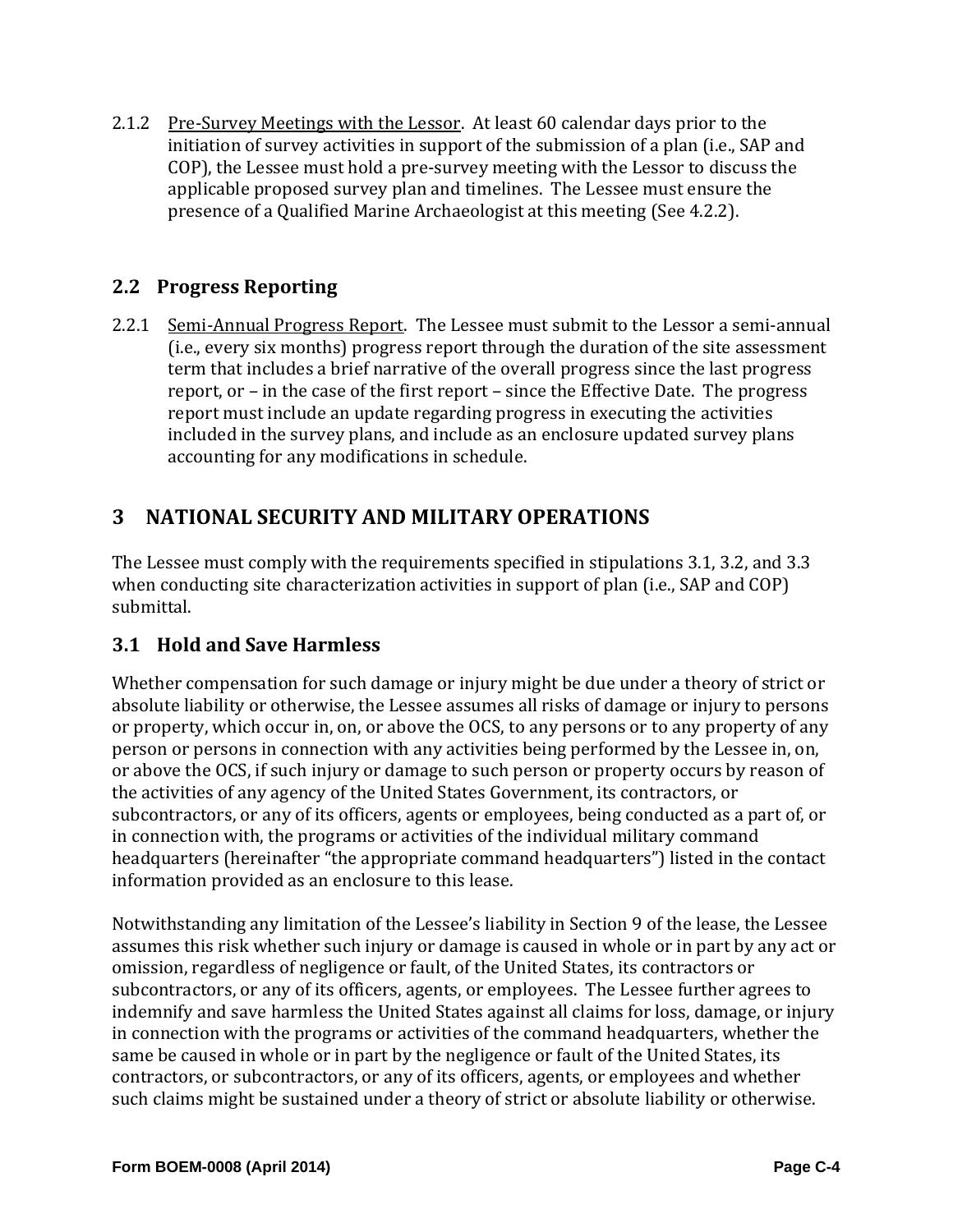# **3.2 Evacuation or Suspension of Activities**

- 3.2.1 General. The Lessee hereby recognizes and agrees that the United States reserves and has the right to temporarily suspend operations and/or require evacuation on this lease in the interest of national security pursuant to Section  $3(c)$  of this lease.
- 3.2.2 Notification. Every effort will be made by the appropriate military agency to provide as much advance notice as possible of the need to suspend operations and/or evacuate. Advance notice will normally be given before requiring a suspension or evacuation. Temporary suspension of operations may include but is not limited to the evacuation of personnel and appropriate sheltering of personnel not evacuated.

"Appropriate sheltering" means the protection of all Lessee personnel for the entire duration of any Department of Defense activity from flying or falling objects or substances and will be implemented by an order (oral and/or written) from the BOEM Office of Renewable Energy Programs (OREP) Program Manager, after consultation with the appropriate command headquarters or other appropriate military agency or higher Federal authority. The appropriate command headquarters, military agency or higher authority will provide information to allow the Lessee to assess the degree of risk to, and provide sufficient protection for, the Lessee's personnel and property.

- 3.2.3 Duration. Suspensions or evacuations for national security reasons will not generally exceed 72 hours; however, any such suspension may be extended by order of the OREP Program Manager. During such periods, equipment may remain in place, but all operations, if any, must cease for the duration of the temporary suspension if so directed by the OREP Program Manager. Upon cessation of any temporary suspension, the OREP Program Manager will immediately notify the Lessee such suspension has terminated and operations on the leased area can resume.
- 3.2.4 Lessee Point-of-Contact for Evacuation/Suspension Notifications. The Lessee must inform the Lessor of the persons/offices to be notified to implement the terms of 3.2.2 and 3.2.3.
- 3.2.5 Coordination with Command Headquarters. The Lessee must establish and maintain early contact and coordination with the appropriate command headquarters, in order to avoid or minimize the potential to conflict with and minimize the potential effects of conflicts with military operations.
- 3.2.6 Reimbursement. The Lessee is not entitled to reimbursement for any costs or expenses associated with the suspension of operations or activities or the evacuation of property or personnel in fulfillment of the military mission in accordance with 3.2.1 through 3.2.5 above.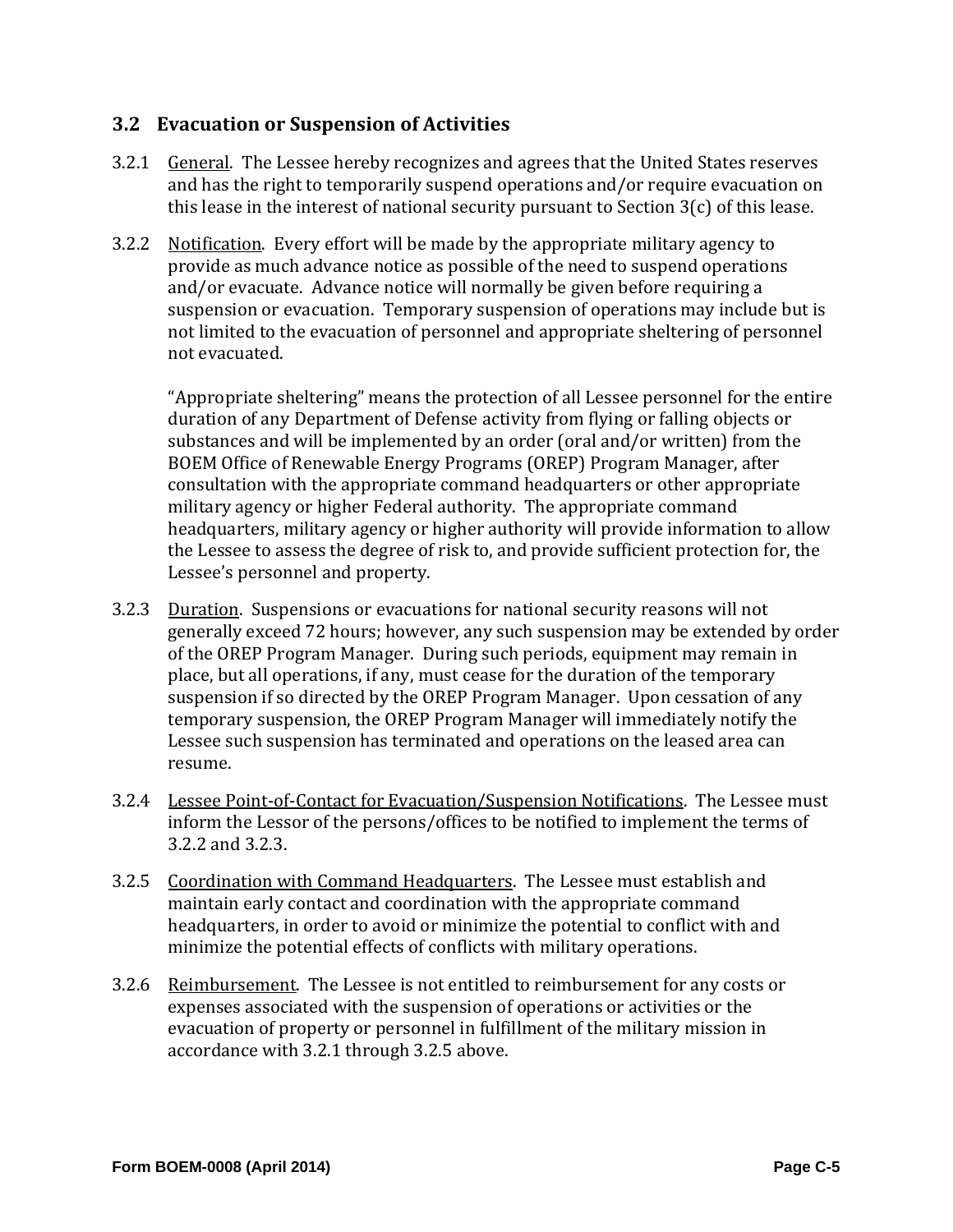# **3.3 Electromagnetic Emissions**

The Lessee, prior to entry into any designated defense operating area, warning area, or water test area for the purpose of commencing survey activities undertaken to support SAP or COP submittal, must enter into an agreement with the commander of the appropriate command headquarters to coordinate the electromagnetic emissions associated with such survey activities. The Lessee must ensure that all electromagnetic emissions associated with such survey activities are controlled as directed by the commander of the appropriate command headquarters.

# **4 STANDARD OPERATING CONDITIONS**

# **4.1 General**

- 4.1.1 Vessel Strike Avoidance Measures. The Lessee must ensure that all vessels conducting activities in support of plan (i.e., SAP and COP) submittal comply with the vessel-strike avoidance measures specified in stipulations 4.1.1.1 through 4.1.1.7, except under extraordinary circumstances when complying with these requirements would put the safety of the vessel or crew at risk.
- 4.1.1.1 The Lessee must ensure that vessel operators and crews maintain a vigilant watch for cetaceans, pinnipeds, and sea turtles and slow down or stop their vessel to avoid striking these protected species.
- 4.1.1.2 The Lessee must ensure that all vessel operators comply with 10 knot (18.5) km/hr) speed restrictions in any Dynamic Management Area (DMA). In addition, the Lessee must ensure that all vessels operating from November 1 through April 30, operate at speeds of 10 knots (18.5 km/hr) or less.
- 4.1.1.3 North Atlantic right whales.
- 4.1.1.3.1 The Lessee must ensure all vessels maintain a separation distance of 500 meters  $(1,640 \text{ ft})$  or greater from any sighted North Atlantic right whale.
- 4.1.1.3.2 The Lessee must ensure that the following avoidance measures are taken if a vessel comes within  $500$  meters  $(1,640 \text{ ft})$  of any North Atlantic right whale:
- 4.1.1.3.2.1 If underway, any vessel must steer a course away from any North Atlantic right whale at 10 knots ( $18.5 \text{ km/h}$ ) or less until the 500 meters ( $1,640 \text{ ft}$ ) minimum separation distance has been established (except as provided in 4.1.1.3.2.2).
- 4.1.1.3.2.2 If a North Atlantic right whale is sighted within 100 meters (328 ft) to an underway vessel, the vessel operator must immediately reduce speed and promptly shift the engine to neutral. The vessel operator must not engage the engines until the North Atlantic right whale has moved beyond 100 meters (328) ft).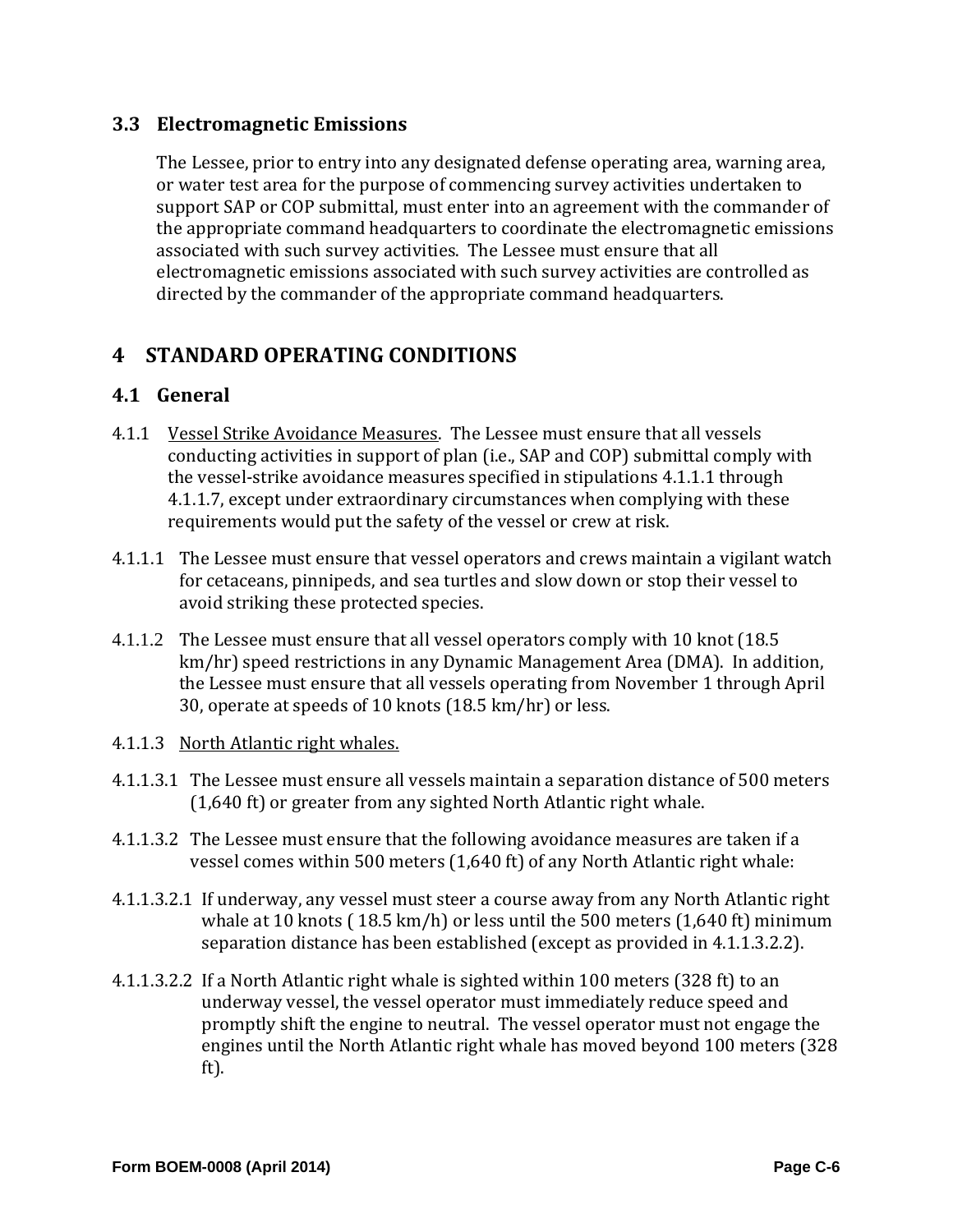- 4.1.1.3.2.3 If a vessel is stationary, the vessel must not engage engines until the North Atlantic right whale has moved beyond 100 meters (328 ft), at which point the Lessee must comply with 4.1.1.3.2.1.
- 4.1.1.4 Non-delphinoid cetaceans other than the North Atlantic right whale.
- 4.1.1.4.1 The Lessee must ensure all vessels maintain a separation distance of 100 meters (328 ft) or greater from any sighted non-delphinoid cetacean.
- 4.1.1.4.2 The Lessee must ensure that the following avoidance measures are taken if a vessel comes within 100 meters (328 ft) of any non-delphinoid cetacean:
- 4.1.1.4.2.1 If any non-delphinoid cetacean is sighted, the vessel underway must reduce speed and shift the engine to neutral, and must not engage the engines until the non-delphinoid cetacean has moved beyond 100 meters (328 ft).
- 4.1.1.4.2.2 If a vessel is stationary, the vessel must not engage engines until the nondelphinoid cetacean has moved beyond 100 meters (328 ft).
- 4.1.1.5 Delphinoid cetaceans.
- 4.1.1.5.1 The Lessee must ensure that all vessels maintain a separation distance of 50 meters (164 ft) or greater from any sighted delphinoid cetacean.
- 4.1.1.5.2 The Lessee must ensure that the following avoidance measures are taken if the vessel comes within 50 meters (164 ft) of any delphinoid cetacean:
- 4.1.1.5.2.1 The Lessee must ensure that any vessel underway remain parallel to a sighted delphinoid cetacean's course whenever possible, and avoid excessive speed or abrupt changes in direction. The Lessee may not adjust course and speed until the delphinoid cetaceans have moved beyond  $50$  meters  $(164 ft)$  or the delphinoid cetaceans have moved abeam of the underway vessel.
- 4.1.1.5.2.2 The Lessee must ensure that any vessel underway reduce vessel speed to 10 knots  $(18.5 \text{ km/h})$  or less when pods (including mother/calf pairs) or large assemblages of delphinoid cetaceans are observed. The Lessee may not adjust course and speed until the delphinoid cetaceans have moved beyond 50 meters  $(164 \text{ ft})$  or abeam of the underway vessel.
- 4.1.1.6 Sea Turtles and Pinnipeds.
- 4.1.1.6.1 The Lessee must ensure all vessels maintain a separation distance of 50 meters (164 ft) or greater from any sighted sea turtle or pinniped.
- 4.1.1.7 Vessel Operator Briefing. The Lessee must ensure that all vessel operators are briefed to ensure they are familiar with the requirements specified in 4.1.1.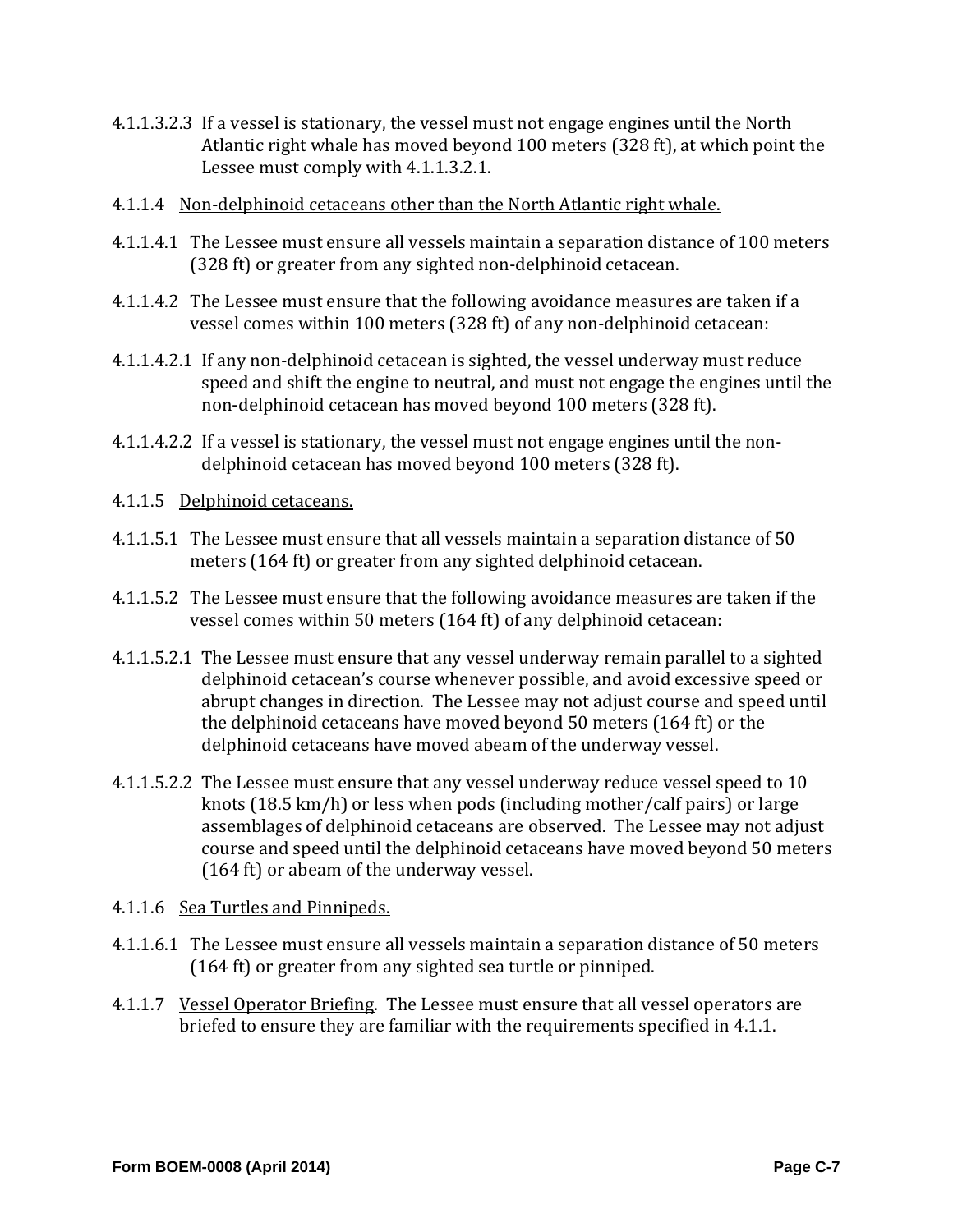4.1.2 Marine Trash and Debris Prevention. The Lessee must ensure that vessel operators, employees, and contractors actively engaged in activity in support of plan (i.e., SAP and COP) submittal are briefed on marine trash and debris awareness and elimination, as described in the BSEE NTL No. 2012-G01 ("Marine Trash and Debris Awareness and Elimination") or any NTL that supersedes this NTL, except that the Lessor will not require the Lessee, vessel operators, employees, and contractors to undergo formal training or post placards. The Lessee must ensure that these vessel operator employees and contractors are made aware of the environmental and socioeconomic impacts associated with marine trash and debris and their responsibilities for ensuring that trash and debris are not intentionally or accidentally discharged into the marine environment. The above-referenced NTL provides information the Lessee may use for this awareness training.

# **4.2 Archaeological Survey Requirements**

- 4.2.1 Archaeological Survey Required. The Lessee must provide the results of an archaeological survey with its SAP and COP.
- 4.2.2 Qualified Marine Archaeologist. The Lessee must ensure that the analysis of archaeological survey data collected in support of plan (i.e., SAP and COP) submittal and the preparation of archaeological reports in support of plan submittal are conducted by a Qualified Marine Archaeologist.
- 4.2.3 Tribal Pre-Survey Meeting. Subsequent to any pre-survey meeting with the Lessor (see 2.1.2) and at least 45 calendar days prior to commencing survey activities performed in support of plan (i.e., SAP and COP) submittal, the Lessee must invite by certified mail the Narragansett Indian Tribe, the Shinnecock Indian Nation, and the Lenape Tribe of Delaware to a tribal pre-survey meeting. The purpose of this meeting will be for the Lessee and the Qualified Marine Archaeologist to discuss the Lessee's Survey Plan and consider requests to monitor portions of the archaeological survey and the geotechnical sampling activities, including the visual logging and analysis of geotechnical samples (e.g., cores). The meeting must be scheduled for a date at least 30 calendar days prior to commencing survey and at a location and time that affords the participants a reasonable opportunity to participate. The anticipated date for the meeting must be identified in the timeline of activities described in the applicable survey plan (see  $2.1.1$ ).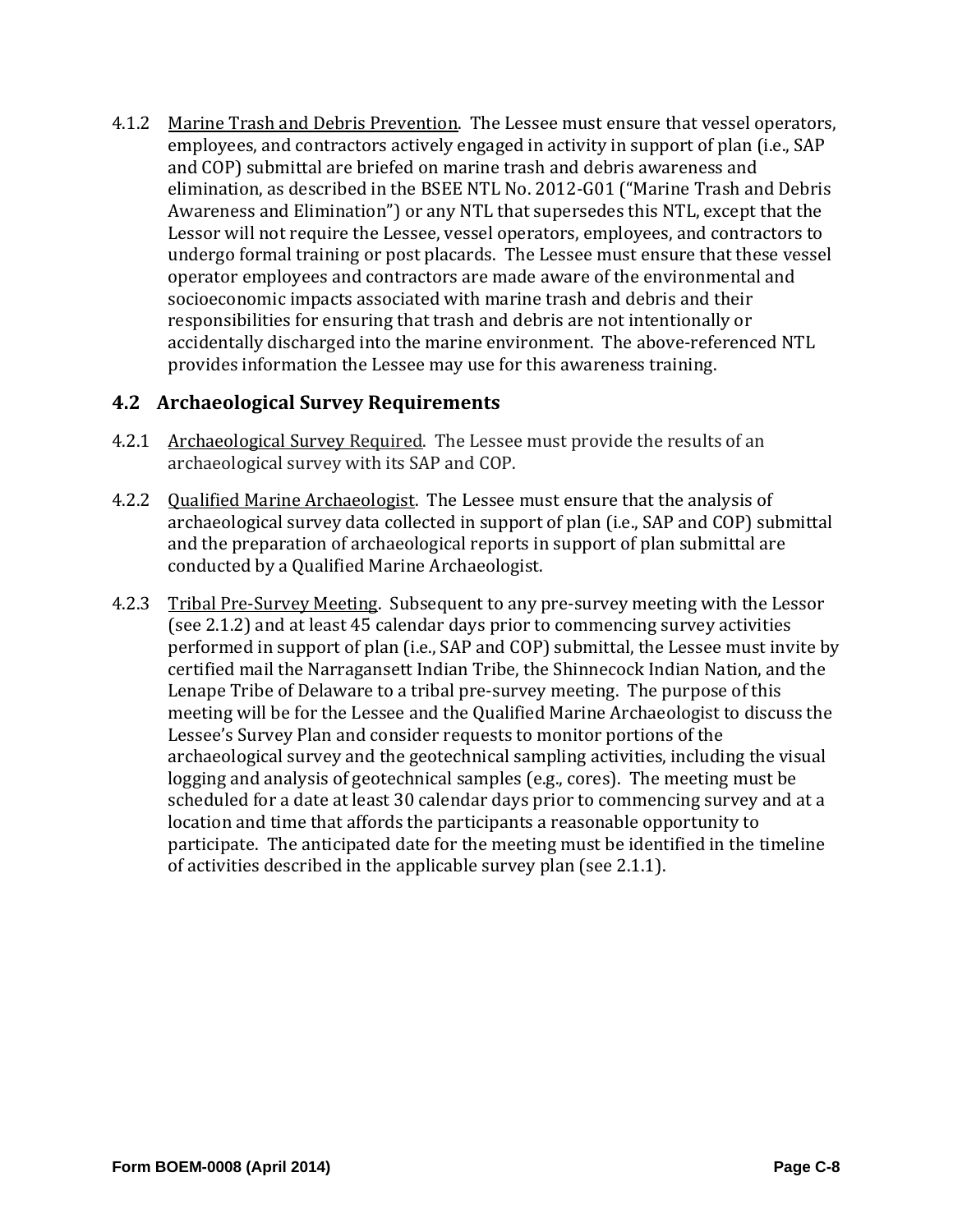- 4.2.4 Geotechnical Exploration. The Lessee may only conduct geotechnical exploration activities, including geotechnical sampling or other direct sampling or investigation techniques, which are performed in support of plan (i.e., SAP and COP) submittal, in locations where an analysis of the results of geophysical surveys has been completed. This analysis must include a determination by a Qualified Marine Archaeologist as to whether any potential archaeological resources are present in the area. Except as allowed by the Lessor under 4.2.6, the geotechnical exploration activities must avoid potential archaeological resources by a minimum of 50 meters, and the avoidance distance must be calculated from the maximum discernible extent of the archaeological resource. A Qualified Marine Archaeologist must certify, in the Lessee's archaeological reports, that geotechnical exploration activities did not impact potential historic properties identified as a result of the HRG surveys performed in support of plan submittal, except as follows: in the event that the geotechnical exploration activities did impact potential historic properties identified in the archaeological surveys without the Lessor's prior approval, the Lessee and the Qualified Marine Archaeologist who prepared the report must instead provide a statement documenting the extent of these impacts.
- 4.2.5 Monitoring and Avoidance. The Lessee must inform the Qualified Marine Archaeologist that he or she may be present during HRG surveys and bottomdisturbing activities performed in support of plan (i.e., SAP and COP) submittal to ensure avoidance of potential archaeological resources, as determined by the Qualified Marine Archaeologist (including bathymetric, seismic, and magnetic anomalies; side scan sonar contacts; and other seafloor or sub-surface features that exhibit potential to represent or contain potential archaeological sites or other historic properties). In the event that this Qualified Marine Archaeologist indicates that he or she wishes to be present, the Lessee must facilitate the Qualified Marine Archaeologist's presence, as requested by the Qualified Marine Archaeologist, and provide the Qualified Marine Archaeologist the opportunity to inspect data quality.
- 4.2.6 No Impact without Approval. In no case may the Lessee knowingly impact a potential archaeological resource without the Lessor's prior approval.
- 4.2.7 Post-Review Discovery Clauses. If the Lessee, while conducting site characterization activities in support of plan (i.e., SAP and COP) submittal, discovers a potential archaeological resource, such as the presence of a shipwreck (e.g., a sonar image or visual confirmation of an iron, steel, or wooden hull, wooden timbers, anchors, concentrations of historic objects, piles of ballast rock), prehistoric artifacts, or relict landforms, etc. within the project area, the Lessee must:
- 4.2.7.1 Immediately halt seafloor/bottom-disturbing activities within the area of discovery;
- 4.2.7.2 Notify the Lessor within 24 hours of discovery;
- 4.2.7.3 Notify the Lessor in writing via report to the Lessor within 72 hours of its discovery;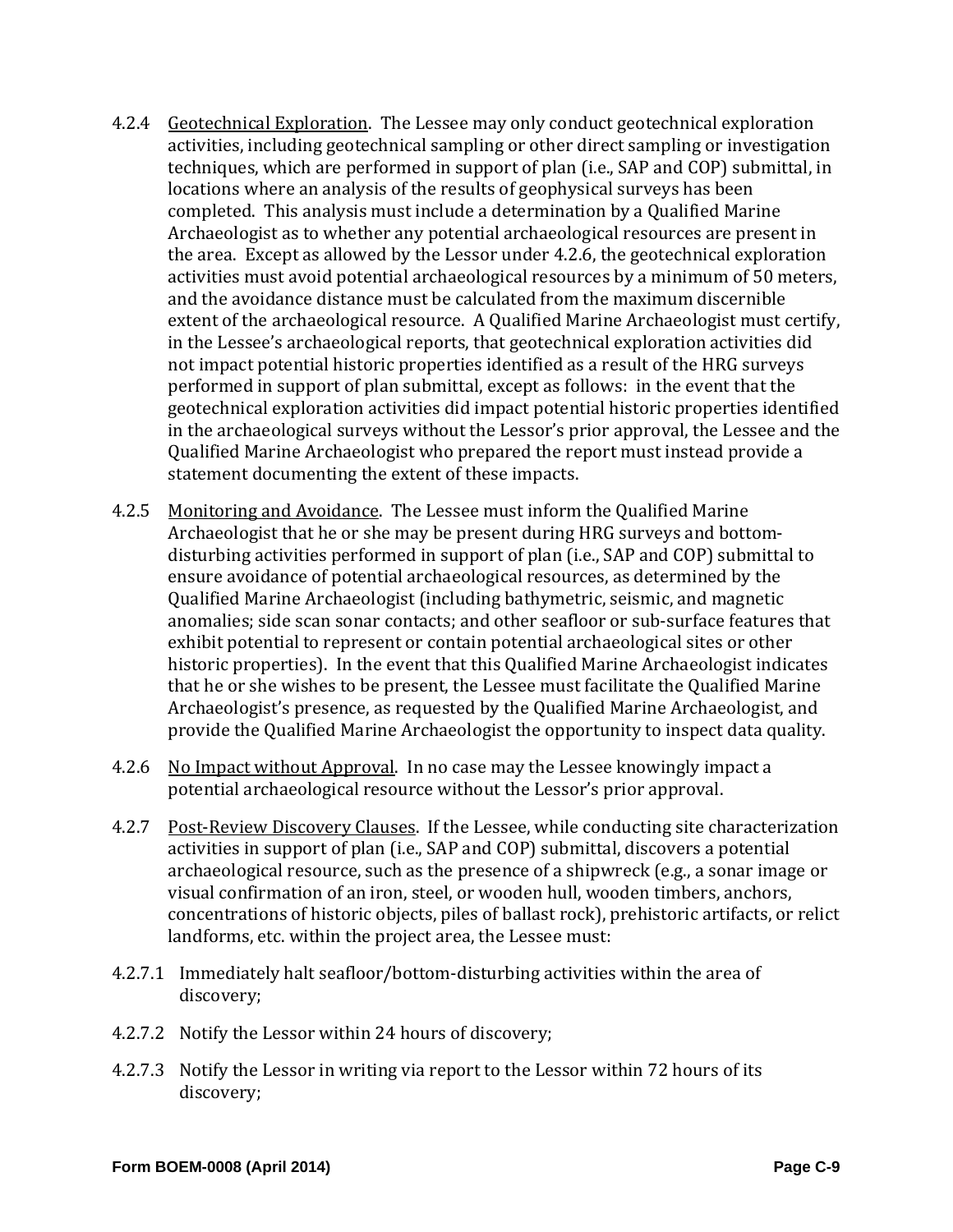- 4.2.7.4 Keep the location of the discovery confidential and take no action that may adversely affect the archaeological resource until the Lessor has made an evaluation and instructs the applicant on how to proceed; and
- 4.2.7.5 Conduct any additional investigations as directed by the Lessor to determine if the resource is eligible for listing in the National Register of Historic Places (30 CFR 585.802(b)). The Lessor will do this if:  $(1)$  the site has been impacted by the Lessee's project activities; or  $(2)$  impacts to the site or to the area of potential effect cannot be avoided. If investigations indicate that the resource is potentially eligible for listing in the National Register of Historic Places, the Lessor will tell the Lessee how to protect the resource or how to mitigate adverse effects to the site. If the Lessor incurs costs in protecting the resource, under Section  $110(g)$  of the National Historic Preservation Act, the Lessor may charge the Lessee reasonable costs for carrying out preservation responsibilities under the OCS Lands Act (30) CFR 585.802(c-d)).

# **4.3 Geological and Geophysical (G&G) Survey Requirements**

- 4.3.1 General. The Lessee must ensure that all vessels conducting activity in support of a plan (i.e., SAP and COP) submittal comply with the geological and geophysical survey requirements specified in 4.3 except under extraordinary circumstances when complying with these requirements would put the safety of the vessel or crew at risk.
- 4.3.2 Visibility. The Lessee must not conduct G&G surveys in support of plan (i.e., SAP and COP) submittal at any time when lighting or weather conditions (e.g., darkness, rain, fog, sea state) prevents visual monitoring of the HRG survey exclusion zone (see  $4.3.6$ ) or the geotechnical sampling exclusion zone (see  $4.3.7$ ), except as allowed under 4.3.3.
- 4.3.3 Modification of Visibility Requirement. If the Lessee intends to conduct G&G survey operations in support of plan submittal at night or when visual observation is otherwise impaired, the Lessee must submit to the Lessor an alternative monitoring plan detailing the alternative monitoring methodology (e.g., active or passive acoustic monitoring technologies). The Lessor may decide to allow the Lessee to conduct G&G surveys in support of plan submittal at night or when visual observation is otherwise impaired using the proposed alternative monitoring methodology.
- 4.3.4 Protected-Species Observer. The Lessee must ensure that the exclusion zone for all G&G surveys performed in support of plan (i.e., SAP and COP) submittal is monitored by one or more NMFS-approved protected-species observers around the sound source. The Lessee must provide to the Lessor a list of observers and their résumés no later than 45 calendar days prior to the scheduled start of surveys performed in support of plan submittal. The résumés of any additional observers must be provided at least 15 calendar days prior to each observer's start date. The Lessor will send the observer information to NMFS for approval.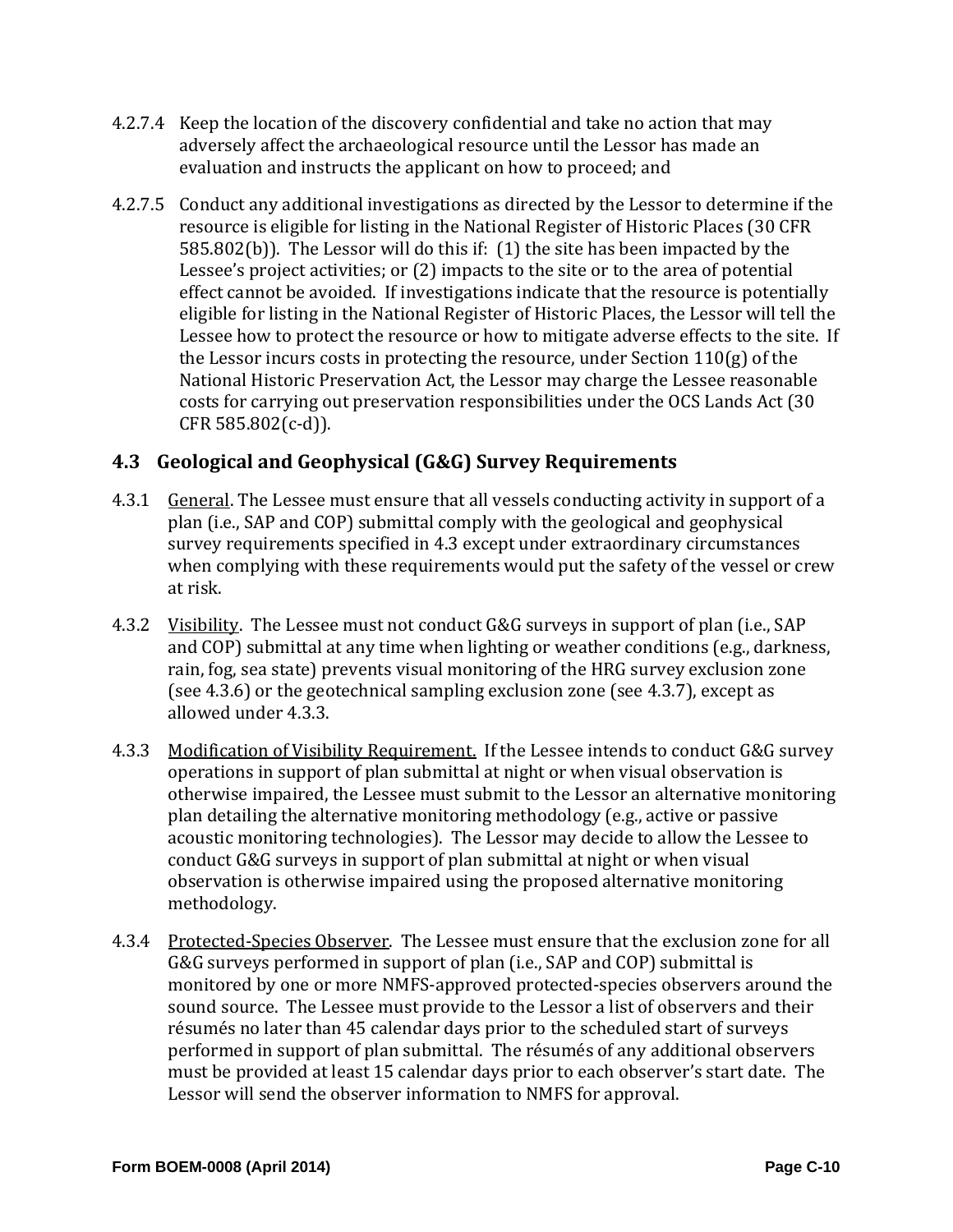- 4.3.5 Optical Device Availability. The Lessee must ensure that reticle binoculars and other suitable equipment are available to each observer to adequately perceive and monitor protected marine species within the exclusion zone during surveys conducted in support of plan (i.e., SAP and COP) submittal.
- 4.3.6 High-Resolution Geophysical (HRG) Surveys. Stipulations specific to HRG surveys conducted in support of plan (i.e., SAP and COP) submittal where one or more acoustic sound sources is operating at frequencies below 200 kHz are provided in 4.3.6.1 through 4.3.6.9:
- 4.3.6.1 Establishment of Default Exclusion Zone. The Lessee must ensure a 200-meter radius exclusion zone for cetaceans, pinnipeds, and sea turtles. The Lessee may not use HRG survey devices that emit sound levels that exceed the 180 dB Level A harassment radius (200 meter) boundary without approval by the Lessor. If the Lessor determines that the exclusion zone does not encompass the 180 dB Level A harassment radius, the Lessor may impose additional, relevant requirements on the Lessee, including but not limited to, required expansion of this exclusion zone.
- 4.3.6.2 HRG Survey Chesapeake Bay and/or Delaware Bay Seasonal Management Areas (SMAs) Right Whale Monitoring. The Lessee must ensure that between November 1 and April 30 vessel operators monitor National Marine Fisheries Service (NMFS) North Atlantic Right Whale reporting systems (e.g., the Early Warning System, Sighting Advisory System, and Mandatory Ship Reporting System) for the presence of North Atlantic right whales during HRG survey operations within or adjacent to these SMAs*.*
- 4.3.6.3 Dynamic Management Area Shutdown Requirement. The Lessee must ensure that vessels cease HRG survey activities within 24 hours of NMFS establishing a DMA in the Lessee's HRG survey area. HRG surveys may resume in the affected area after the DMA has expired.
- 4.3.6.4 Clearance of Exclusion Zone. The Lessee must ensure that active acoustic sound sources will not be activated until the protected species observer has reported the exclusion zone clear of all cetaceans, pinnipeds, and sea turtles for 60 minutes.
- 4.3.6.5 Electromechanical Survey Equipment Ramp-Up. The Lessee must ensure that, when technically feasible, a "ramp-up" of the electromechanical survey equipment occurs at the start or re-start of HRG survey activities. A ramp-up would begin with the power of the smallest acoustic equipment for the HRG survey at its lowest power output. The power output would be gradually turned up and other acoustic sources added in a way such that the source level would increase in steps not exceeding 6 dB per 5-minute period.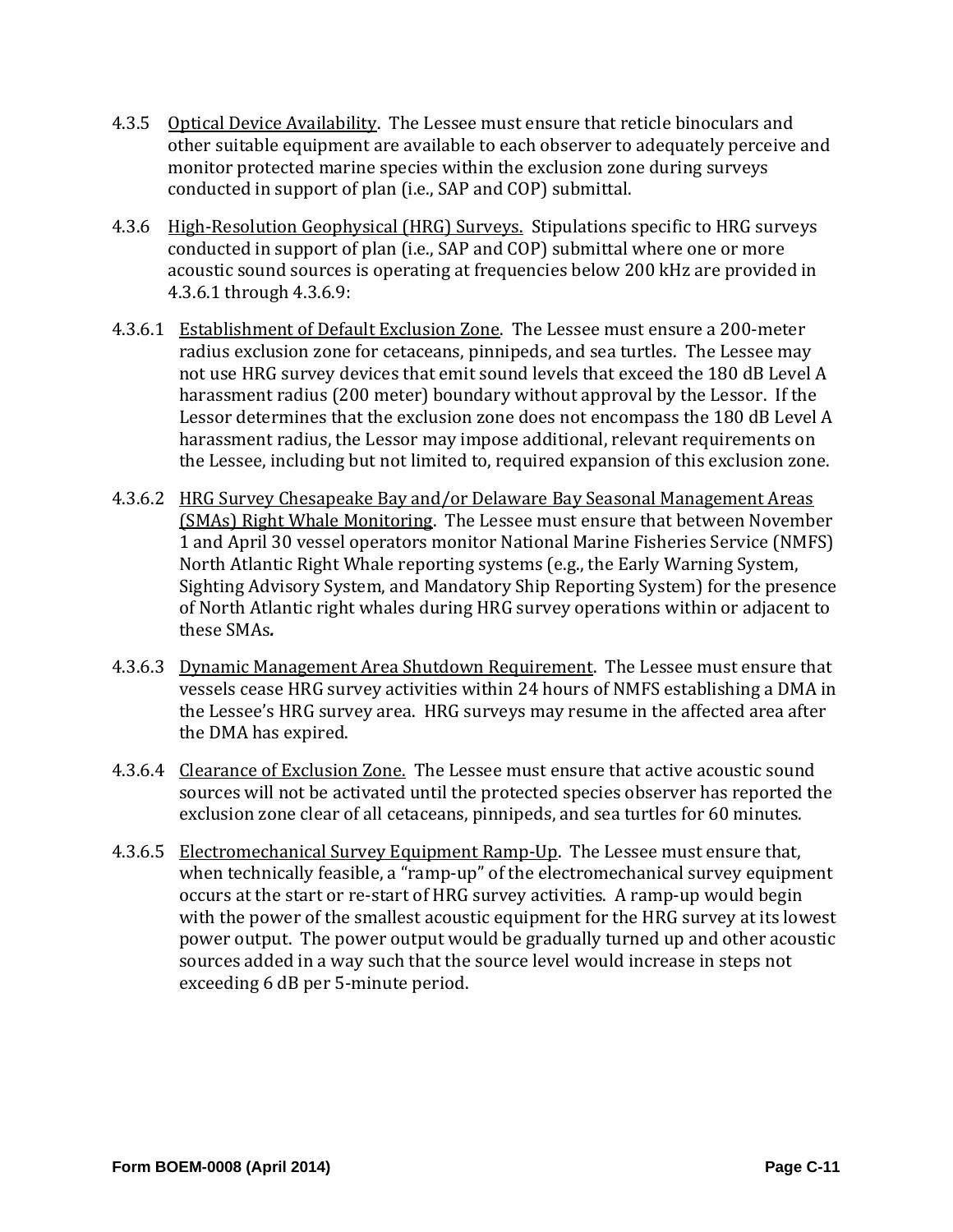- 4.3.6.6 Shut-down for Non-Delphinoid Cetaceans and Sea Turtles. If a non-delphinoid cetacean or sea turtle is sighted at or within the exclusion zone, an immediate shutdown of the electromechanical survey equipment is required. The vessel operator must comply immediately with such a call by the observer. Any disagreement or discussion must occur only after shut-down. Subsequent restart of the electromechanical survey equipment may only occur following clearance of the exclusion zone  $(see 4.3.6.4)$  and implementation of ramp-up procedures  $(see$ 4.3.6.5).
- 4.3.6.7 Power Down for Delphinoid Cetaceans and Pinnipeds. If a delphinoid cetacean or pinniped is sighted at or within the exclusion zone, the electromechanical survey equipment must be powered down to the lowest power output that is technically feasible. The vessel operator must comply immediately with such a call by the observer. Any disagreement or discussion must occur only after power-down. Subsequent power up of the electromechanical survey equipment must use the ramp-up provisions described in 4.3.6.5 and may occur after  $(1)$  the exclusion zone is clear of delphinoid cetaceans and pinnipeds or  $(2)$  a determination by the observer after a minimum of 10 minutes of observation that the delphinoid cetacean or pinniped is approaching the vessel or towed equipment at a speed and vector that indicates voluntary approach to bow-ride or chase towed equipment. An incursion into the exclusion zone by a non-delphinoid cetacean or sea turtle during a power-down requires implementation of the shutdown procedures described in 4.3.6.6.
- 4.3.6.8 Pauses in Electromechanical Survey Sound Source. The Lessee must ensure that, if the electromechanical sound source shuts down for reasons other than encroachment into the exclusion zone by a non-delphinoid cetacean or sea turtle, including reasons such as, but not limited to, mechanical or electronic failure, resulting in the cessation of the sound source for a period greater than 20 minutes, restart of the electromechanical survey equipment commences only after clearance of the exclusion zone (see  $4.3.6.4$ ) and implementation of ramp-up procedures (see 4.3.6.5). If the pause is less than 20 minutes the equipment may be restarted as soon as practicable at its operational level as long as visual surveys were continued diligently throughout the silent period and the exclusion zone remained clear of cetaceans, pinnipeds, and sea turtles. If visual surveys were not continued diligently during the pause of 20-minutes or less, the Lessee must restart the electromechanical survey equipment following clearance of the exclusion zone (see 4.3.6.4) and implementation of ramp-up procedures (see 4.3.6.5).
- 4.3.6.9 Compliance with Equipment Noise Standards. All HRG survey equipment used by the Lessee must comply with applicable equipment noise standards of the U.S. Environmental Protection Agency (EPA), unless directed otherwise by the Lessor. All HRG survey equipment, even if modified from the original, must have noisecontrol devices no less effective than those provided on the original equipment.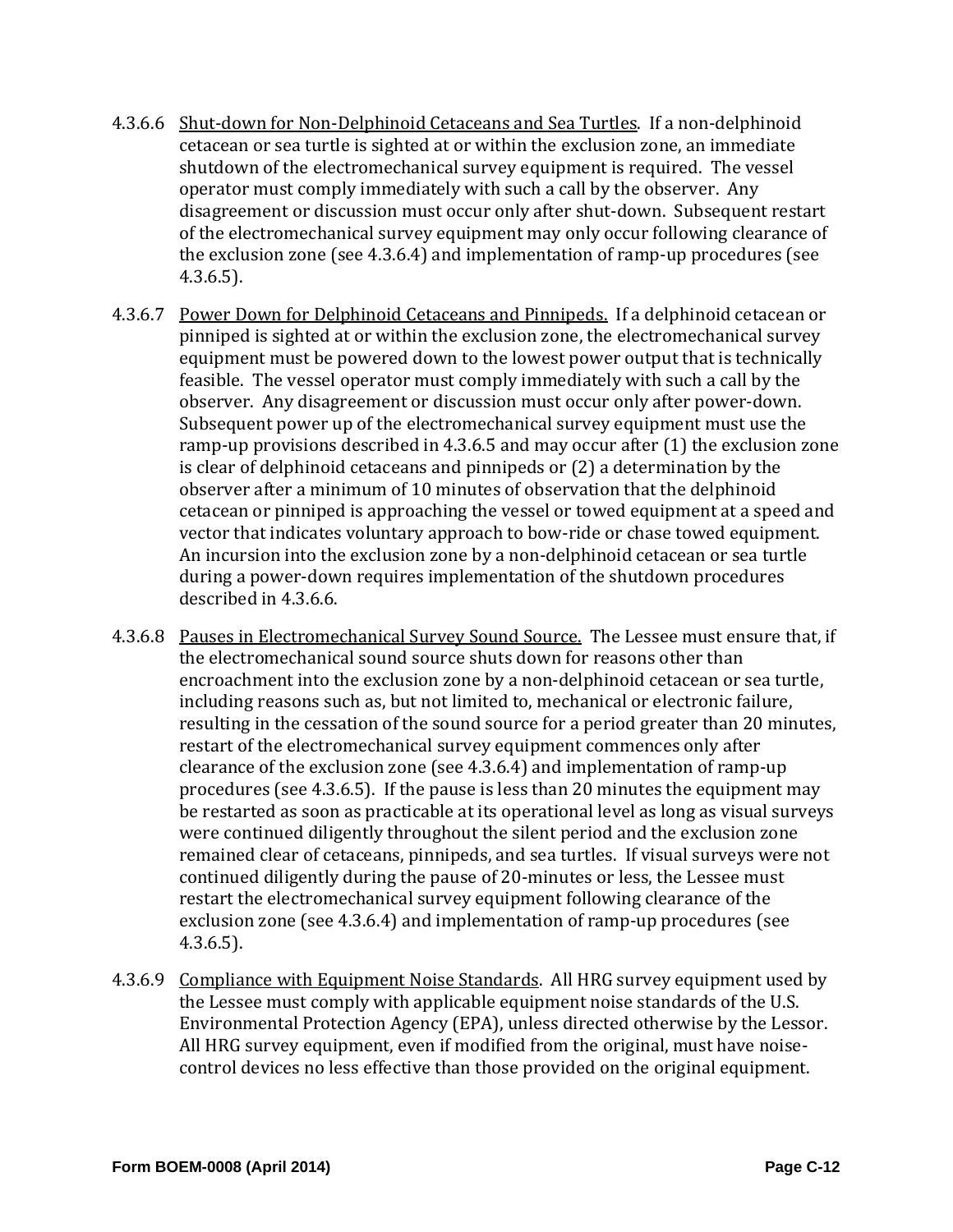- 4.3.7 Geotechnical Exploration. Stipulations specific to geotechnical exploration limited to borings and vibracores and conducted in support of plan (i.e., SAP and COP) submittal are provided in 4.3.7.1 through 4.3.7.4.
- 4.3.7.1 Establishment of Default Exclusion Zone. The Lessee must ensure a 200-meter radius exclusion zone for cetaceans, pinnipeds, and sea turtles. The Lessee may not use geotechnical survey equipment that emits sound levels that exceed the 120  $dB$  Level B harassment radius  $(200$  meter) boundary without approval by the Lessor. If the Lessor determines that the exclusion zone does not encompass the 120 dB Level B harassment radius, the Lessor may impose additional, relevant requirements on the Lessee, including but not limited to, required expansion of this exclusion zone.
- 4.3.7.2 Clearance of Exclusion Zone. The Lessee must ensure that the geotechnical sound source is not activated until the observer has reported the exclusion zone clear of all cetaceans, pinnipeds, and sea turtles for 60 minutes.
- 4.3.7.3 Shut-down for Non-Delphinoid Cetaceans and Sea Turtles. If any non-delphinoid cetaceans or sea turtles are sighted at or within the exclusion zone, an immediate shut-down of the geotechnical survey equipment is required. The vessel operator must comply immediately with such a call by the observer. Any disagreement or discussion must occur only after shut-down. Subsequent restart of the geotechnical survey equipment may only occur following clearance of the exclusion zone (see 4.3.7.2).
- 4.3.7.4 Pauses in Geotechnical Survey Sound Source. The Lessee must ensure that, if the geotechnical sound source shuts down for reasons other than encroachment into the exclusion zone by a non-delphinoid cetacean or sea turtle, including reasons such as, but not limited to, mechanical or electronic failure, resulting in the cessation of the sound source for a period greater than 20 minutes, restart of the geotechnical survey equipment commences only following clearance of the exclusion zone (see  $4.3.7.2$ ). If the pause is less than  $20$  minutes, the equipment may be restarted as soon as practicable as long as visual surveys were continued diligently throughout the silent period and the exclusion zone remained clear of cetaceans, pinnipeds, and sea turtles. If visual surveys were not continued diligently during the pause of 20 minutes or less, the Lessee may restart the geotechnical survey equipment only after clearance of the exclusion zone (see 4.3.7.2).

# **4.4 Protected‐Species Reporting Requirements**

The Lessee must ensure compliance with the following reporting requirements for site characterization activities performed in support of plan (i.e., SAP and COP) submittal and must use the contact information provided as an enclosure to this lease, or updated contact information as provided by the Lessor, to fulfill these requirements: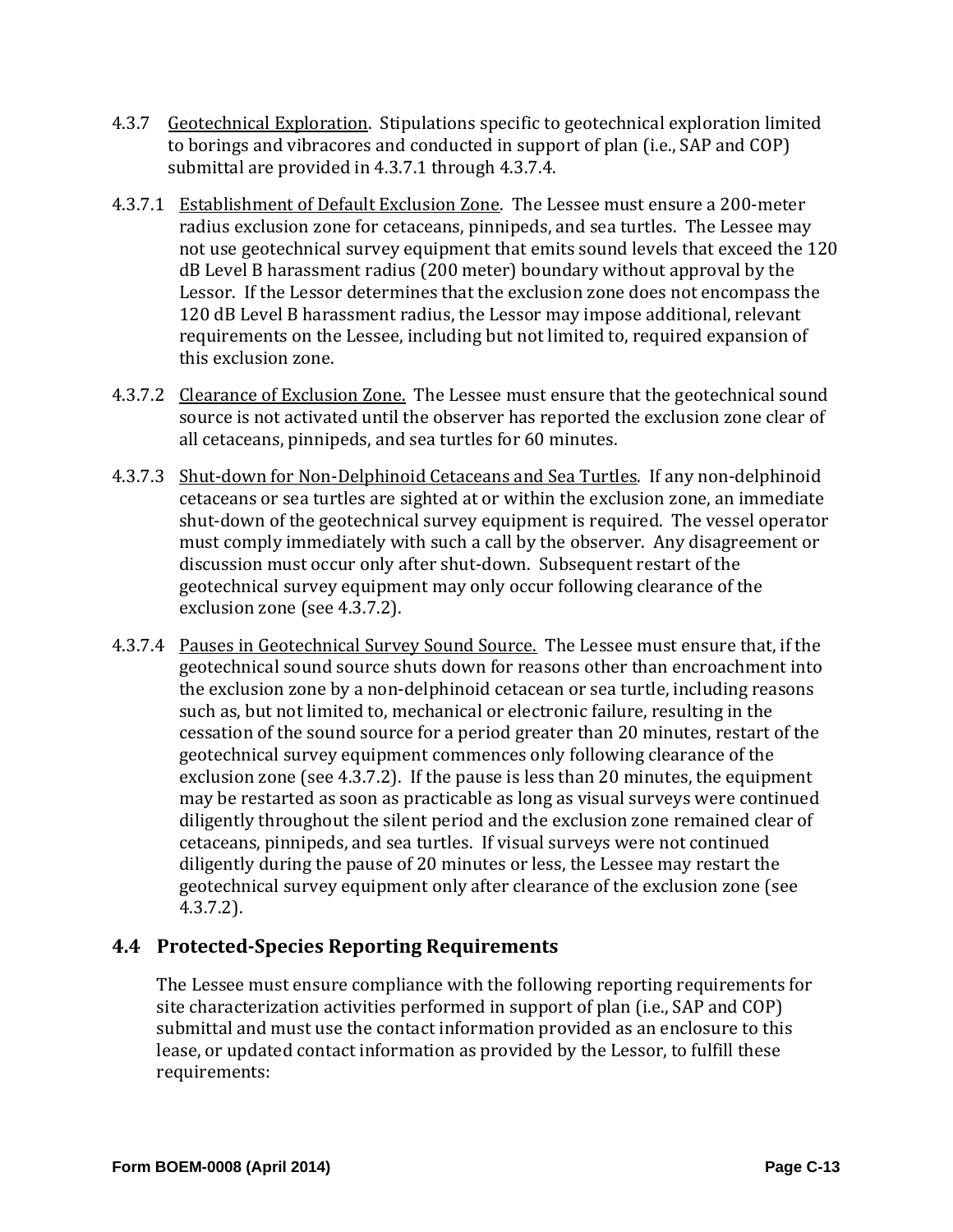- 4.4.1 Reporting Injured or Dead Protected Species. The Lessee must ensure that sightings of any injured or dead protected species (e.g., marine mammals, sea turtles or sturgeon) are reported to the Lessor, NMFS, and the NMFS Northeast Regional Stranding Hotline within 24 hours of sighting, regardless of whether the injury or death is caused by a vessel. In addition, if the injury or death was caused by a collision with a project-related vessel, the Lessee must ensure that the Lessor is notified of the incident within 24 hours. The Lessee must use the form provided in Appendix A to ADDENDUM "C" to report the sighting or incident. If the Lessee's activity is responsible for the injury or death, the Lessee must ensure that the vessel assist in any salvage effort as requested by NMFS.
- 4.4.2 Protected Species Observer Reports. The Lessee must ensure that the protectedspecies observer record all observations of protected species using standard marine mammal observer data collection protocols. The list of required data elements for these reports is provided in Appendix B to ADDENDUM "C".
- 4.4.3 Final Report of G&G Survey Activities and Observations. The Lessee must provide the Lessor with a report within 90 calendar days following the commencement of HRG survey or geotechnical exploration activities that includes a summary of survey activities, all protected species observer reports, a summary of the survey activities and an estimate of the number of listed marine mammals, sea turtles, and sturgeon observed and/or taken during these survey activities.
- 4.4.4 Marine Mammal Protection Act Authorization(s). If the Lessee is required to obtain an authorization pursuant to section  $101(a)(5)$  of the Marine Mammal Protection Act, prior to conducting survey activities, then the Lessee must provide to the Lessor a copy of the authorization prior to commencing these activities.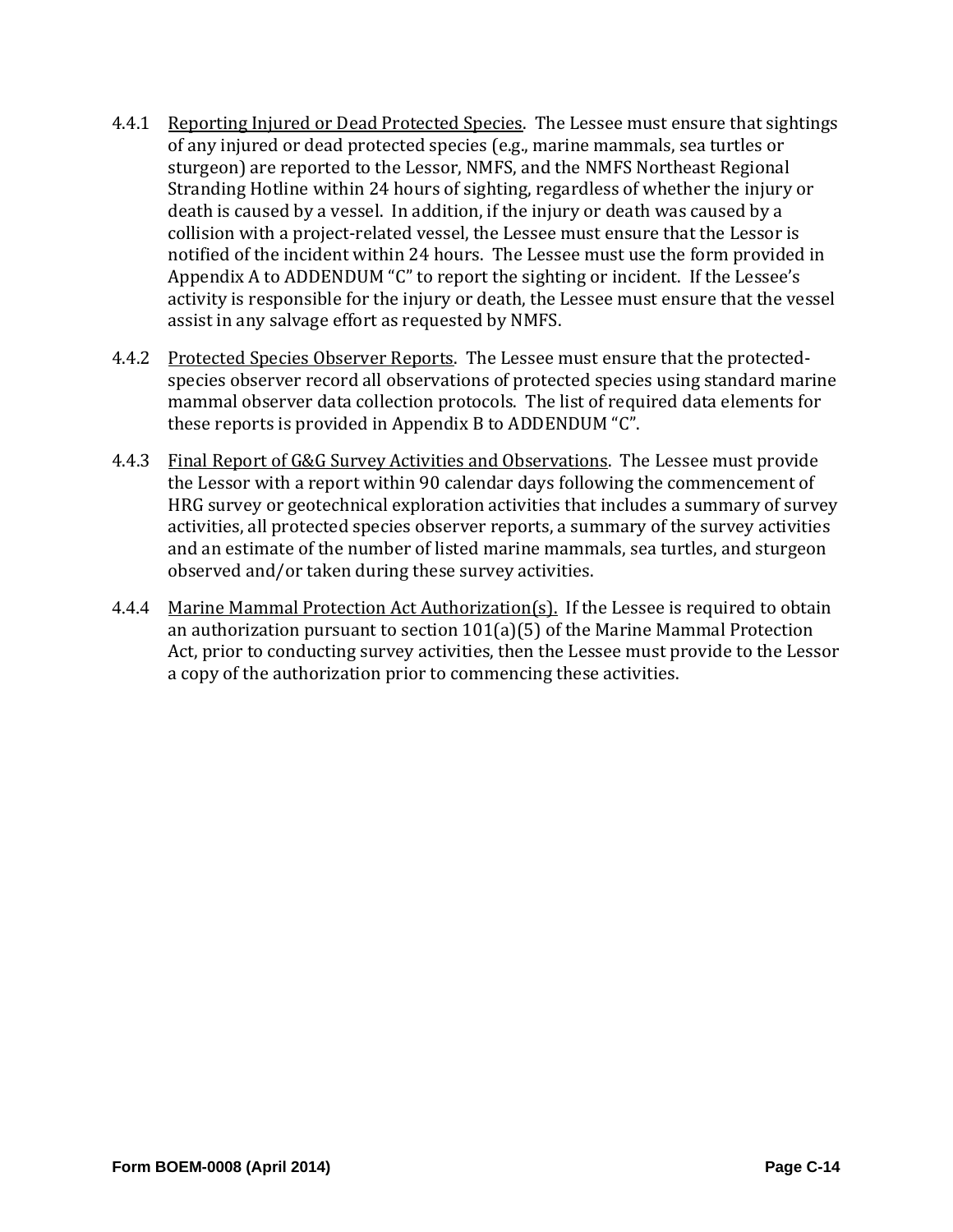#### **APPENDIX A TO ADDENDUM "C"**

Lease Number OCS-A 0490

# INCIDENT REPORT: PROTECTED SPECIES INJURY OR MORTALITY

*Photographs and/or video footage should be taken of all injured or dead animals, if possible.*

| Observer's full name and/or Reporter's full name: ______________________________                               |
|----------------------------------------------------------------------------------------------------------------|
|                                                                                                                |
|                                                                                                                |
|                                                                                                                |
| Species Identification (closest taxonomic level possible): ______________________                              |
| Photograph/Video footage collected: YES / NO If Yes, was the data provided to NMFS? YES / NO                   |
| Name of vessel, vessel speed at time of incident, and activity ongoing at time of observation (e.g.,           |
| Environmental conditions at time of observation (i.e., Beaufort Sea State, cloud cover, wind speed,<br>glare): |
| Water temperature (°C) and depth at site of observation: ________________________                              |
| Describe location of animal and events leading up to, including, and after, the incident: _________            |
| Status of all sound-source use in the 24 hours preceding the incident: _______________________                 |
| Describe all marine mammal, sea turtle, and sturgeon observations in the 24 hours preceding the<br>incident:   |

\_\_\_\_\_\_\_\_\_\_\_\_\_\_\_\_\_\_\_\_\_\_\_\_\_\_\_\_\_\_\_\_\_\_\_\_\_\_\_\_\_\_\_\_\_\_\_\_\_\_\_\_\_\_\_\_\_\_\_\_\_\_\_\_\_\_\_\_\_\_\_\_\_\_\_\_\_\_\_\_\_\_\_\_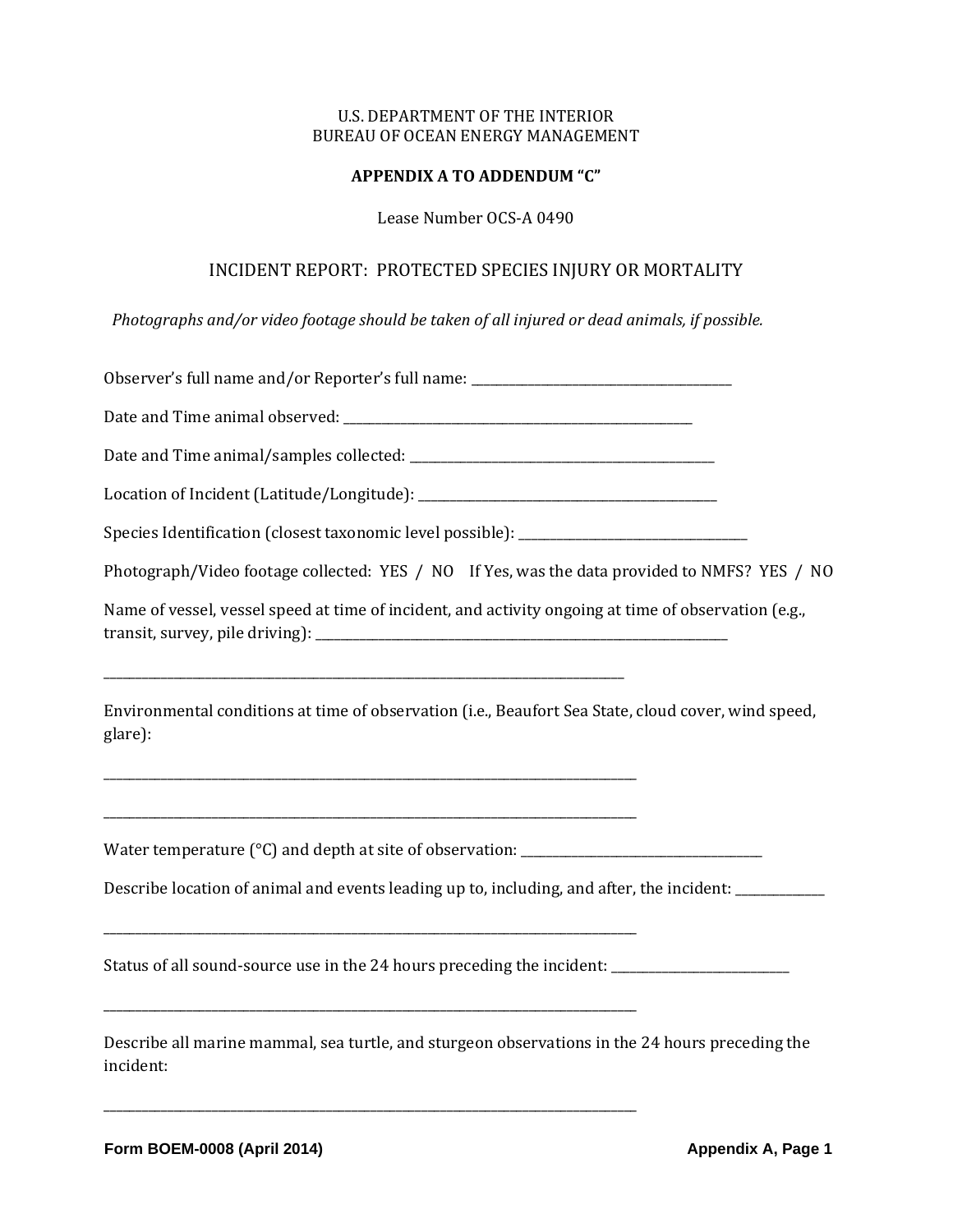| <b>Marine Mammal information:</b>                                                                                                                      |                                                                                                                  |                                                                                                                                                                                                           |  |
|--------------------------------------------------------------------------------------------------------------------------------------------------------|------------------------------------------------------------------------------------------------------------------|-----------------------------------------------------------------------------------------------------------------------------------------------------------------------------------------------------------|--|
|                                                                                                                                                        |                                                                                                                  |                                                                                                                                                                                                           |  |
|                                                                                                                                                        |                                                                                                                  |                                                                                                                                                                                                           |  |
|                                                                                                                                                        | and the control of the control of the control of the control of the control of the control of the control of the |                                                                                                                                                                                                           |  |
|                                                                                                                                                        |                                                                                                                  |                                                                                                                                                                                                           |  |
|                                                                                                                                                        |                                                                                                                  |                                                                                                                                                                                                           |  |
|                                                                                                                                                        |                                                                                                                  | Date and time incident reported to NMFS Stranding Hotline: ____________________________                                                                                                                   |  |
| <b>Sturgeon Information:</b>                                                                                                                           |                                                                                                                  | Fork length (or total length): ________________Weight: _________________________                                                                                                                          |  |
| Condition of specimen/description of animal:                                                                                                           |                                                                                                                  | <u> 1989 - Johann Stoff, deutscher Stoffen und der Stoffen und der Stoffen und der Stoffen und der Stoffen und de</u>                                                                                     |  |
|                                                                                                                                                        |                                                                                                                  | <u> 1989 - Andrea Santa Alemania, amerikana amerikana amerikana amerikana amerikana amerikana amerikana amerikan</u><br>,我们也不会有一个人的人,我们也不会有一个人的人,我们也不会有一个人的人,我们也不会有一个人的人,我们也不会有一个人的人。""我们的人,我们也不会有一个人的人,我 |  |
|                                                                                                                                                        |                                                                                                                  | Fish Decomposed: NO SLIGHTLY MODERATELY SEVERELY                                                                                                                                                          |  |
|                                                                                                                                                        |                                                                                                                  | Fish tagged: YES / NO Please record all tag numbers. Tag #: ____________________                                                                                                                          |  |
|                                                                                                                                                        |                                                                                                                  |                                                                                                                                                                                                           |  |
|                                                                                                                                                        |                                                                                                                  |                                                                                                                                                                                                           |  |
| Photograph taken: YES / NO<br>(please label species, date, geographic site and vessel name when transmitting photo)<br>Genetics sample taken: YES / NO |                                                                                                                  |                                                                                                                                                                                                           |  |

# Form BOEM-0008 (April 2014)

Appendix A, Page 2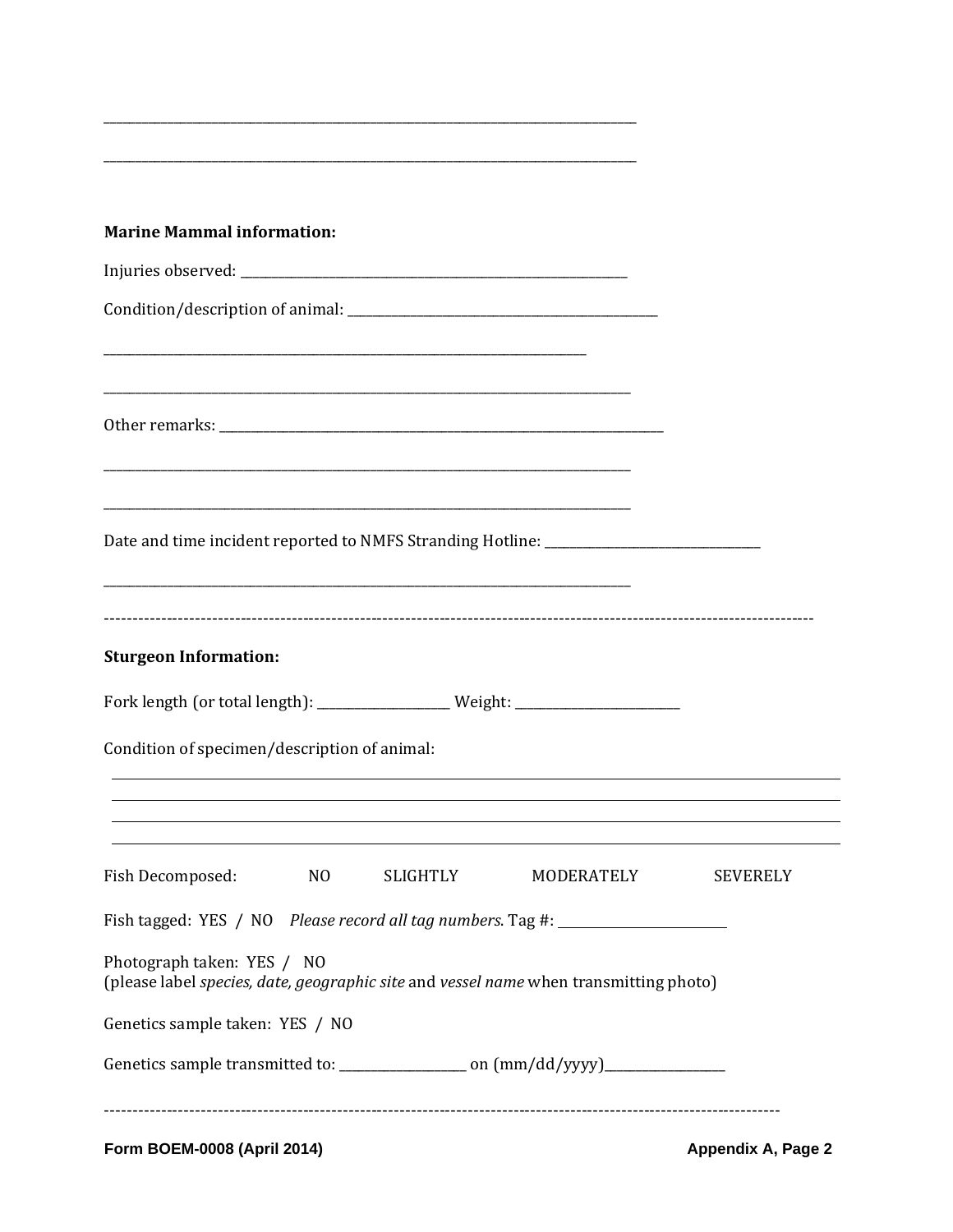|  | Sea Turtle Species Information: (please designate cm/m or inches) |
|--|-------------------------------------------------------------------|
|--|-------------------------------------------------------------------|

|                                                                                  | Sex (circle): Male Female Unknown How was sex determined? ________________                    |  |
|----------------------------------------------------------------------------------|-----------------------------------------------------------------------------------------------|--|
|                                                                                  | Straight carapace length: ____________Straight carapace width: _________________              |  |
|                                                                                  | Curved carapace length: ______________ Curved carapace width: __________________              |  |
|                                                                                  |                                                                                               |  |
|                                                                                  |                                                                                               |  |
|                                                                                  |                                                                                               |  |
|                                                                                  |                                                                                               |  |
|                                                                                  |                                                                                               |  |
|                                                                                  |                                                                                               |  |
| <b>Existing Flipper Tag Information</b>                                          |                                                                                               |  |
|                                                                                  |                                                                                               |  |
|                                                                                  |                                                                                               |  |
| <b>Miscellaneous:</b>                                                            |                                                                                               |  |
| Genetic biopsy taken: YES / NO                                                   |                                                                                               |  |
| Photos taken: YES / NO                                                           |                                                                                               |  |
| <b>Turtle Release Information:</b>                                               |                                                                                               |  |
| Date:                                                                            |                                                                                               |  |
| Latitude: _________________________Longitude: __________________________________ |                                                                                               |  |
|                                                                                  |                                                                                               |  |
| mutilations, propeller damage, papillomas, old tag locations, etc.):             | Remarks: (note if turtle was involved with tar or oil, gear or debris entanglement, wounds or |  |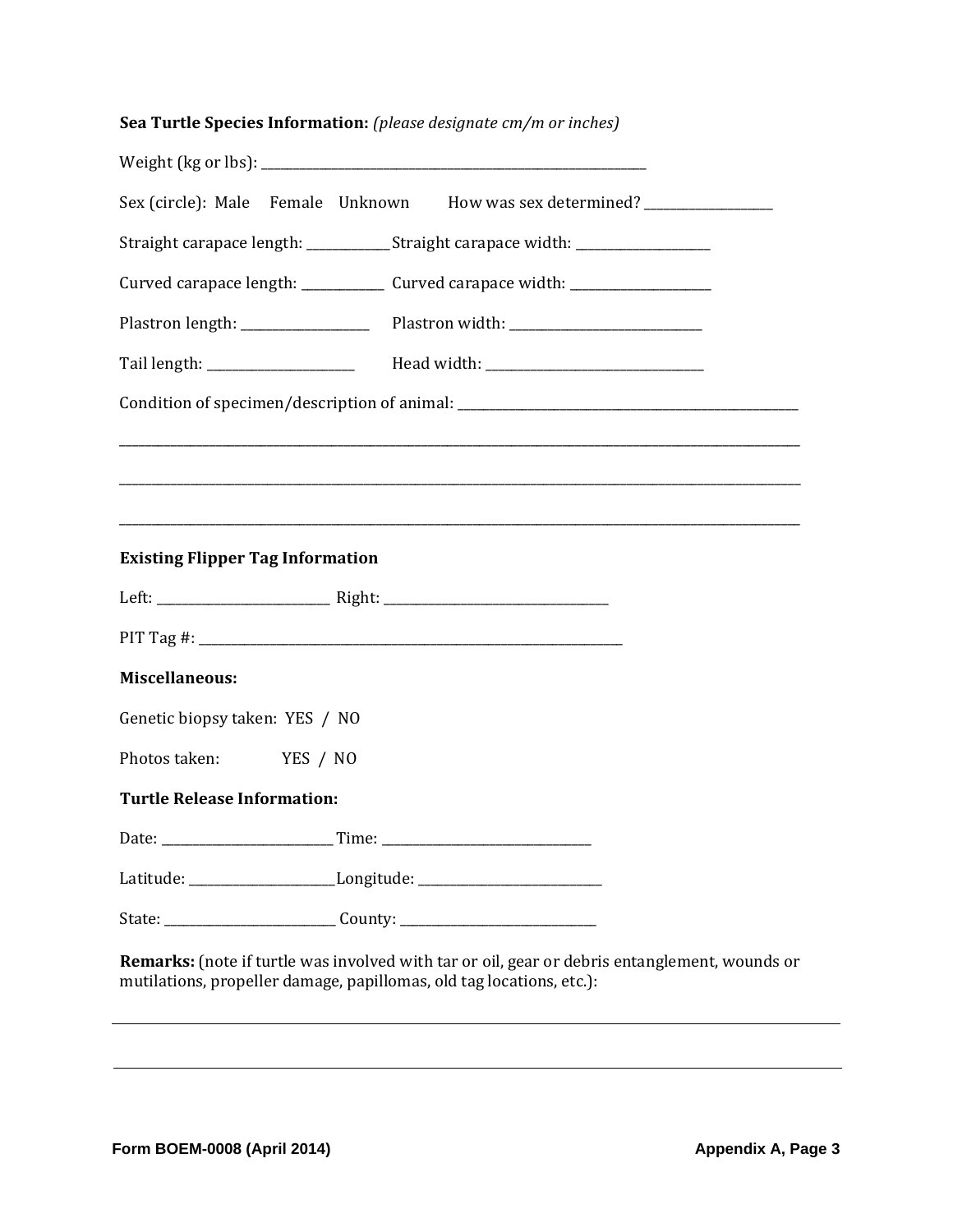# **Appendix B to ADDENDUM "C"**

### Lease Number OCS-A 0490

#### REQUIRED DATA ELEMENTS FOR PROTECTED SPECIES OBSERVER REPORTS

Per ADDENDUM "C", 4.4.2, the Lessee must ensure that the protected-species observer record all observations of protected species using standard marine mammal observer data collection protocols. The list of required data elements for these reports is provided below:

- 1. Vessel name;
- 2. Observers' names and affiliations:
- 3. Date;
- 4. Time and latitude/longitude when daily visual survey began;
- 5. Time and latitude/longitude when daily visual survey ended; and
- 6. Average environmental conditions during visual surveys including:
	- a. Wind speed and direction;
	- b. Sea state (glassy, slight, choppy, rough, or Beaufort scale);
	- c. Swell (low, medium, high, or swell height in meters); and
	- d. Overall visibility (poor, moderate, good).
- 7. Species (or identification to lowest possible taxonomic level);
- 8. Certainty of identification (sure, most likely, best guess);
- 9. Total number of animals:
- 10. Number of juveniles;
- 11. Description (as many distinguishing features as possible of each individual seen, including length, shape, color and pattern, scars or marks, shape and size of dorsal fin, shape of head, and blow characteristics);
- 12. Direction of animal's travel related to the vessel (drawing preferably);
- 13. Behavior (as explicit and detailed as possible; note any observed changes in behavior); and
- 14. Activity of vessel when sighting occurred.

#### **Form BOEM-0008 (April 2014)** Appendix B, Page 1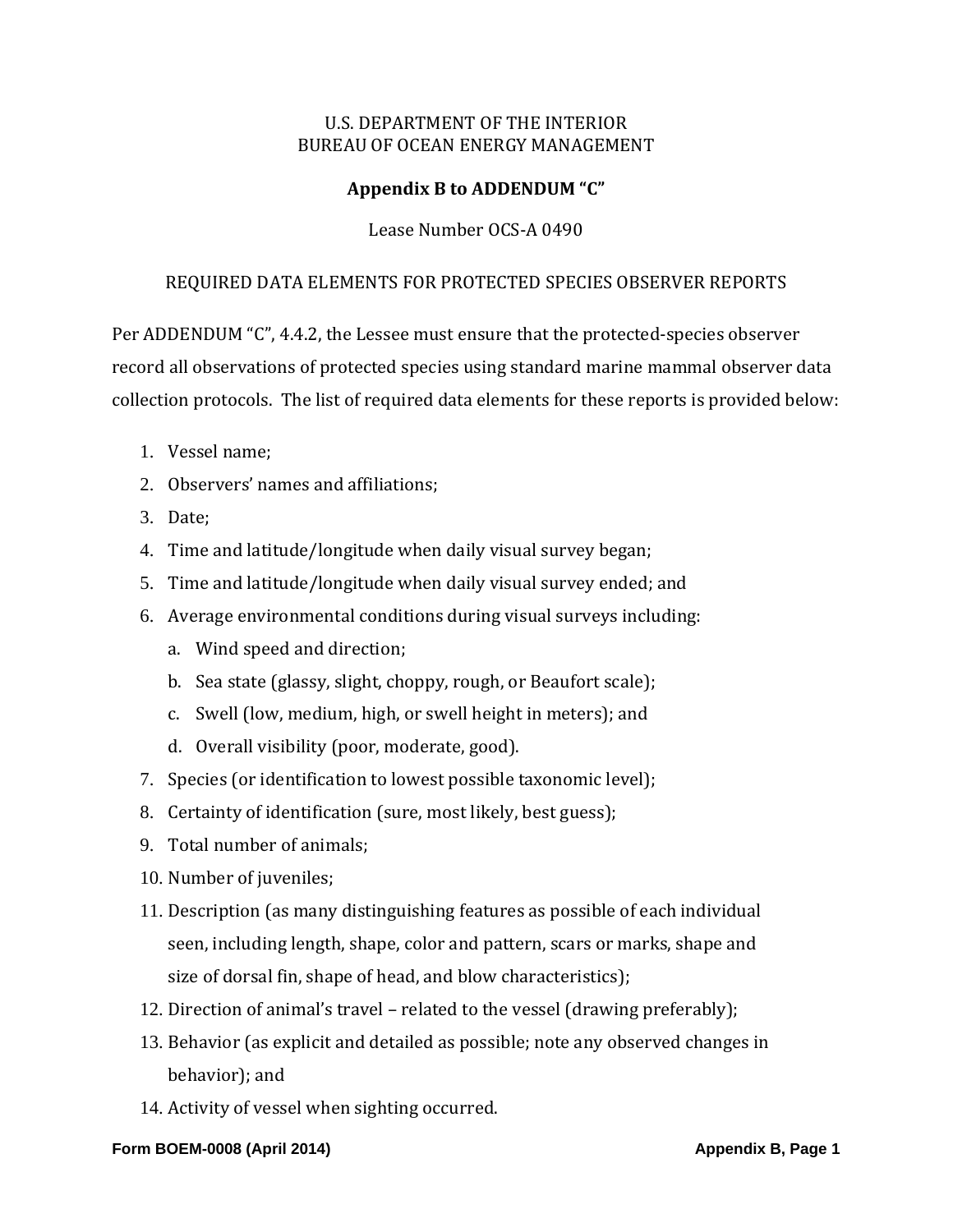### **ADDENDUM "D"**

### PROJECT EASEMENT

## Lease Number OCS-A 0490

This section includes a description of the Project Easement(s), if any, associated with this lease, and the financial terms associated with it. This section will be updated as necessary.

I. Rent 

The Lessee must begin submitting rent payments for any project easement associated with this lease commencing on the date that BOEM approves the Construction and Operations Plan (COP) or modification of the COP describing the project easement. Annual rent for a project easement 200 feet wide, centered on the transmission cable, is \$70.00 per statute mile. For any additional acreage required, the Lessee must also pay the greater of \$5.00 per acre per year or \$450.00 per year.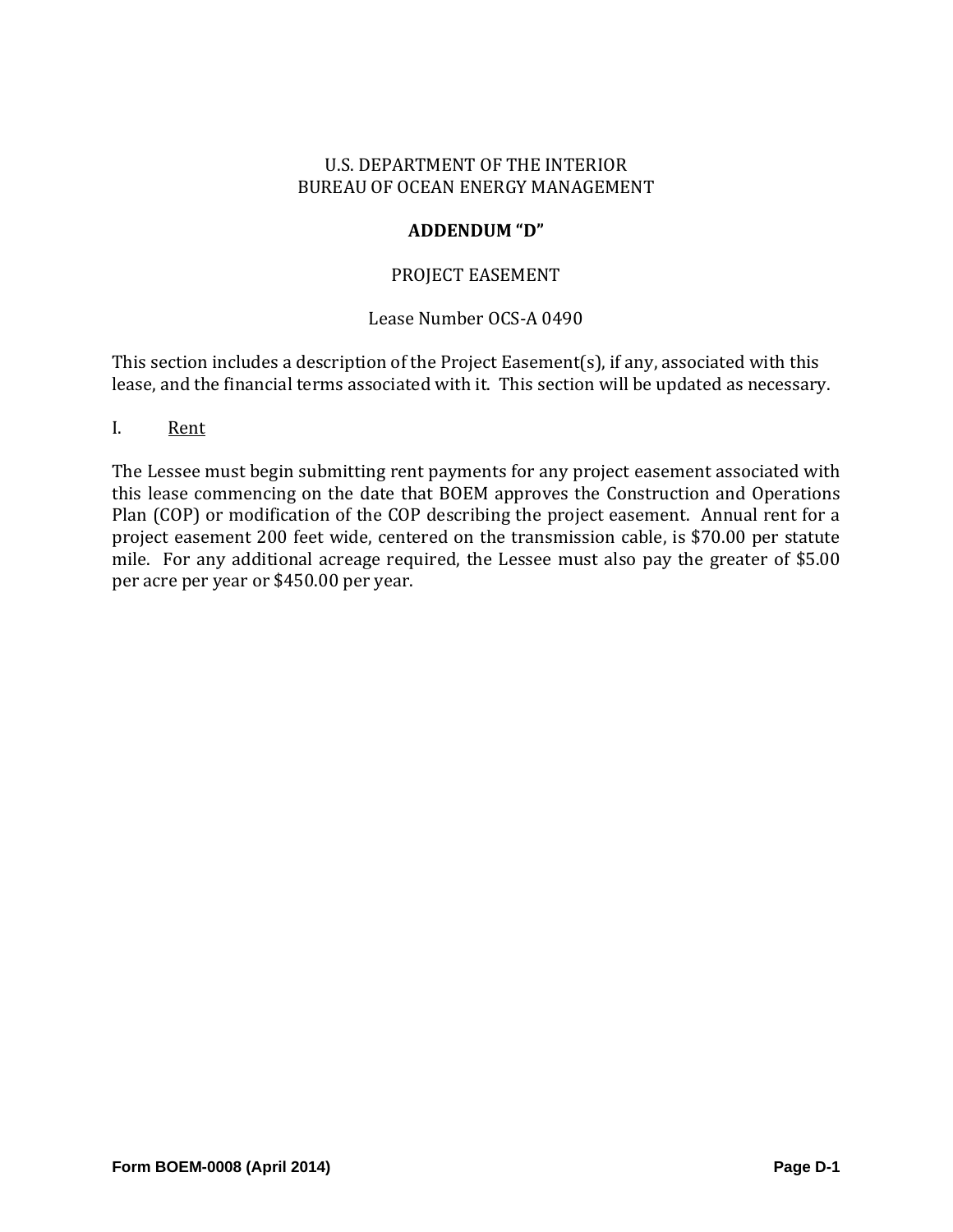# **ADDENDUM "E"**

# RENT SCHEDULE

# Lease Number OCS-A 0490

This section includes a description of the schedule for rent payments that will be determined after the Construction and Operations Plan (COP) has been approved or approved with modifications. This section will be updated as necessary.

Unless otherwise authorized by the Lessor in accordance with the applicable regulations in 30 CFR Part 585, the Lessee must make rent payments as described below.